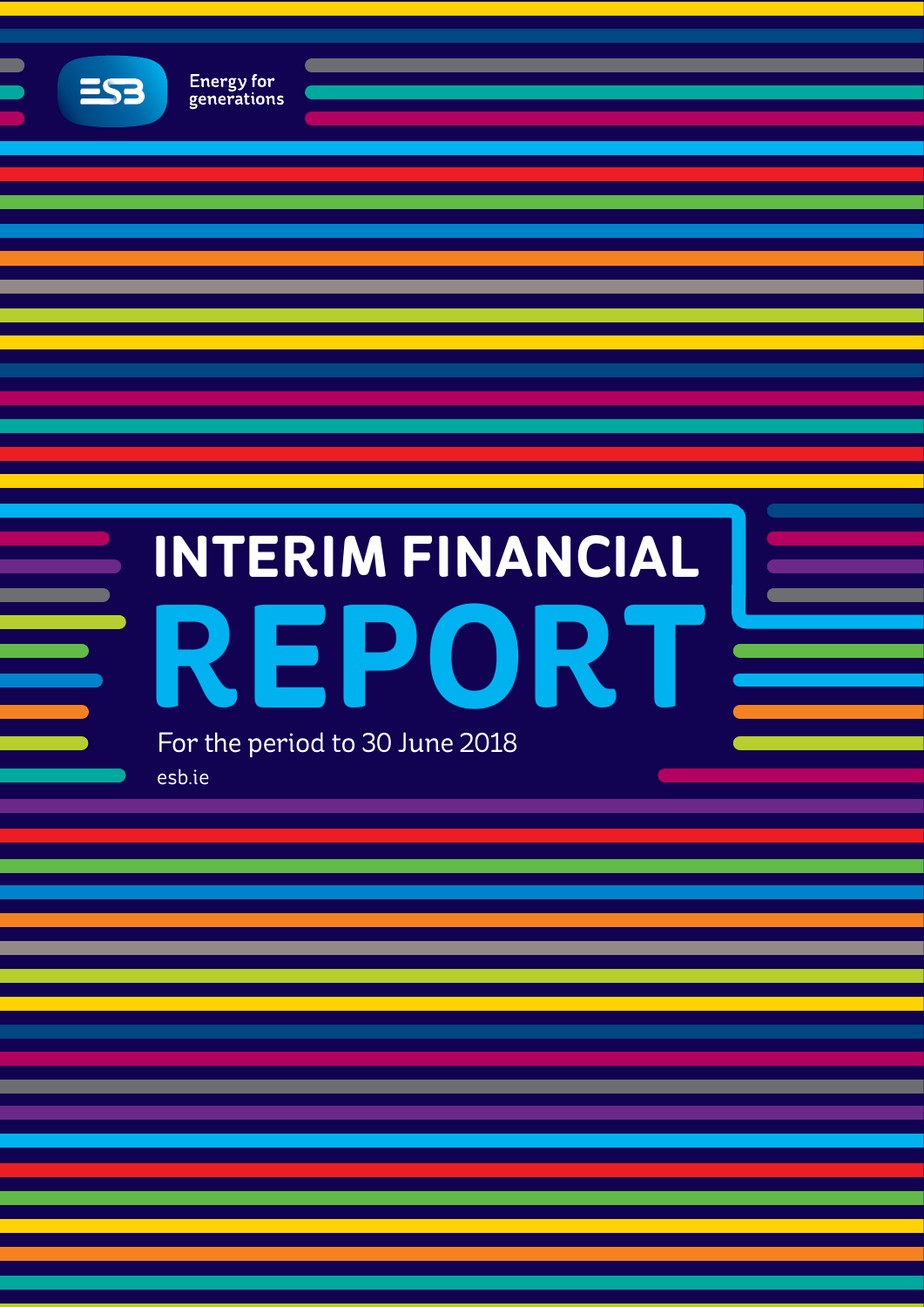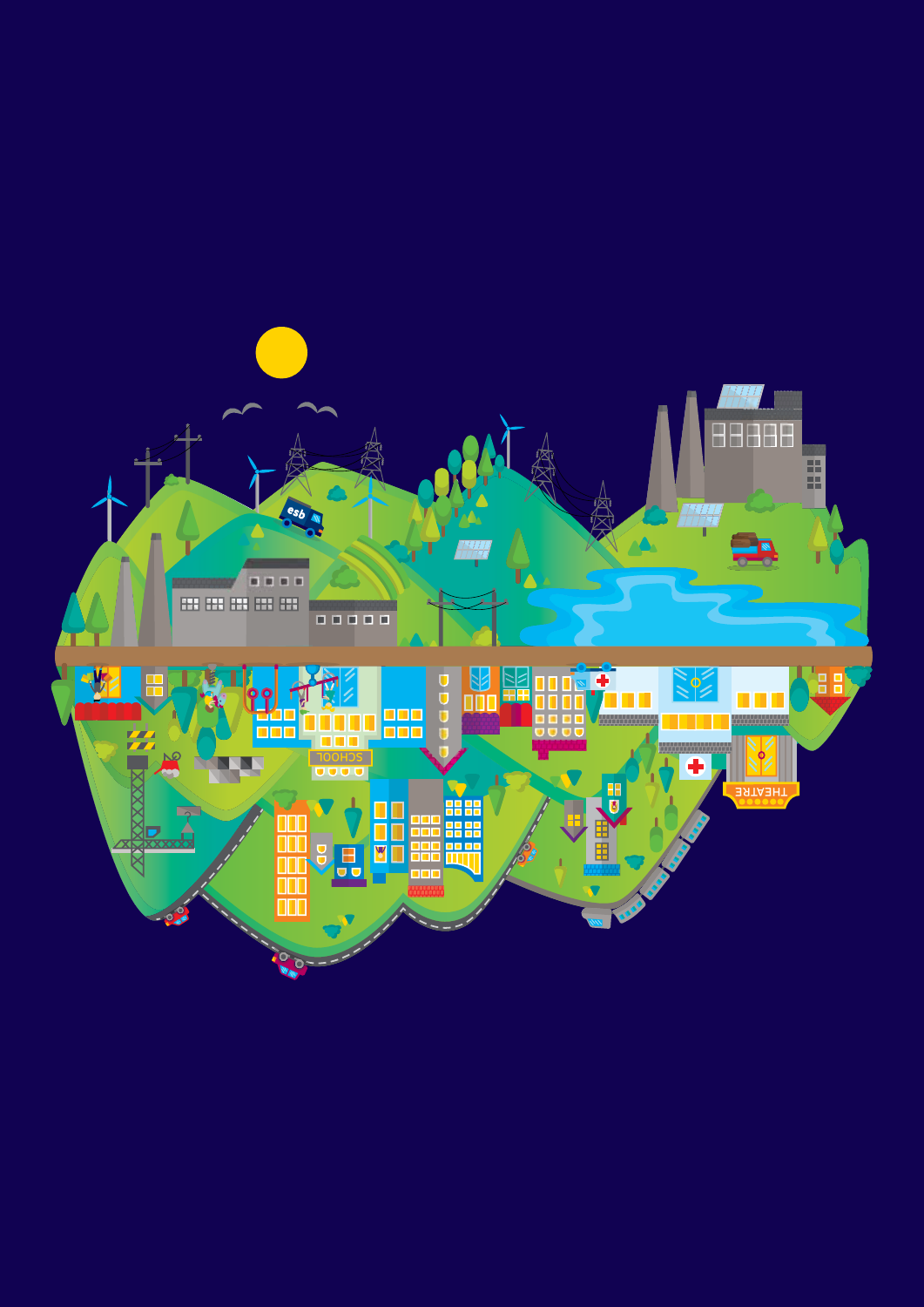### **Contents**

| Finance Review June 2018                                        |  |
|-----------------------------------------------------------------|--|
| Responsibility Statement of the Board Members                   |  |
| Independent Review Report to the Electricity Supply Board (ESB) |  |

### **FINANCIAL STATEMENTS**

| <b>Condensed Consolidated Income Statement</b>           | 9  |
|----------------------------------------------------------|----|
| Condensed Consolidated Statement of Comprehensive Income | 10 |
| <b>Condensed Consolidated Balance Sheet</b>              | 11 |
| Condensed Consolidated Statement of Changes in Equity    | 12 |
| <b>Condensed Consolidated Cash Flow Statement</b>        | 13 |

### **NOTES TO THE CONDENSED CONSOLIDATED**

| <b>FINANCIAL STATEMENTS</b>                                    |    |
|----------------------------------------------------------------|----|
| <b>1 Reporting Entity</b>                                      | 14 |
| 2 Statement of Compliance                                      | 14 |
| <b>3</b> Significant Accounting Policies                       | 14 |
| 4 Going Concern                                                | 20 |
| <b>5</b> Segment Reporting                                     | 21 |
| <b>6</b> Revenue from Contracts with Customers                 | 22 |
| 7 Other Operating Income/(Expenses)                            | 23 |
| <b>8</b> Operating Costs                                       | 23 |
| 9 Net Finance Cost and Other Financing Charges                 | 24 |
| <b>10 Employees</b>                                            | 25 |
| <b>11 Property, Plant and Equipment</b>                        | 26 |
| <b>12 Financial Asset Investments</b>                          | 27 |
| <b>13 Inventories</b>                                          | 27 |
| <b>14 Changes in Equity</b>                                    | 28 |
| <b>15 Taxation</b>                                             | 28 |
| <b>16 Borrowings and Other Debt</b>                            | 29 |
| <b>17 Derivative Financial Instruments</b>                     | 31 |
| <b>18 Pension Liabilities</b>                                  | 32 |
| 19 Liability - ESB Pension Scheme                              | 33 |
| 20 Financial Risk Management and Fair Value                    | 34 |
| 21 Commitments and Contingencies                               | 39 |
| <b>22</b> Related Party Transactions                           | 40 |
| 23 Estimates and Judgements                                    | 41 |
| 24 ESB ESOP Trustee Limited                                    | 41 |
| <b>25</b> Events Since The Balance Sheet Date                  | 41 |
| 26 Approval of the Condensed Consolidated Financial Statements | 41 |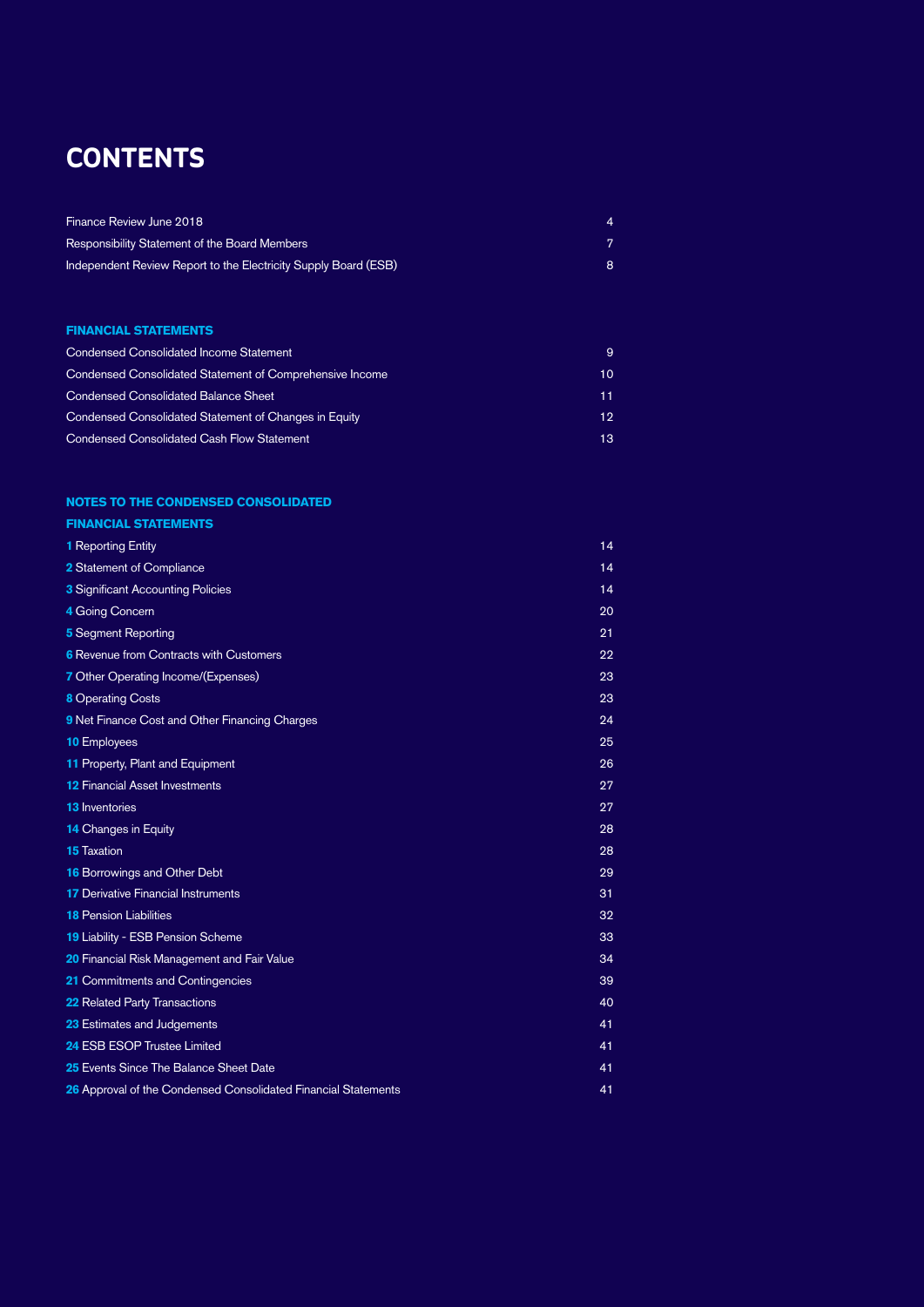## **FINANCE REVIEW JUNE 2018**

#### **Figure 1: Five-year summary Six months to 30 June**

| <b>June</b>      | June             | June             | June             | June             |
|------------------|------------------|------------------|------------------|------------------|
| 2018             | 2017             | 2016             | 2015             | 2014             |
| $\varepsilon$ 'm | $\varepsilon$ 'm | $\varepsilon$ 'm | $\varepsilon$ 'm | $\varepsilon$ 'm |
| 1,768            | 1,691            | 1,647            | 1,720            | 1,654            |
| 244              | 297              | 287              | 337              | 327              |
| 620              | 673              | 638              | 690              | 665              |
| 499              | 303              | 356              | 405              | 450              |
|                  |                  |                  |                  |                  |
|                  |                  |                  |                  | <b>December</b>  |
| 2018             | 2017             | 2016             | 2015             | 2014             |
| $\varepsilon$ 'm | $\varepsilon$ 'm | $\varepsilon$ 'm | $\varepsilon$ 'm | $\varepsilon$ 'm |
| 4,554            | 4,337            | 4,524            | 4,975            | 4,639            |
| 53%              | 52%              | 51%              | 55%              | 53%              |
| 12,219           | 12,294           | 12,907           | 13,157           | 12,973           |
|                  | <b>June</b>      | <b>December</b>  | <b>December</b>  | <b>December</b>  |

1 Before the following exceptional item: 2014: profit on disposal of investments in Bizkaia Energia SL (€38 million)

2 EBITDA: operating profit before interest, taxation, depreciation and amortisation (including amortisation of supply contributions and impairments (2018: €22.4 million))

<sup>3</sup> Borrowings and other debt, net of cash and cash equivalents

4 Net debt divided by the sum of net assets and gross debt

### **HIGHLIGHTS**

### **OPERATING PROFIT:**

(€53 Million DECREASE ON JUNE 2017) €244million

### **CAPITAL EXPENDITURE:**

### €499million

(€196 Million increase ON JUNE 2017)

### **INTERIM DIVIDEND proposed:**

(2017 INTERIM DIVIDEND €55 MILLION) €30million

See note 25 in the condensed consolidated financial statements for dividend details

### **Figure 2: Summarised income statement 2017 2016**

|                                               | 2018             | 2017          |
|-----------------------------------------------|------------------|---------------|
|                                               | $\varepsilon$ 'm | $\epsilon$ 'm |
| Revenue and other income                      | 1,768            | 1,691         |
| Operating costs                               | (1,524)          | (1, 394)      |
| <b>Operating profit</b>                       | 244              | 297           |
| Total finance costs                           | (92)             | (106)         |
| Fair value movements on financial instruments | 29               | 20            |
| Share of equity accounted investees loss      | (8)              | (6)           |
| <b>Profit before tax</b>                      | 173              | 205           |
| Tax charge                                    | (32)             | (32)          |
| <b>Profit after tax</b>                       | 141              | 173           |

### **SEGMENTAL PERFORMANCE**

The Group is organised into five main reportable segments or strategic divisions, which are managed separately. Further details on the business segments are included in note 5 of the condensed consolidated financial statements. The Group operating profit of €244 million is set out below on a segmental basis.

- **ESB Networks operating profit for** 2018 at €181 million is in line with 2017.
- Generation and Wholesale Markets (G&WM) operating profit of €44 million

is down €43 million as a result of lower wholesale electricity market spreads in the UK, higher operating costs including an impairment charge relating to amounts due from Tilbury Green Power Holdings Limited (an equity accounted investee waste to energy plant in the UK) offset by lower depreciation arising from a lower asset base following 2017 impairments.

**June**

June

Northern Ireland Electricity Networks (NIE Networks) operating profit of €35 million is up €16 million due to higher Public Service Obligation (PSO) income and higher use of system revenue offset by voluntary severance scheme costs.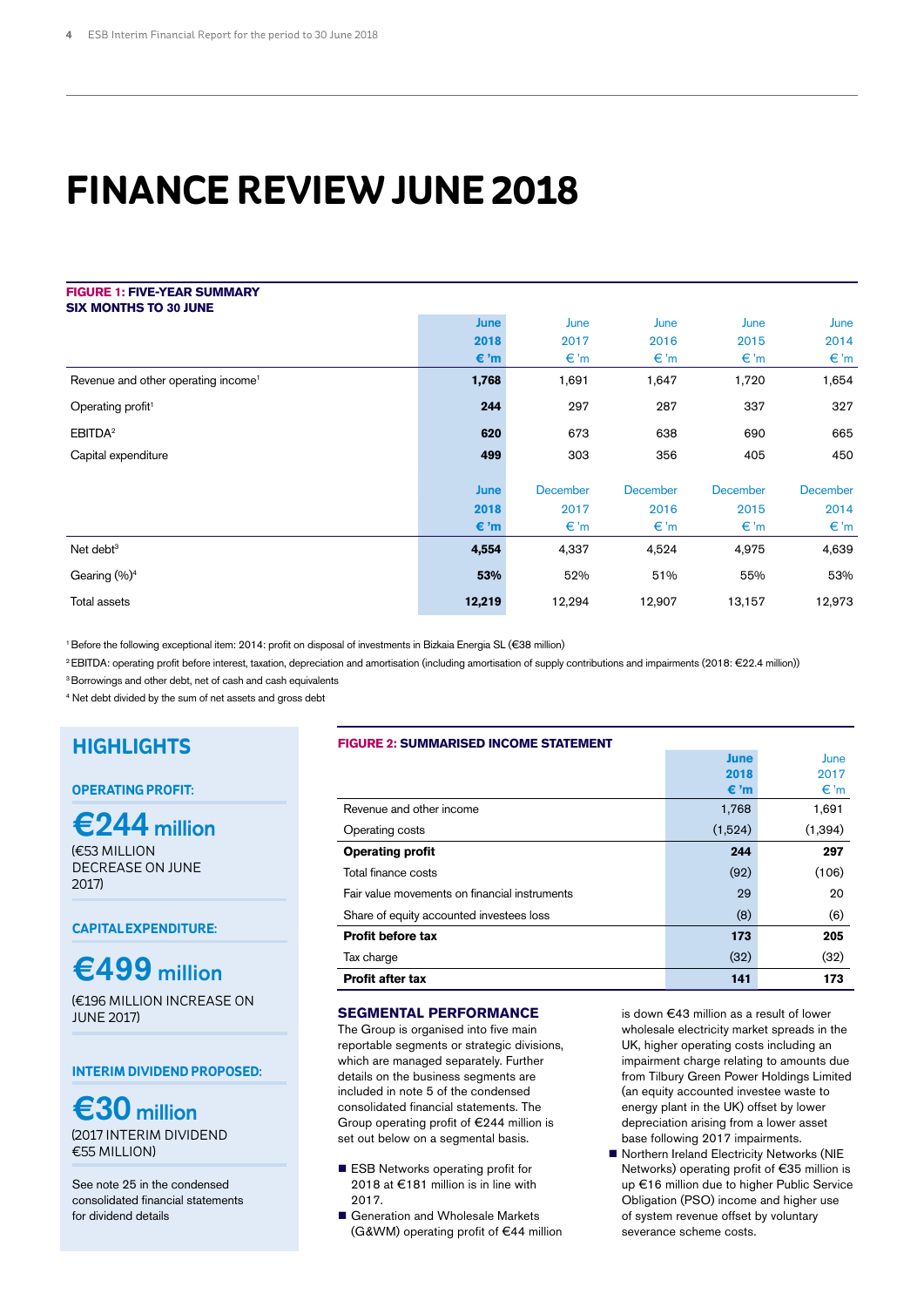■ Electric Ireland operating profit of €18 million is down €28 million due to higher energy costs and lower customer numbers.

Other Segments include Innovation, Corporate Centre and the Business Service Centre which provide services to the business segments above. This segment, which includes most of the financing costs of the Group, reported an operating loss of €34 million for 2018, a €2 million improvement on 2017. This is largely due to lower write downs on financial asset investments.

### **CAPITAL EXPENDITURE (including purchase of financial assets)**

ESB Networks expenditure of €210 million is up €69 million, mainly due to increased spend on the transmission network and SMART metering projects.

Capital Expenditure in G&WM of €193 million is up €144 million largely due to ESB's 12.5% investment in the 353 MW Galloper offshore wind farm located off the east coast of the UK.

NIE Networks expenditure of €56 million is down €10 million due to timing of spend on transmission network systems.

Other seaments expenditure of €40 million is down €7 million due to lower spend on wind farm projects (Airvolution) and a nonrecurrence of 2017 relocation fit out costs.

### **NET DEBT AND GEARING**

Net debt of €4.6 billion in 2018 has increased by €0.2 billion since December 2017 due to the continued capital investment programme (including the acquisition of Galloper offshore wind farm), finance costs and tax payments offset by positive EBITDA.

The reduction in cash flows from financing activities is due to the fact that debt was raised in the first half of 2017 to fund a Eurobond due for repayment in September 2017.

The gearing level of 53% at 30 June 2018 is marginally higher than December 2017 due to higher net debt.

### **FUNDING**

Group Treasury's funding activities support ESB's substantial capital expenditure programme, the refinancing of maturing debt and the maintenance of a sufficient liquidity buffer against future unforseen

### **FIGURE 3: SUMMARISED CASH FLOW STATEMENT**

|                                                              | June             | June          |
|--------------------------------------------------------------|------------------|---------------|
|                                                              | 2018             | 2017          |
|                                                              | $\varepsilon$ 'm | $\epsilon$ 'm |
| <b>EBITDA</b>                                                | 620              | 673           |
| Provision utilisation and other movements                    | (5)              | (121)         |
| Interest and tax                                             | (147)            | (134)         |
| Net cash inflow from operating activities                    | 468              | 418           |
| Disposal proceeds                                            | 3                | 3             |
| Capital expenditure (including purchase of financial assets) | (486)            | (307)         |
| Other                                                        | (59)             | (33)          |
| Net cash outflow from investing activities                   | (542)            | (337)         |
| Net cash (outflow) / inflow from financing activities        | (75)             | 342           |
| Net (decrease) / increase in cash (before foreign exchange)  | (149)            | 423           |



circumstances. ESB's Revolving Credit Facility provides standby liquidity of €1.44 billion for the period to January 2022. In recent years, Group Treasury has taken advantage of strong liquidity in the market and historically low interest rates to reduce the average rate and increase the average tenor on the Group's debt portfolio. The weighted average interest rate on the Group's portfolio of outstanding borrowings at 30 June 2018 was 3.9%, and the weighted average duration of such borrowings as at that date was approximately seven years.

The ongoing weakness in sterling has contributed to a reduction in the proportion of sterling denominated debt in the Group's debt portfolio to around 35% at 30 June 2018, compared to 42% at 31 December 2015, before the outcome of the United Kingdom's (UK) vote to leave the European Union. The Group's policy is to finance its

Euro denominated business by borrowing directly in Euro or to convert any foreign currency borrowing to Euro through the use of derivative instruments. Investments in the UK are generally funded by Sterling denominated debt. ESB's risk management and hedging strategy is designed to protect key financial metrics from exchange rate volatility, the impact that this can have on the carrying value of borrowings and on reported earnings.

ESB's funding position reflects its underlying financial strength and credit ratings of A- and A3 with Standard & Poor's and Moody's respectively both with a stable outlook. Standard & Poor's and Moody's re-affirmed their ratings in May 2018. In the context of ESB's ongoing EBITDA performance - averaging €1.3 billion per annum in recent years - and liquidity of €1.8 billion (between cash and undrawn committed facilities) at 30 June

### **Figure 4: Capital Expenditure (including purchase of financial assets)**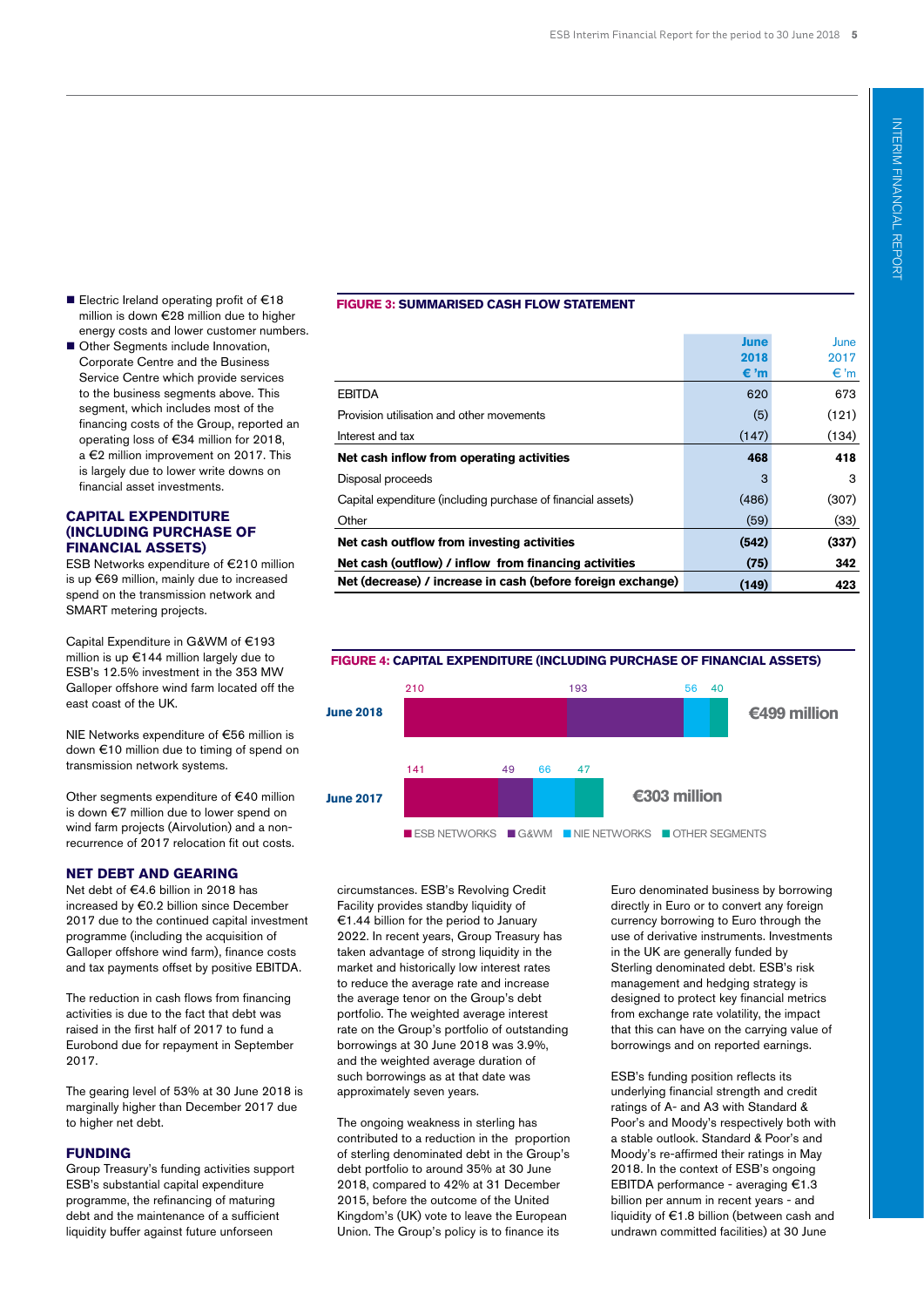2018, ESB's debt maturity profile does not pose significant risks to the Group. The Group continues to proactively manage its borrowings repayment profile and maintains its ability to fund in the future through close ongoing engagement with its banks, debt investors and credit rating agencies.

On 20th September 2018, ESB's subsidary NIE Networks Limited, through its financing arm NIE Finance PLC priced a 7 year £350 million bond with a 2.5% coupon for settlement on 27th September 2018.

### **BREXIT**

The full consequences of Brexit will only emerge over the next number of years. While this creates uncertainty, ESB will continue with prudent financial management of its UK assets, which are matched with sterling funding. ESB will continue to monitor the impacts from Brexit and other worldwide socio-political events and take prudent financial management actions, as appropriate, so as to protect ESB's financial strength.

### **Integrated-Single Electricity Market (I-SEM)**

The I-SEM is scheduled to go live in October 2018 and presents a degree of uncertainty for all market participants and will alter how the businesses in particular G&WM and Electric Ireland, earn revenues and manage energy trading risks. ESB's I-SEM project has made extensive preparations to ensure its readiness for these changes.

### **PRINCIPAL RISKS AND OPPORTUNITIES**

The Board of ESB is responsible for the Group's risk management and internal control systems, which are designed to identify, manage and mitigate potential material risks to the achievement of the Group's strategic and business objectives. The Board has approved a Risk Management Policy which sets out delegated responsibilities and procedures for the management of risk across the Group.

Following completion of the mid-year risk review process, it is confirmed that the principal risks and opportunities facing the Group, as set out on pages 28 to 37 of the 2017 Annual Report (together with the principal mitigation

measures), continue to be the principal risks and opportunities facing the Group for the remaining six months of the financial year.

This is not an exhaustive statement of all relevant risks and opportunities. Matters which are not currently known to the Board or events which the Board considers to be of low likelihood could emerge and give rise to material consequences. The mitigation measures that are maintained in relation to these risks are designed to provide a reasonable and not an absolute level of protection against the impact of the events in question.

### **OUTLOOK**

ESB's position as Ireland's leading energy utility, its stable business profile and its solid financial position ensures it is well positioned to meet the challenges that lie ahead and to support its stategic ambition to lead the transition to reliable, affordable, low-carbon energy for the benefit of its customers.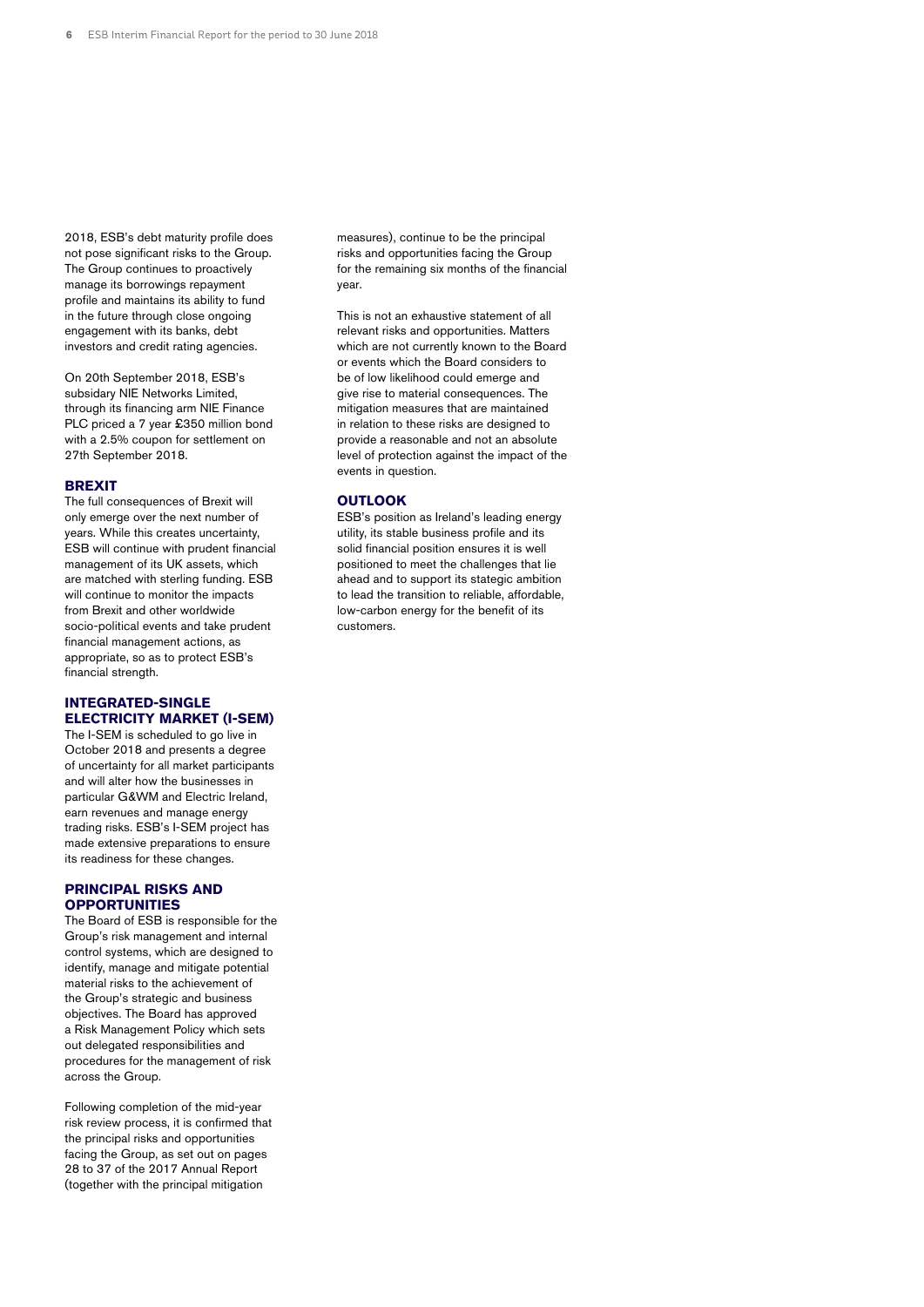### RESPONSIBILITY STATEMENT OF THE BOARD MEMBERS IN RESPECT OF THIS INTERIM FINANCIAL REPORT

The Board members are responsible for preparing this Interim Financial Report including the Condensed Consolidated Financial Statements in accordance with International Accounting Standard 34, Interim Financial Reporting, as adopted by the European Union.

We confirm that to the best of our knowledge and belief that the unaudited condensed consolidated set of financial statements for the six month period ended 30 June 2018, which comprise the Condensed Consolidated Income Statement, the Condensed Consolidated Statement of Comprehensive Income, the Condensed Consolidated Balance Sheet, the Condensed Consolidated Statement of Changes in Equity, the Condensed Consolidated Cash Flow Statement, and the related notes thereto, have been prepared in accordance with International Accounting Standard 34, Interim Financial Reporting, as adopted by the European Union.

The Board members are responsible for the maintenance and integrity of the corporate and financial information included on the ESB website. Legislation in the Republic of Ireland governing the preparation and dissemination of financial information may differ from legislation in other jurisdictions.

On behalf of the Board,

Ellvera Gl

**Ellvena Graham,** Chairman

 $/6108$ 

**Pat O'Doherty,** Chief Executive

26 September 2018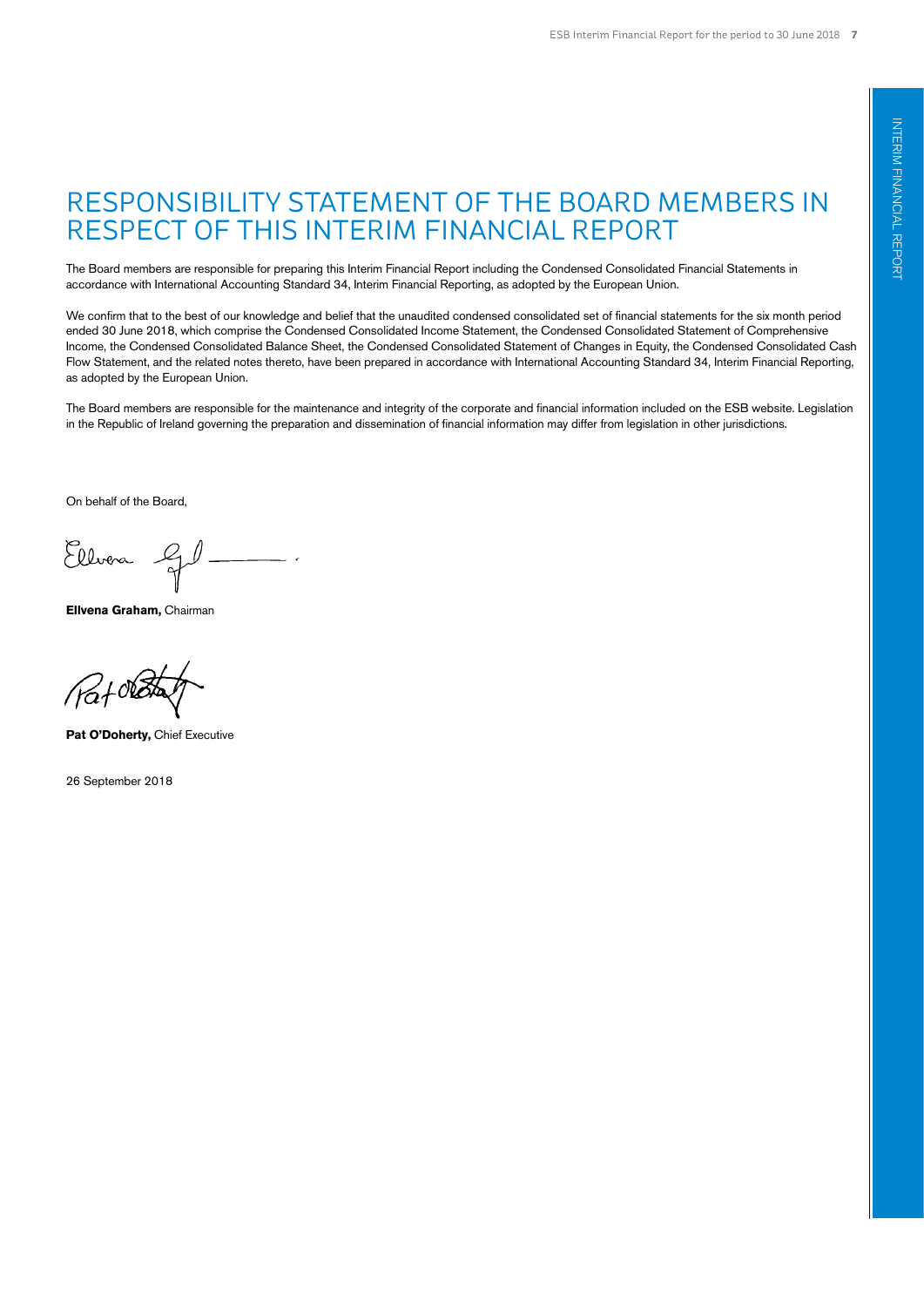### independent review report to the electricity supply board (ESB)

### **Report on the condensed consolidated financial statements**

### **Our Conclusion**

We have reviewed ESB's Condensed Consolidated Financial Statements (the interim financial statements) in the Interim Financial Report of ESB for the six month period ended 30 June 2018. Based on our review, nothing has come to our attention that causes us to believe that the interim financial statements are not prepared, in all material respects, in accordance with International Accounting Standard 34, Interim Financial Reporting, as adopted by the European Union.

### **What we have reviewed**

The interim financial statements, comprise:

- the Condensed Consolidated Balance Sheet as at 30 June 2018;
- the Condensed Consolidated Income Statement and Condensed Consolidated Statement of Comprehensive Income for the period then ended;
- the Condensed Consolidated Statement of Changes in Equity for the period then ended;
- the Condensed Consolidated Cash Flow Statement for the period then ended; and
- the explanatory notes to the interim financial statements.

The interim financial statements included in the Interim Financial Report have been prepared in accordance with International Accounting Standard 34, Interim Financial Reporting, as adopted by the European Union.

As disclosed in note 3 to the interim financial statements, the financial reporting framework that has been applied in the preparation of the full annual financial statements of ESB is applicable law and International Financial Reporting Standards (IFRSs) as adopted by the European Union.

### **Responsibilities for the interim financial statements and the review**

### **Our responsibilities and those of the Board members**

The Interim Financial Report, including the interim financial statements, is the responsibility of, and has been approved by, the Board members. The Board members are responsible for preparing the Interim Financial Report in accordance with International Accounting Standard 34, Interim Financial Reporting, as adopted by the European Union.

Our responsibility is to express a conclusion on the interim financial statements in the Interim Financial Report, based on our review. This report, including the conclusion, has been prepared for and only for ESB in accordance with the terms of our engagement and for no other purpose. We do not, in giving this conclusion, accept or assume responsibility for any other purpose or to any other person to whom this report is shown or into whose hands it may come save where expressly agreed by our prior consent in writing.

### **What a review of interim financial statements involves**

We conducted our review in accordance with International Standard on Review Engagements (UK and Ireland) 2410, Review of Interim Financial Information Performed by the Independent Auditor of the Entity issued by the Auditing Practices Board for use in the United Kingdom and Ireland. A review of interim financial statements consists of making enquiries, primarily of persons responsible for financial and accounting matters, and applying analytical and other review procedures.

A review is substantially less in scope than an audit conducted in accordance with International Standards on Auditing (Ireland) and, consequently, does not enable us to obtain assurance that we would become aware of all significant matters that might be identified in an audit. Accordingly, we do not express an audit opinion. We have read the other information contained in the Interim Financial Report and considered whether it contains any apparent misstatements or material inconsistencies with the information in the interim financial statements.

PricewaterhouseCoopers Chartered Accountants Dublin

26 September 2018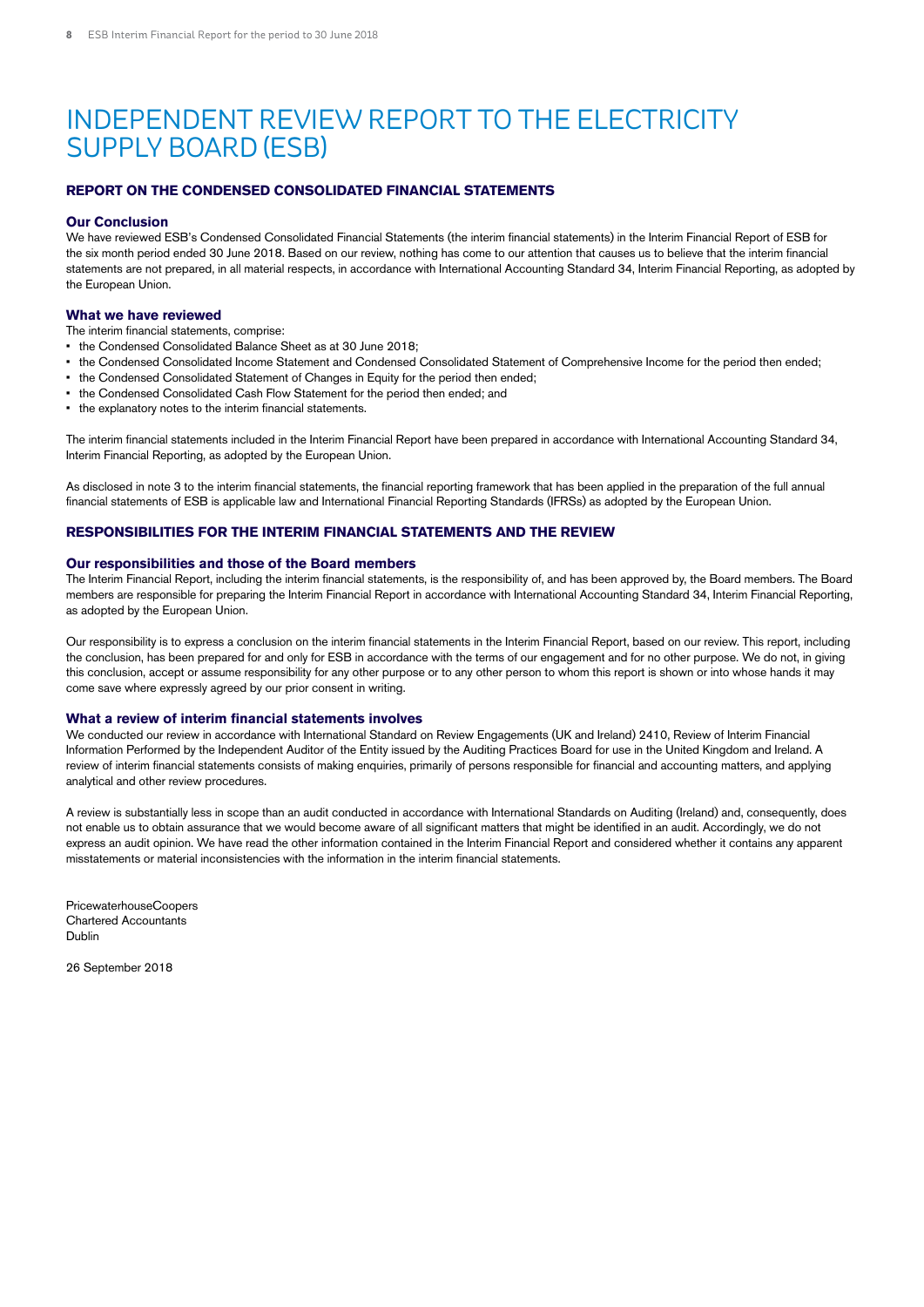### Condensed Consolidated Income Statement

For the six month period ended 30 June 2018

|                                                             | <b>Unaudited</b><br><b>June 2018</b> | Unaudited<br><b>June 2017</b> |
|-------------------------------------------------------------|--------------------------------------|-------------------------------|
| <b>Notes</b>                                                | € '000                               | $\epsilon$ '000               |
|                                                             |                                      |                               |
| 5/6<br>Revenue                                              | 1,762,470                            | 1,678,793                     |
| 7<br>Other operating income (net)                           | 5,847                                | 12,061                        |
| 8<br>Operating costs                                        | (1,523,960)                          | (1,394,144)                   |
| Operating profit                                            | 244,357                              | 296,710                       |
| 9<br>Net interest on borrowings                             | (80, 606)                            | (95,607)                      |
| 9<br>Financing charges                                      | (13, 222)                            | (12,964)                      |
| Fair value movement on financial instruments<br>9           | 28,889                               | 20,026                        |
| 9<br>Finance income                                         | 1,326                                | 3,090                         |
| Net finance cost                                            | (63, 613)                            | (85, 455)                     |
| Share of equity accounted investees loss, net of tax<br>12  | (7, 971)                             | (6,094)                       |
| Profit before taxation                                      | 172,773                              | 205,161                       |
| 15<br>Income tax expense                                    | (32,050)                             | (31,755)                      |
| Profit after taxation                                       | 140,723                              | 173,406                       |
| <b>Attributable to:</b>                                     |                                      |                               |
|                                                             |                                      |                               |
| Equity holders of the Parent                                | 141,372<br>(649)                     | 173,370<br>36                 |
| Non-controlling interest<br>Profit for the financial period | 140,723                              | 173,406                       |
|                                                             |                                      |                               |

Notes 1 to 26 form an integral part of these condensed consolidated financial statements.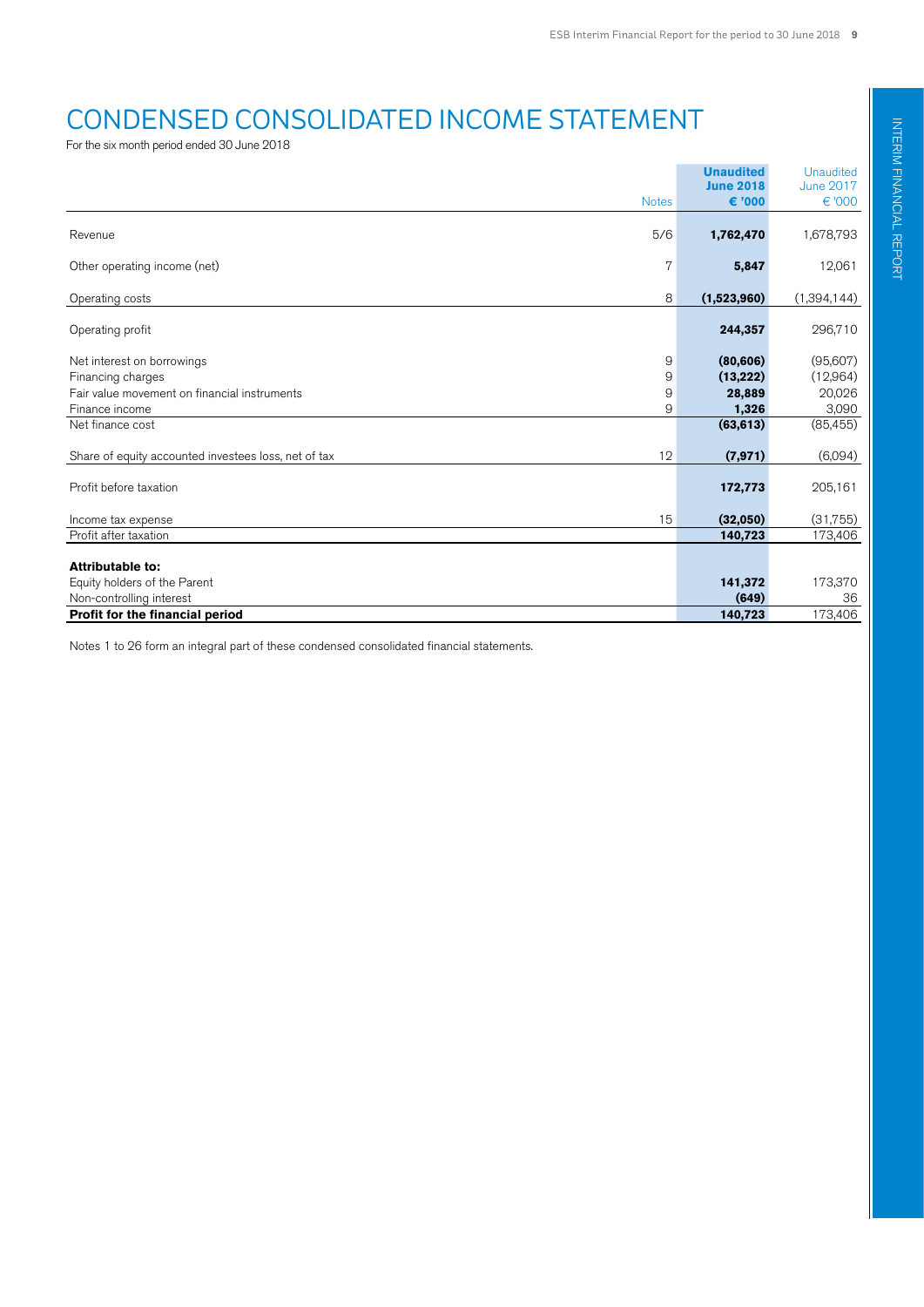### Condensed Consolidated Statement of Comprehensive Income

For the six month period ended 30 June 2018

|                                                                                                            | <b>Unaudited</b> | Unaudited        |
|------------------------------------------------------------------------------------------------------------|------------------|------------------|
|                                                                                                            | <b>June 2018</b> | <b>June 2017</b> |
|                                                                                                            | € '000           | € '000           |
| Profit for the financial period                                                                            | 140,723          | 173,406          |
|                                                                                                            |                  |                  |
| Items that will not be reclassified subsequently to profit or loss:                                        |                  |                  |
| NIE Networks pension scheme actuarial gains / (losses)                                                     | 85,046           | (5,260)          |
| Tax on items that will not be reclassified to profit or loss                                               | (14.459)         | 888              |
|                                                                                                            | 70,587           | (4,372)          |
|                                                                                                            |                  |                  |
| Items that are or may be reclassified subsequently to profit or loss:                                      |                  |                  |
| Effective hedge of a net investment in foreign subsidiary                                                  | (19)             | 308              |
| Translation differences on consolidation of foreign subsidiaries                                           | 978              | (1,301)          |
| Translation differences on consolidation of non-controlling interest                                       | (488)            |                  |
| Fair value losses on cash flow hedges                                                                      | (7, 422)         | (51,394)         |
| Transferred to income statement on cash flow hedges                                                        | (15, 847)        | (24, 572)        |
| Fair value gains / (losses) on cash flow hedges in equity accounted investees                              | 1,896            | (475)            |
| Tax on items that are or may be reclassified subsequently to profit or loss                                | 974              | 6,358            |
| Tax on items that are or may be reclassified subsequently to profit or loss for equity accounted investees | (308)            | 121              |
| Tax on items transferred to income statement                                                               | 1,840            | 2.849            |
|                                                                                                            | (18, 396)        | (68, 106)        |
|                                                                                                            |                  |                  |
| Other comprehensive income / (expense) for the financial period, net of tax                                | 52,191           | (72, 478)        |
| Total comprehensive income for the financial period                                                        | 192,914          | 100,928          |
|                                                                                                            |                  |                  |
| <b>Attributable to:</b>                                                                                    |                  |                  |
| Equity holders of the Parent                                                                               | 194,051          | 100,892          |
| Non-controlling interest                                                                                   | (1, 137)         | 36               |
| Total comprehensive income for the financial period                                                        | 192,914          | 100,928          |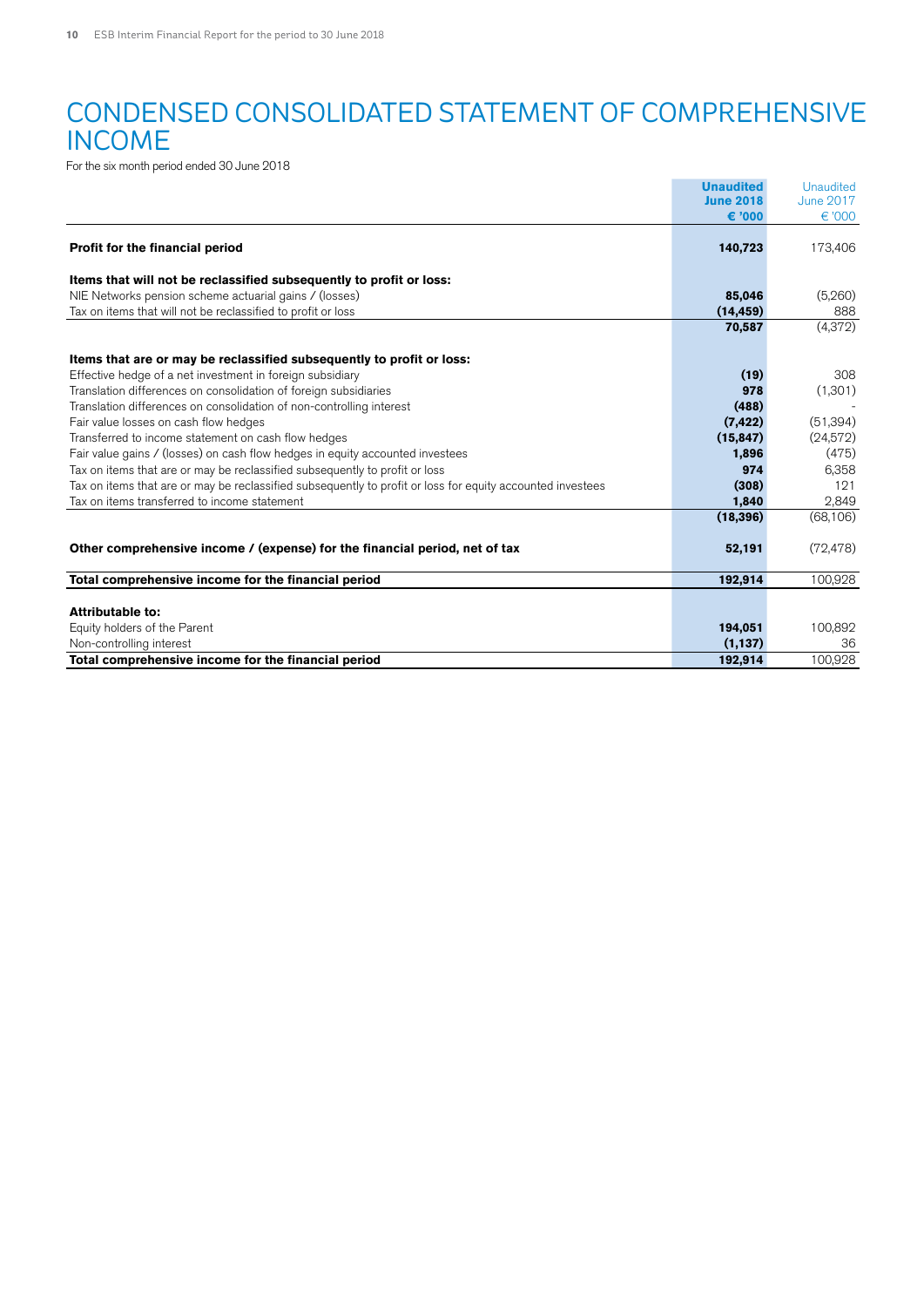### Condensed Consolidated Balance Sheet

| As at 30 June 2018                                                | <b>Unaudited</b>     | <b>Audited</b>     |
|-------------------------------------------------------------------|----------------------|--------------------|
|                                                                   | June<br>2018         | December<br>2017   |
| <b>Notes</b>                                                      | € '000               | € '000             |
| <b>ASSETS</b>                                                     |                      |                    |
| <b>Non-current assets</b>                                         |                      |                    |
| 11<br>Property, plant and equipment                               | 9,971,054            | 10,004,980         |
| Intangible assets                                                 | 277,626              | 275,652            |
| Goodwill                                                          | 171,267              | 171,039            |
| 12<br>Investments in equity accounted investees                   | 188,673              | 68,334             |
| 12<br>Financial asset investments                                 | 10,457               | 22,165             |
| Trade and other receivables                                       | 84,064               | 74,936             |
| Derivative financial instruments<br>17                            | 23,397               | 85,077             |
| Deferred tax assets                                               | 172,895              | 178,660            |
| <b>Total non-current assets</b>                                   | 10,899,433           | 10,880,843         |
| <b>Current assets</b>                                             |                      |                    |
| Inventories<br>13                                                 | 113,802              | 121,985            |
| 17<br>Derivative financial instruments                            | 195,376              | 117,367            |
| Current tax asset                                                 |                      | 9,185              |
| Trade and other receivables                                       | 778,437              | 783,981            |
| Cash and cash equivalents                                         | 231,640              | 380,405            |
| <b>Total current assets</b>                                       | 1,319,255            | 1,412,923          |
| <b>Total assets</b>                                               | 12,218,688           | 12,293,766         |
|                                                                   |                      |                    |
| <b>EQUITY</b>                                                     |                      |                    |
| Capital stock                                                     | 1,975,182            | 1,975,182<br>4,700 |
| Capital redemption reserve<br>Translation reserve                 | 4,700<br>3,699       | 2,740              |
| Cash flow hedging reserve                                         | 39,753               | 58,620             |
| Other reserves                                                    | (172, 017)           | (242, 604)         |
| Retained earnings                                                 | 1,991,638            | 1,917,619          |
| Equity attributable to equity holders of the Parent               | 3,842,955            | 3,716,257          |
|                                                                   |                      |                    |
| Non-controlling interest                                          | (4,875)              | (3,738)            |
| <b>Total equity</b>                                               | 3,838,080            | 3,712,519          |
| <b>LIABILITIES</b>                                                |                      |                    |
| <b>Non-current liabilities</b>                                    |                      |                    |
| Borrowings and other debt<br>16                                   | 4,166,852            | 4,369,705          |
| 19<br>Liability - ESB pension scheme                              | 103,541              | 100,190            |
| Liability - NIE Networks pension scheme<br>18                     | 52,346               | 143,056            |
| Employee related liabilities                                      | 39,879               | 46,107             |
| Deferred income<br>Provisions                                     | 442,318<br>337,200   | 460,975<br>305,525 |
| Deferred tax liabilities                                          | 673,657              | 677,853            |
| Derivative financial instruments<br>17                            | 586,663              | 637,825            |
| <b>Total non-current liabilities</b>                              | 6,402,456            | 6,741,236          |
|                                                                   |                      |                    |
| <b>Current liabilities</b>                                        |                      |                    |
| Borrowings and other debt<br>16                                   | 618,808              | 388,073            |
| 19<br>Liability - ESB pension scheme                              | 294,130              | 294,130            |
| Employee related liabilities                                      | 67,433               | 65,881             |
| Trade and other payables                                          | 691,430              | 797,822            |
| Deferred income<br>Provisions                                     | 48,775               | 49,142             |
|                                                                   | 77,793               | 108,435            |
| Current tax liabilities<br>17<br>Derivative financial instruments | 13,361               | 136,528            |
| <b>Total current liabilities</b>                                  | 166,422<br>1,978,152 | 1,840,011          |
|                                                                   |                      |                    |
| <b>Total liabilities</b>                                          | 8,380,608            | 8,581,247          |
| <b>Total equity and liabilities</b>                               | 12,218,688           | 12,293,766         |

**Ellvena Graham,** Chairman

**Pat O'Doherty, Chief Executive** 

Pat Fenlon, Executive Director, Group Finance and Commercial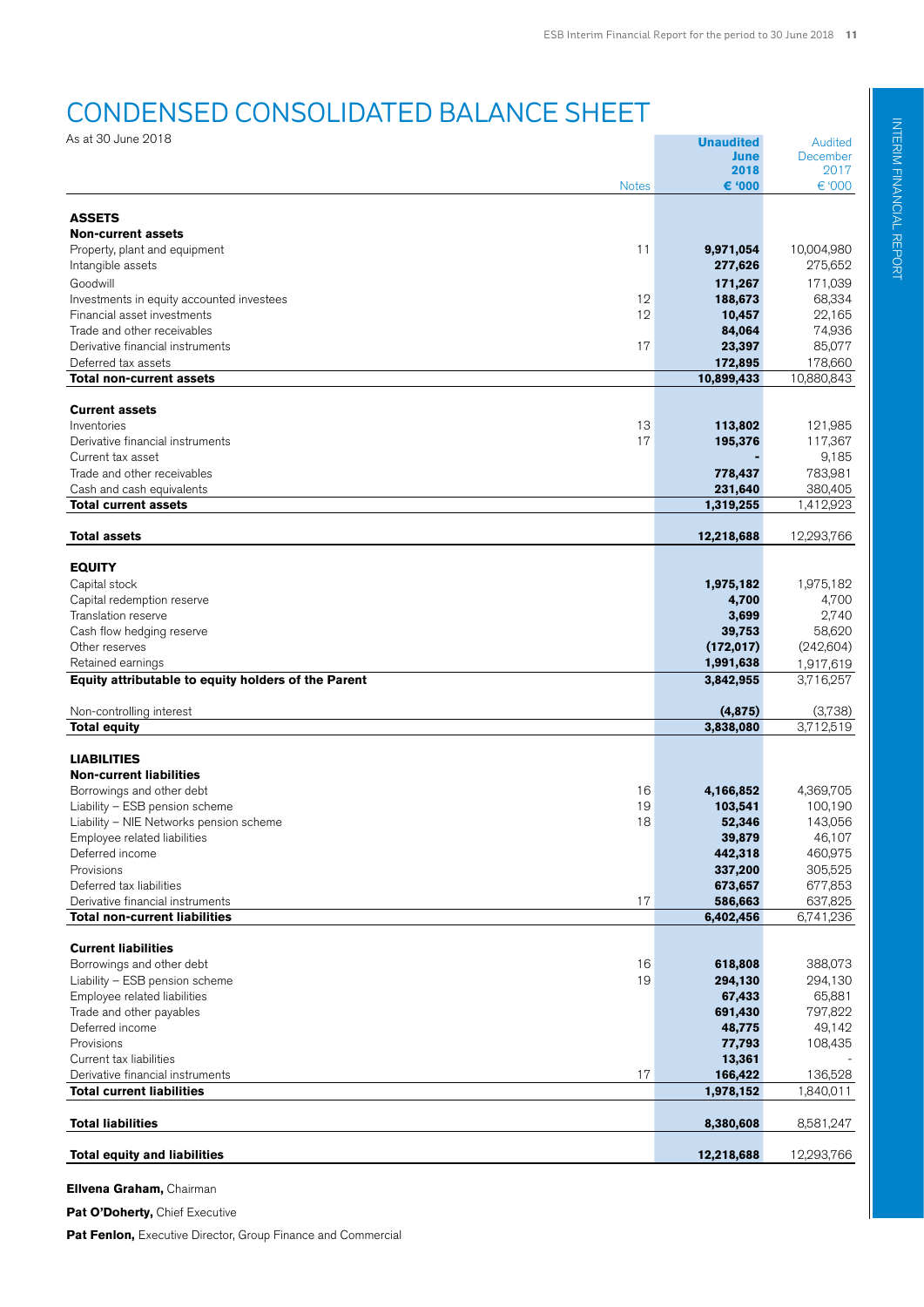### Condensed Consolidated Statement of Changesin Equity As at 30 June 2018

|                                                                      |                          |         | Capital                | Cash flow    |                       |                                       |                       | Non-                     |                       |
|----------------------------------------------------------------------|--------------------------|---------|------------------------|--------------|-----------------------|---------------------------------------|-----------------------|--------------------------|-----------------------|
|                                                                      | Capital                  |         | Translation redemption | hedging      | <b>Other</b>          | <b>Retained</b>                       |                       | controlling              | <b>Total</b>          |
| Unaudited reconciliation of charges in                               | stock                    | reserve | reserve <sup>2</sup>   | reserve      | reserves <sup>1</sup> | earnings                              | Total                 | interest                 | equity                |
| equity                                                               | € '000                   | € '000  | $\epsilon$ '000        | € '000       | € '000                | € '000                                | € '000                | $6000 \div$              | € '000                |
| <b>Balance at 1 January 2017</b>                                     | 1,979,882                | 6,062   |                        | 124,119      | (220, 322)            | 2,037,459                             | 3,927,200             |                          | $(3,531)$ 3,923,669   |
|                                                                      |                          |         |                        |              |                       |                                       |                       |                          |                       |
| Total comprehensive income /<br>(expense) for the period             |                          |         |                        |              |                       |                                       |                       |                          |                       |
|                                                                      |                          |         |                        |              |                       | 173,370                               | 173,370               | 36                       | 173,406               |
| Profit for the financial period                                      |                          |         |                        |              |                       |                                       |                       |                          |                       |
| NIE Networks pension scheme actuarial                                |                          |         |                        |              |                       |                                       |                       |                          |                       |
| losses                                                               |                          |         |                        |              | (5,260)               |                                       | (5,260)               | $\overline{\phantom{a}}$ | (5,260)               |
| Reserve on acquisition of Synergen Power Ltd.                        |                          |         |                        |              | (2,771)               | 2,771                                 |                       |                          |                       |
| Translation differences net of hedging                               |                          | (993)   |                        |              |                       |                                       | (993)                 | $\overline{\phantom{0}}$ | (993)                 |
| Cash flow hedges:                                                    |                          |         |                        |              |                       |                                       |                       |                          |                       |
| - Net fair value losses                                              |                          |         |                        | (51, 394)    |                       |                                       | (51, 394)             | ÷,                       | (51, 394)             |
| - Transfers to income statement                                      |                          |         |                        |              |                       |                                       |                       |                          |                       |
| - Finance cost (interest)                                            |                          |         |                        | 3,582        |                       |                                       | 3,582                 |                          | 3,582                 |
| - Finance cost (foreign translation movements)                       |                          |         |                        | 43,461       |                       |                                       | 43,461                |                          | 43,461                |
| - Other operating expenses                                           |                          |         |                        | (71, 615)    |                       |                                       | (71, 615)             | L,                       | (71, 615)             |
| - Fair value losses for hedges in equity                             |                          |         |                        |              |                       |                                       |                       |                          |                       |
| accounted investees                                                  |                          |         |                        | (475)        |                       |                                       | (475)                 | ÷,                       | (475)                 |
| Tax on items taken directly to statement of                          |                          |         |                        |              |                       |                                       |                       |                          |                       |
| comprehensive income (OCI)                                           |                          |         |                        | 6,358        | 888                   |                                       | 7,246                 | ÷,                       | 7,246                 |
| Tax on items transferred to income statement                         |                          |         |                        | 2,849        |                       |                                       | 2,849                 | ÷,                       | 2,849                 |
|                                                                      |                          |         |                        |              |                       |                                       |                       |                          |                       |
| Tax on items taken directly to OCI for equity<br>accounted investees |                          |         |                        | 121          |                       |                                       | 121                   | ÷,                       |                       |
|                                                                      |                          |         |                        |              |                       |                                       |                       |                          | 121                   |
| Total comprehensive income /                                         |                          |         |                        |              |                       |                                       |                       |                          |                       |
| (expense) for the period                                             | $\overline{\phantom{a}}$ | (993)   | $\sim$                 | (67, 113)    | (7, 143)              | 176,141                               | 100,892               | 36                       | 100,928               |
|                                                                      |                          |         |                        |              |                       |                                       |                       |                          |                       |
| Transactions with owners recognised                                  |                          |         |                        |              |                       |                                       |                       |                          |                       |
| directly in equity                                                   |                          |         |                        |              |                       |                                       |                       |                          |                       |
| Dividends                                                            |                          |         |                        |              |                       | (60, 230)                             | (60, 230)             |                          | (60, 230)             |
| Balance at 30 June 2017                                              | 1,979,882                | 5,069   | $\sim$                 | 57,006       | (227, 465)            | 2,153,370                             | 3,967,862             | (3,495)                  | 3,964,367             |
|                                                                      |                          |         |                        |              |                       |                                       |                       |                          |                       |
| <b>Balance at 1 January 2018</b>                                     | 1,975,182                | 2,740   | 4,700                  | 58,620       | (242, 604)            | 1,917,619                             | 3,716,257             |                          | $(3,738)$ 3,712,519   |
| Change in accounting policy (see note 3b)                            |                          |         |                        |              |                       | (62,780)                              | (62,780)              |                          | (62, 780)             |
| Restated total equity at the beginning of                            |                          |         |                        |              |                       |                                       |                       |                          |                       |
| the financial period                                                 | 1,975,182                | 2,740   | 4,700                  | 58,620       |                       | (242,604) 1,854,839                   | 3,653,477             | (3,738)                  | 3,649,739             |
|                                                                      |                          |         |                        |              |                       |                                       |                       |                          |                       |
| Total comprehensive income /                                         |                          |         |                        |              |                       |                                       |                       |                          |                       |
| (expense) for the period                                             |                          |         |                        |              |                       |                                       |                       |                          |                       |
| Profit for the financial period                                      |                          |         |                        |              |                       | 141,372                               | 141,372               | (649)                    | 140,723               |
| NIE Networks pension scheme actuarial gains                          |                          |         |                        |              | 85,046                |                                       | 85,046                |                          | 85,046                |
| Translation differences net of hedging                               |                          | 959     |                        |              | ÷.                    |                                       | 959                   | (488)                    | 471                   |
|                                                                      |                          |         |                        |              |                       |                                       |                       |                          |                       |
| Cash flow hedges:                                                    |                          |         |                        |              |                       |                                       |                       |                          |                       |
| - Net fair value (losses)                                            |                          |         |                        | (7, 422)     |                       |                                       | (7, 422)              | $\overline{\phantom{m}}$ | (7, 422)              |
| - Transfers to income statement                                      |                          |         |                        |              |                       |                                       |                       |                          |                       |
| - Finance cost (interest)                                            |                          |         |                        | 3,222        |                       |                                       | 3,222                 | $\overline{\phantom{m}}$ | 3,222                 |
| - Finance cost (foreign translation movements)                       |                          |         |                        | (14,295)     |                       |                                       | (14,295)              |                          | (14, 295)             |
| - Other operating expenses                                           |                          |         |                        | (4,774)      |                       |                                       | (4,774)               |                          | (4,774)               |
| - Fair value gains for hedges in equity                              |                          |         |                        |              |                       |                                       |                       |                          |                       |
| accounted investees                                                  |                          |         |                        | 1,896        |                       |                                       | 1,896                 | $\overline{\phantom{a}}$ | 1,896                 |
| Tax on items taken directly to OCI                                   |                          |         |                        | 974          | (14, 459)             |                                       | (13, 485)             |                          | (13, 485)             |
| Tax on items transferred to income statement                         |                          |         |                        | 1,840        |                       |                                       | 1,840                 |                          | 1,840                 |
| Tax on items taken directly to OCI for equity                        |                          |         |                        |              |                       |                                       |                       |                          |                       |
| accounted investees                                                  |                          |         |                        | (308)        |                       |                                       | (308)                 | ÷,                       | (308)                 |
| Total comprehensive income /                                         |                          |         |                        |              |                       |                                       |                       |                          |                       |
| (expense) for the period                                             | ۰                        | 959     |                        | $-$ (18,867) | 70,587                | 141,372                               | 194,051               | (1, 137)                 | 192,914               |
|                                                                      |                          |         |                        |              |                       |                                       |                       |                          |                       |
| Transactions with owners recognised                                  |                          |         |                        |              |                       |                                       |                       |                          |                       |
|                                                                      |                          |         |                        |              |                       |                                       |                       |                          |                       |
|                                                                      |                          |         |                        |              |                       |                                       |                       |                          |                       |
| directly in equity                                                   |                          |         |                        |              |                       |                                       |                       |                          |                       |
| Dividends<br>Balance at 30 June 2018                                 | 1,975,182                | 3,699   | 4,700                  |              |                       | (4,573)<br>39,753 (172,017) 1,991,638 | (4, 573)<br>3,842,955 | (4, 875)                 | (4, 573)<br>3,838,080 |

1 Other reserves includes (i) balance relating to the NIE Networks pension scheme of (€150.6) million (December 2017: (€220.9) million); (ii) a nondistributable reserve of (€5.0) million (December 2017: (€5.0) million), which was created on the sale of the Group's share in Ocean Communications Limited in 2001; and (iii) an ESOP repurchase provision which relates to the amount that ESB has committed to date to purchase from the ESOP internal market (€15.9) million (December 2017: (€15.9) million). Refer to note 24 for information on the ESOP repurchase.

<sup>2</sup>The capital redemption reserve of €4.7 million arose from the purchase and cancellation of the 4.7 million ESOP share capital for a consideration of €5.6 million in 2017 and represents the nominal amount of the share capital cancelled.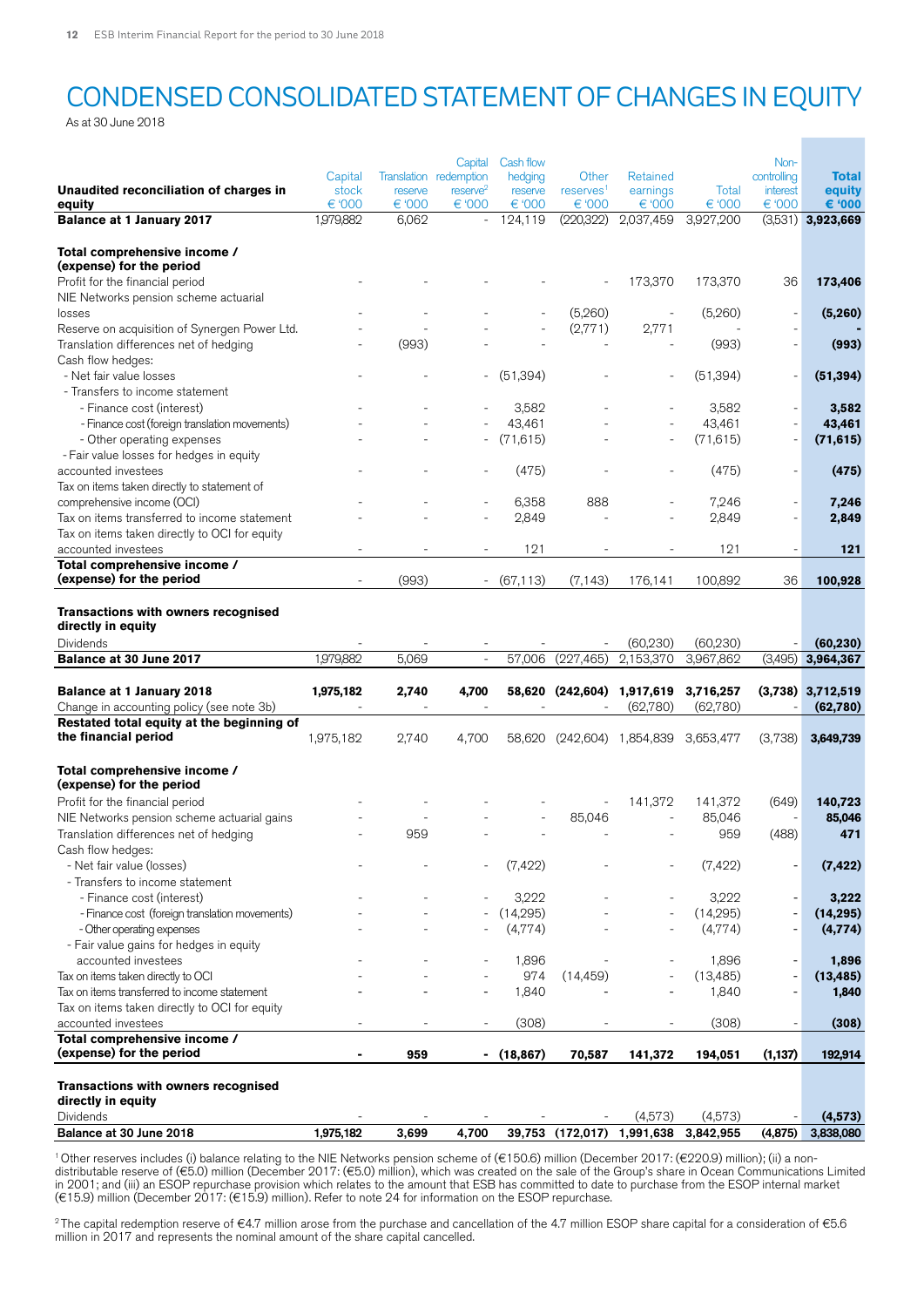### Condensed Consolidated Cash Flow Statement

For the six month period ended 30 June 2018

|                                                                       | <b>Unaudited</b> | <b>Unaudited</b> |
|-----------------------------------------------------------------------|------------------|------------------|
|                                                                       | <b>June 2018</b> | <b>June 2017</b> |
| <b>Notes</b>                                                          | $\epsilon$ '000  | € '000           |
| Cash flows from operating activities                                  |                  |                  |
| Profit after taxation                                                 | 140,723          | 173,406          |
|                                                                       |                  |                  |
| <b>Adjustments for:</b>                                               |                  |                  |
| 8<br>Depreciation and amortisation                                    | 371,245          | 394,966          |
| Amortisation of supply contributions and other deferred income        | (42, 551)        | (36,541)         |
| Net emissions costs                                                   | 3,842            | 30,792           |
| 7<br>Profit on disposal of non-current assets                         | (1, 190)         |                  |
| 7<br>Profit on disposal of subsidiaries                               |                  | (3,018)          |
| Net finance cost<br>9                                                 | 63,613           | 85,455           |
| Impact of fair value adjustments in operating costs                   | 4,591            | 20,380           |
| 12<br>Losses from equity accounted investees                          | 7,971            | 6,094            |
| 15<br>Income tax expense                                              | 32,050           | 31,755           |
| 8<br>Impairment charge                                                | 22,388           |                  |
| Operating cash flows before changes in working capital and provisions | 602,682          | 703,289          |
| Charge in relation to provisions                                      | 10,193           | 292              |
| Charge in relation to employee related liabilities                    | 29,819           | 8,610            |
| Utilisation of provisions                                             | (10, 209)        | (3,211)          |
| Payments in respect of employee related liabilities                   | (49, 054)        | (179, 517)       |
| Deferred income received                                              | 23,509           | 16,271           |
| Decrease in trade and other receivables                               |                  | 94,397           |
| Decrease / (increase) in inventories                                  | 37,573           | (22,653)         |
|                                                                       | 5,083            |                  |
| Decrease in trade and other payables                                  | (35, 185)        | (65,510)         |
| Cash generated from operations                                        | 614,411          | 551,968          |
| Current tax paid                                                      | (11, 574)        | (7,969)          |
| Financing costs paid                                                  | (135, 238)       | (125,581)        |
| Net cash inflow from operating activities                             | 467,599          | 418,418          |
|                                                                       |                  |                  |
| Cash flows from investing activities                                  |                  |                  |
| Purchase of property, plant and equipment                             |                  | (282,522)        |
|                                                                       | (309, 960)       |                  |
| Purchase of intangible assets                                         | (47, 728)        | (24, 223)        |
| Proceeds from sale of non-current assets                              | 2,974            |                  |
| Proceeds from sale of subsidiaries                                    |                  | 3,123            |
| Amounts advanced to equity accounted investees as shareholder loans   | (59, 500)        | (32,000)         |
| Purchase of financial assets                                          | (128, 102)       | (1,661)          |
| Interest received                                                     | 774              |                  |
| Net cash outflow from investing activities                            | (541, 542)       | (337, 283)       |
| 14<br>Dividends paid                                                  | (4, 573)         | (60, 230)        |
| Repayments of term debt facilities                                    | (62,090)         | (99, 405)        |
| Proceeds from the issue of new debt                                   |                  | 509,446          |
| Payments on inflation linked interest rate swaps                      | (8, 296)         | (8,186)          |
| Net cash (outflow) / inflow from financing activities                 | (74, 959)        | 341,625          |
|                                                                       |                  |                  |
|                                                                       |                  |                  |
| Net (decrease) / increase in cash and cash equivalents                | (148, 902)       | 422,760          |
| Cash and cash equivalents at 1 January                                | 380,405          | 363,624          |
| Effect of exchange rate fluctuations on cash held                     | 137              | (877)            |
| Cash and cash equivalents at 30 June                                  | 231,640          | 785,507          |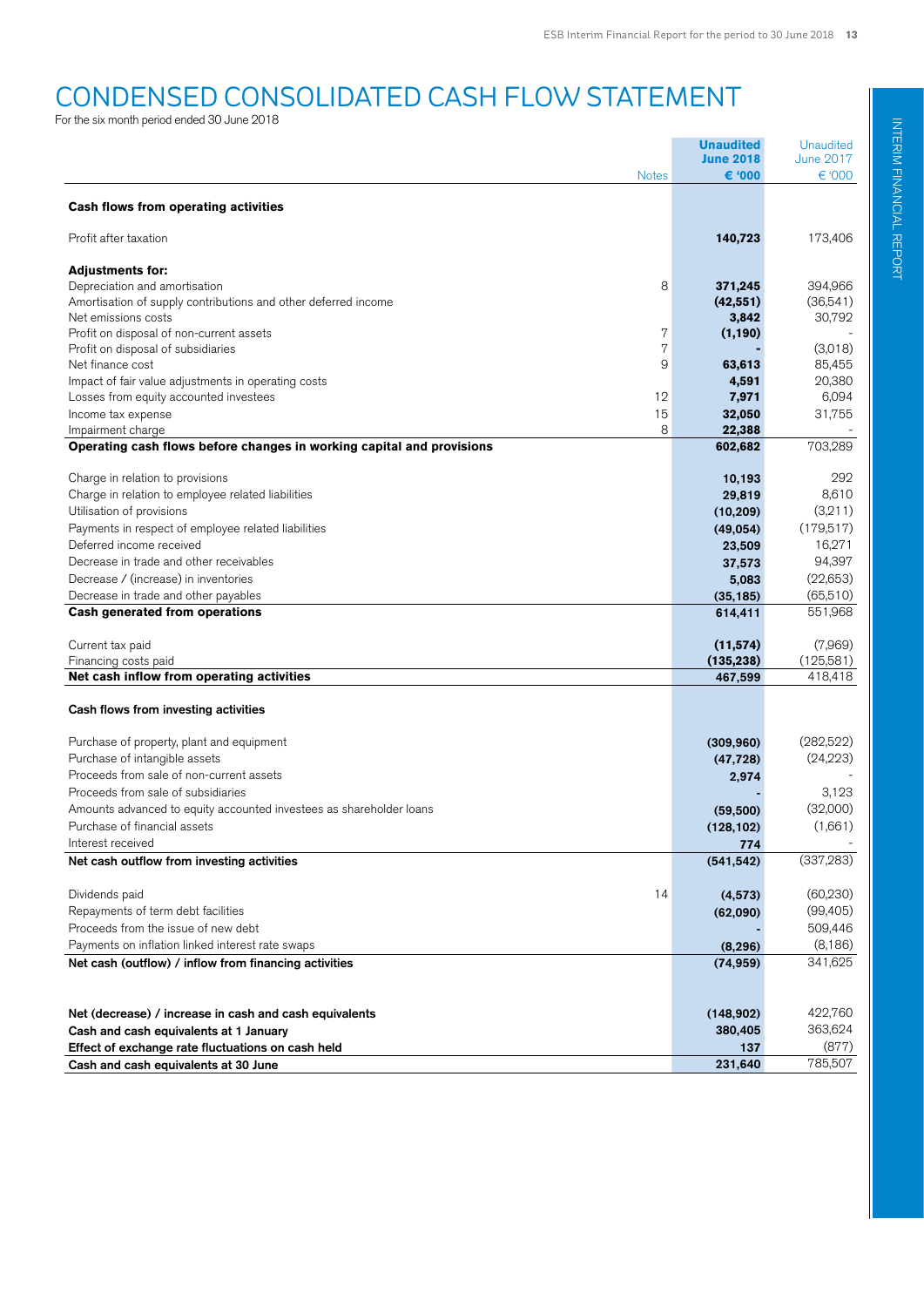### **1. REPORTING ENTITY**

ESB is a statutory body domiciled in the Republic of Ireland. The condensed consolidated financial statements of ESB as at and for the six months ended 30 June 2018 comprise the results of ESB and its subsidiaries (together referred to as ESB or the Group) and the Group's interests in associates and joint arrangements. These results are unaudited. The condensed consolidated financial information herein does not constitute the statutory financial statements of ESB, which were prepared as at and for the year ended 31 December 2017 and are available on our website www.esb.ie. The auditor's report on those financial statements was unmodified.

### **2. STATEMENT OF COMPLIANCE**

These condensed consolidated financial statements have been prepared in accordance with International Financial Reporting Standards (IFRS) IAS 34 - Interim Financial Reporting as adopted by the EU. They do not include all of the information required for full annual financial statements, and should be read in conjunction with the 2017 consolidated financial statements.

A number of new or amended standards became applicable for the current reporting period and the Group had to change its accounting policies and make retrospective adjustments as a result of adopting the following standards:

- IFRS 9 Financial Instruments; and

- IFRS 15 Revenue from Contracts with Customers.

The impact of the adoption of these standards and the new accounting policies are disclosed in the note below.

### **3. SIGNIFICANT ACCOUNTING POLICIES**

### **(a) Standards, interpretations and amendments to published standards that are not yet effective**

The Group has not applied certain standards, amendments and interpretations to existing standards that have been issued but are not yet effective. The most significant of which are as follows:

#### **IFRS 16: Leases (effective date: ESB financial year beginning 1 January 2019)**

IFRS 16 was issued in January 2016. It will result in almost all leases being recognised on the balance sheet, as the distinction between operating and finance leases is removed. Under the new standard, an asset (the right to use the leased item) and financial liability to pay rentals are recognised. The only exceptions are short-term (less than 1 year) and low-value leases. The accounting for lessors will not significantly change.

This standard will impact the accounting for the Group's operating leases. As at the reporting date, the Group has non-cancellable operating lease commitments of c.€235.0 million. The Group is currently reviewing to what extent these commitments will result in the recognition of an asset and liability for future payments and how this will affect the Group's profit and classification of cash flows.

Some of the commitments may be covered by the exception for short-term and low-value leases and some commitments may relate to arrangements that will not qualify as leases under IFRS 16.

The standard is mandatory for first interim periods within annual reporting periods beginning on or after 1 January 2019. The Group does not intend to adopt the standard before its effective date.

### **(b) Changes in accounting policies**

This note explains the impact of the adoption of IFRS 9 Financial Instruments and IFRS 15 Revenue from Contracts with Customers on the Group's condensed consolidated financial statements and also sets out the new accounting policies that have been applied from 1 January 2018, where they are different to those applied in prior periods.

Except as described below, the accounting policies applied in these condensed consolidated financial statements are the same as those applied in the Group's consolidated financial statements as at and for the year ended 31 December 2017. The changes in accounting policies will also be reflected in the Group's consolidated financial statements as at and for the year ending 31 December 2018.

### **(i) IFRS 9 Financial Instruments**

IFRS 9 replaces the provisions of IAS 39 that relate to the recognition, classification and measurement of financial assets and financial liabilities, derecognition of financial instruments, impairment of financial assets and hedge accounting.

The adoption of IFRS 9 Financial Instruments from 1 January 2018 resulted in changes in accounting policies and adjustments to the amounts recognised in the financial statements. The new accounting policies are set out below. In accordance with transitional provisions in IFRS 9 compartive figures have not been restated.

#### **Impact on the condensed consolidated financial statements on the adoption of IFRS 9**

### **Borrowings**

Under IAS 39, Financial instruments: Recognition and measurement at the date of modification. The difference between the original and modified cash flows was amortised over the remaining term of the modified liability by re-calculating the effective interest rate. Under IFRS 9 for any future liability modification transactions a gain or loss will be required to be recognised at the date of modification.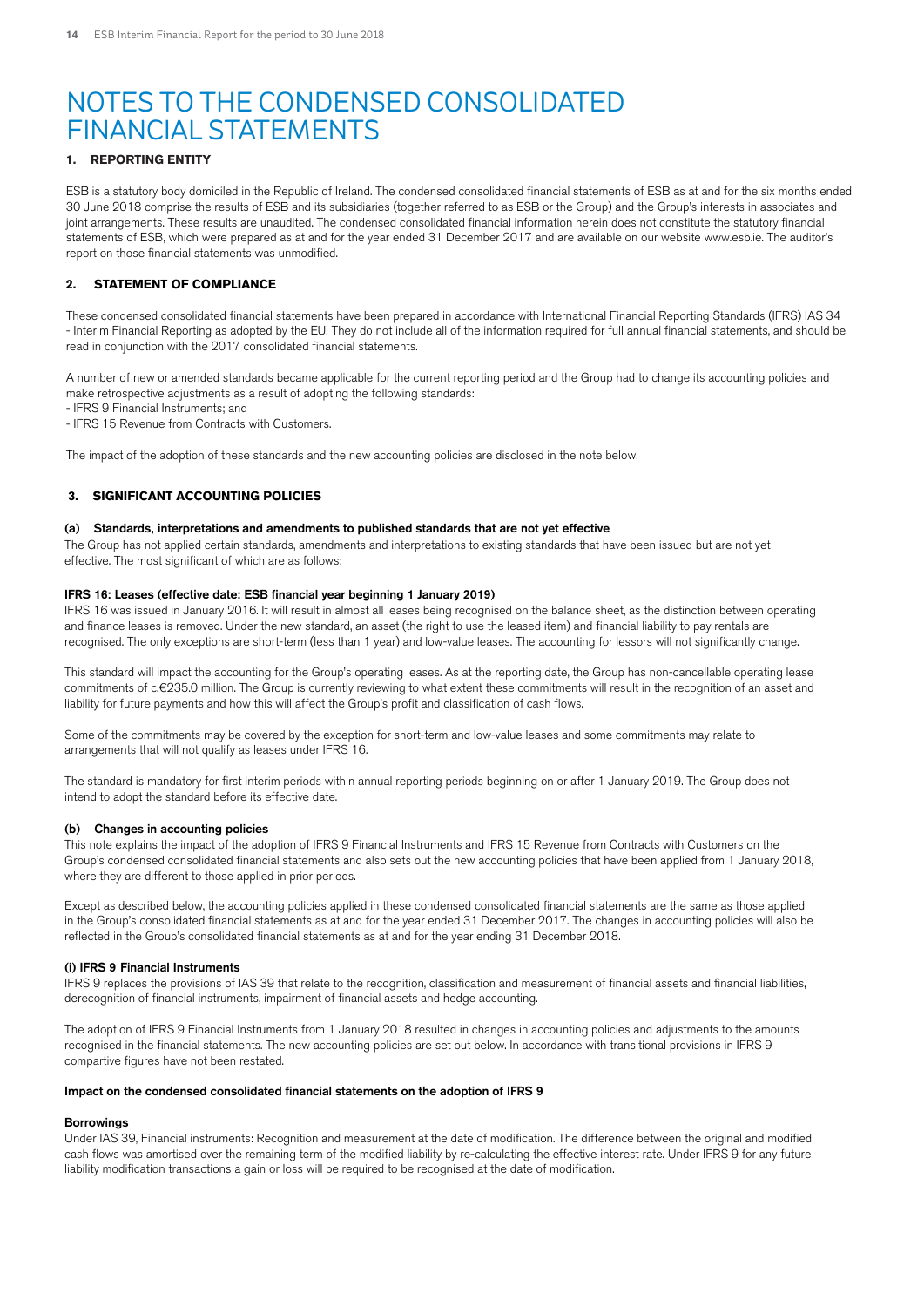### **3. Significant Accounting Policies (continued)**

### **(b) Changes in accounting policies (continued)**

### **(i) IFRS 9 Financial Instruments (continued)**

IFRS 9 made it compulsory to apply the standard retrosepctively on previous liability management transactions on 1 January 2018 with no requirement to restate prior period balances. The Group refinanced bonds worth €500.0 million and €600.0 million in 2015 and 2016 respectively and these transactions are subject to retrospective adjustment. The Group has calculated a reduction to the opening reserves of €62.8 million, an increase of €7.2 million to deferred tax assets, an increase of €1.8 million to current tax assets and an increase to external borrowings on 1 January 2018 of €71.8 million which has been adjusted through the opening balances at 1 January 2018.

The following table summarises the impact, net of tax, of transition to IFRS 9 on the opening balance of the Group's assets, liabilities and equity.

| <b>Group balance sheet extract</b> | <b>Original carrying</b> | <b>IFRS 9</b> |                 |
|------------------------------------|--------------------------|---------------|-----------------|
|                                    | amount                   | transition    | <b>Restated</b> |
|                                    | 31 Dec 2017              | <b>impact</b> | 1 Jan 2018      |
|                                    | €'000                    | € $'000$      | €'000           |
| <b>Current assets</b>              |                          |               |                 |
| Tax asset                          | 9,185                    | 1,800         | 10,985          |
|                                    |                          |               |                 |
| Non-current asset                  |                          |               |                 |
| Deferred tax asset                 | 178,660                  | 7,200         | 185,860         |
|                                    |                          |               |                 |
| <b>Current liabilities</b>         |                          |               |                 |
| <b>External Borrowings</b>         | (388,073)                | (5,880)       | (393, 953)      |
|                                    |                          |               |                 |
| Non-current liabilities            |                          |               |                 |
| <b>External Borrowings</b>         | (4,369,705)              | (65,900)      | (4,435,605)     |
|                                    |                          |               |                 |
| Equity                             |                          |               |                 |
| Retained earnings                  | (1,917,619)              | 62,780        | (1,854,839)     |

#### **Classification and measurement**

IFRS 9 largely retains the existing requirements in IAS 39 for the classification and measurement of financial liabilities other than as described above. The impact of IFRS 9 on the classification and measurement of financial assets is set out below.

The following accounting policies apply to the measurement of financial assets in the ESB Group consolidated financial statements:

| Financial assets at fair value through profit or loss (FVTPL)                | These assets are subsequently measured at fair value. Net gains and losses, including any<br>interest or dividend income, are recognised in profit or loss.                   |
|------------------------------------------------------------------------------|-------------------------------------------------------------------------------------------------------------------------------------------------------------------------------|
| Financial assets at fair value through other comprehensive<br>income (FVOCI) | These assets are subsequently measured at fair value. Net gains and losses are recognised<br>in other comprehensive income.                                                   |
| Financial assets at amortised cost                                           | These assets are subsequently measured at amortised cost using the effective interest<br>method. The amortised cost is reduced by impairment losses. Interest income, foreign |

The following table explains the original measurement categories under IAS 39 and the new measurement categories under IFRS 9 for each class of the Groups consolidated financial assets as at 1 January 2018. There is no impact on the Group's carrying value of the related assets or equity arising from classification and measurement under IFRS 9.

on derecognition is recognised in profit or loss.

exchange gains and losses and impairment are recognised in profit or loss. Any gain or loss

| <b>Financial assets</b>          | <b>Note</b> | <b>Original classification</b><br>under IAS 39 | <b>New classification</b><br>under IFRS 9 | <b>Original carrying</b><br>amount under IAS 39<br>31 Dec 2017<br>€ $'000$ | <b>New carrying amount</b><br>under <b>IFRS 9</b><br>1 Jan 2018<br>$\epsilon$ '000 |
|----------------------------------|-------------|------------------------------------------------|-------------------------------------------|----------------------------------------------------------------------------|------------------------------------------------------------------------------------|
| Financial asset investments      | 12          | Financial assets at FVTPL                      | Financial assets at FVTPL                 | 22.165                                                                     | 22,165                                                                             |
| Derivative financial instruments | 18          | Cash flow hedges                               | Financial assets at FVOCI                 | 202.444                                                                    | 202.444                                                                            |
| Trade and other receivables      |             | Amortised cost                                 | Amortised cost                            | 819.549                                                                    | 819.549                                                                            |
| Cash and cash equivalents        |             | Amortised cost                                 | Amortised cost                            | 380.405                                                                    | 380.405                                                                            |
| <b>Total financial assets</b>    |             |                                                |                                           | 1.424.563                                                                  | 1.424.563                                                                          |

### **Impairment of financial assets**

IFRS 9 replaces the incurred loss model in IAS 39 with an expected credit loss (ECL) model. The new impairment model applies to all the Group's financial assets measured at amortised cost but not to investments in equity instruments. Under IFRS 9, credit losses are recognised earlier than under IAS 39.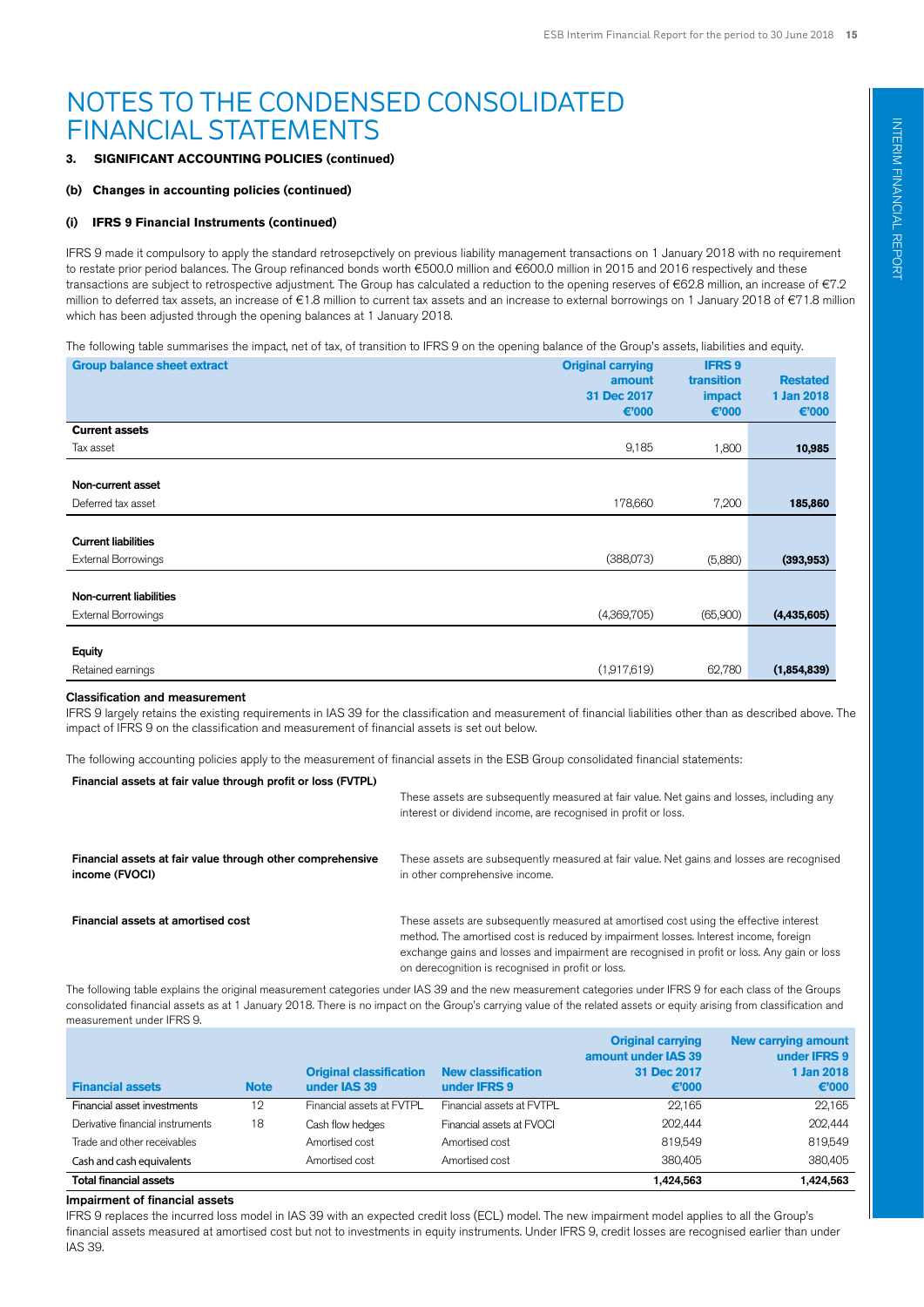### **3. Significant Accounting Policies (continued)**

### **(b) Changes in accounting policies (continued)**

#### **(i) IFRS 9 Financial Instruments (continued)**

The Group has a number of different types of trade and other receivables that are subject to IFRS 9's new expected credit loss model.

- Retail electricity and gas customers (billed and unbilled)

- Single electricity market (SEM) pool receivables
- Use of System receivables
- Other receivables and other non-electricity receivables
- Amounts due from equity accounted investees

While cash and cash equivalents are also subject to the impairment requirements of IFRS 9 there is no impairment loss identified. The impact of the adoption of IFRS9 for each type of trade and other recievables is set out below.

The Group applies the IFRS 9 simplified approach to measuring expected credit losses which uses a lifetime expected loss allowance for all trade and other receivables. The loss allowances for financial assets are based on assumptions about risk of default and expected loss rates. The Group uses judgement in making these assumptions and selecting the inputs to the expected credit loss calculations, based on the group's past history, existing market conditions as well as forward looking estimates at the end of each reporting period.

See note 15 in the Group's 2017 Consolidated Financial Statements for a full description on the credit risk for each of the class of trade and other receivables.

#### **Retail electricity and gas receivables**

Retail electricity and gas receivables billed and unbilled have been grouped together on days passed due and the appropriate expected loss model has been applied.

 The loss allowance of €33.4 million at 30 June 2018 in relation to retail electricity and gas receivables is an estimate based on the historical experience of debts written off and based on an evaluation of the impact of economic conditions and particular industry issues. The IFRS 9 model will be further refined in advance of year end to take account of 2018 experience. Given historic loss rates, an estimate based on normal receivable ageing and the significant portion of retail receivables that are within agreed terms, applying the expected credit risk model has not had a material impact on retail recievables. Provision is also made in respect of specific balances where there is evidence of a dispute or an inability to settle.

#### **SEM pool receivables**

SEM pool receivables are subject to strict credit risk procedures due to the regulated markets they operate in. Security is provided by customers and strict payment arrangements are in place and credit risk is considered to be very low. Consequently they are all grouped as not past due receivables at period end and there is no expected credit loss expected on these receivables.

#### **Use of System receivables**

Use of System receivables are subject to strict credit risk procedures due to the regulated markets they are involved in. Security is provided by suppliers and strict payment arrangements are in place and credit risk is considered to be very low on these balances as they are settled before they fall past due. These receivables are generally settled within 10 - 36 days of invoice issue date and they are all grouped as not past due receivables at period end. Based on the fact that there are no previous losses experienced and an evaluation of the amounts recovered since period end, there is no expected credit loss applied to these receivables. See note 15 in the 2017 consolidated financial statements for further detail on these receivables.

#### **Other electricity receivables and non-electricity receivables**

Other electricity receivables include amounts in relation to ancillary services and electricity trading in the UK market which is not included in the SEM. Trade receivables (non-electricity) relate to balances due in respect of the Group's non-electricity trading and other operations. It includes amounts due in respect of the Group's telecommunications, consultancy, facility management and other ancillary operations. Applying the expected credit risk model has not had a material impact on other electricity recievables and non-electricty recievables.

#### **Amounts due from equity accounted investees**

Amounts due from equity accounted investees inlcude shareholder loans, interest on these loans and trade receivable and payable balances. Based on an analysis performed on these receivables, ESB recognised an impairment of €20.7 million in respect of shareholder loans to Tilbury Green Power Holding Limited. The Group has used its judgement in making assumptions and selecting the inputs to the impairment calculation, based on the Groups market conditions as well as forward looking estimates at the end of the reporting period. Applying the expected credit risk model has not had a material impact on amounts due from equity accounted investees.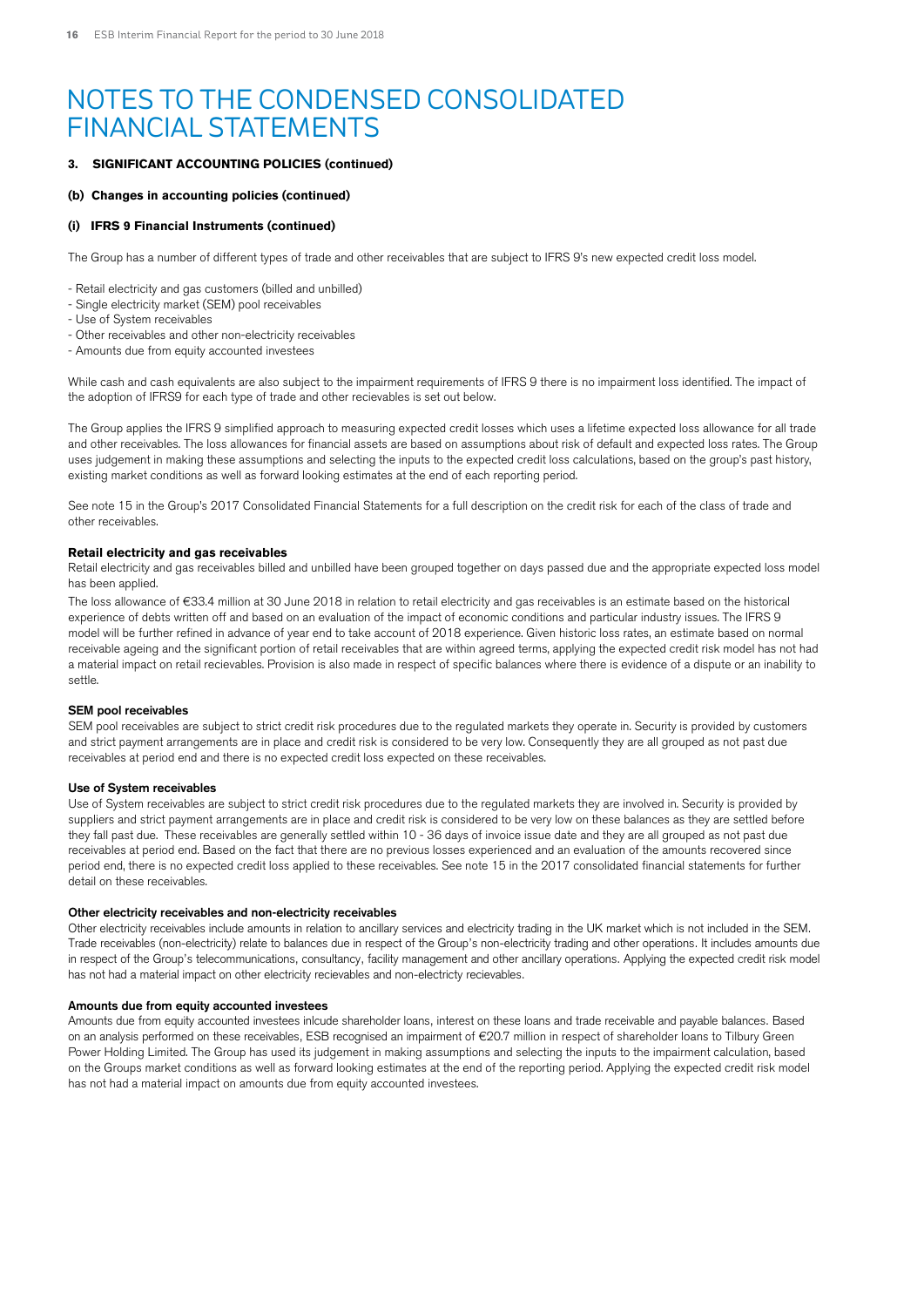### **3. Significant Accounting Policies (continued)**

### **(b) Changes in accounting policies (continued)**

### **(i) IFRS 9 Financial Instruments (continued)**

### **Hedge accounting**

The Group has elected to adopt the new general hedge accounting model in IFRS 9. This requires the Group to ensure that hedge accounting relationships are aligned with its risk management objectives and strategy and to apply a more qualitative and forward-looking approach to assessing hedge effectiveness.

ESB funds its operations using borrowings and uses deposit instruments to invest surplus funds. ESB also uses interest rate and foreign currency instruments to manage interest rate and currency risks that arise in the normal course of operations from US dollar and sterling denominated borrowings, from its foreign currency subsidiaries and from the use of foreign currency suppliers. Hedge accounting pursuant to IFRS 9 is also used for hedges of foreign currency liabilities and interest rate risks from current and non-current liabilities. Under IFRS 9, ESB's current hedge relationships will continue to qualify as hedges and there has been no significant impact on the accounting for its hedging relationships on transition from IAS 39.

In addition, the Group enters into certain commodity hedging transactions to fix fuel costs and to link electricity revenues more closely to fuel inputs, where possible. All of these arrangements are designated into hedge relationships and in the majority of cases meet the specific hedge accounting criteria of IFRS 9. Where the IFRS 9 hedge criteria are met in respect of cross currency swaps, interest rate swaps, foreign exchange contracts, forward fuel price contracts and forward electricity price contracts, these instruments are designated as cash flow hedges of highly probable forecast interest, revenue or other operating cost cash flows. Gains and losses on any derivatives not specifically designated into hedge relationships are recognised in profit or loss, within finance income and expense or other operating costs, as appropriate.

The effective portion of changes in the fair value of derivatives that are designated and qualify as cash flow hedges is recognised in the cash flow hedge reserve within other comprehensive income. The gain or loss relating to the ineffective portion is recognised immediately in profit or loss, within finance income and expenses or other operating costs, as appropriate.

When a hedging instrument expires, or is sold or terminated, or when a hedge no longer meets the criteria for hedge accounting, any cumulative deferred gain or loss and deferred costs of hedging in equity at that time are immediately reclassified to profit or loss.

### **IFRS 9 Financial Instruments - Accounting policies applied from 1 January 2018**

The following accounting policies have been reviewed and amended accordingly to ensure that the ESB Group accounting policies comply with the new IFRS 9 Financial Instruments accounting standard from 1 January 2018.

### **Financial assets and liabilities**

#### **(a) Non-derivative financial assets and liabilities**

#### **Trade and other receivables**

Trade and other receivables are initially recognised at fair value, which is usually the original invoiced amount and subsequently carried at amortised cost using the effective interest method less provision made for impairment.

### **Loans and balances with equity accounted investees**

Loans and balances with equity accounted investees are non-derivative financial assets or liabilities which are not quoted in an active market. They are included in current assets or current liabilities on the balance sheet, except for those with maturities greater than twelve months after the balance sheet date, which are included in non-current assets or non-current liabilities and are initially recorded at fair value and thereafter at amortised cost using the effective interest method less provision made for impairment.

#### **Impairment**

From 1 January 2018, the Group assesses on a forward looking basis the expected credit losses associated with its debt instruments carried at amortised cost. The impairment methodology applied depends on whether there has been a significant increase in credit risk.

#### **Cash and cash equivalents**

Cash and cash equivalents include cash in hand, deposits repayable on demand and other short-term highly liquid investments with original maturities of three months or less, cash and cash equivalents for the purpose of cash flow includes bank overdrafts payable on demand. Bank overdrafts are shown within borrowings in current liabilities in the balance sheet.

### **Trade and other payables**

Trade and other payables are initially recorded at fair value, which is usually the original invoiced amount, and subsequently carried at amortised cost using the effective interest method.

#### **Financial assets or liabilities at fair value through profit or loss**

Financial instruments classified as assets or liabilities at fair value through the income statement are financial instruments either held for trading or designated at fair value through profit or loss at inception.

On initial recognition, these assets are recognised at fair value, with transaction costs being recognised in profit or loss, and are subsequently measured at fair value. Gains and losses on these financial assets or liabilities are recognised in profit or loss as they arise.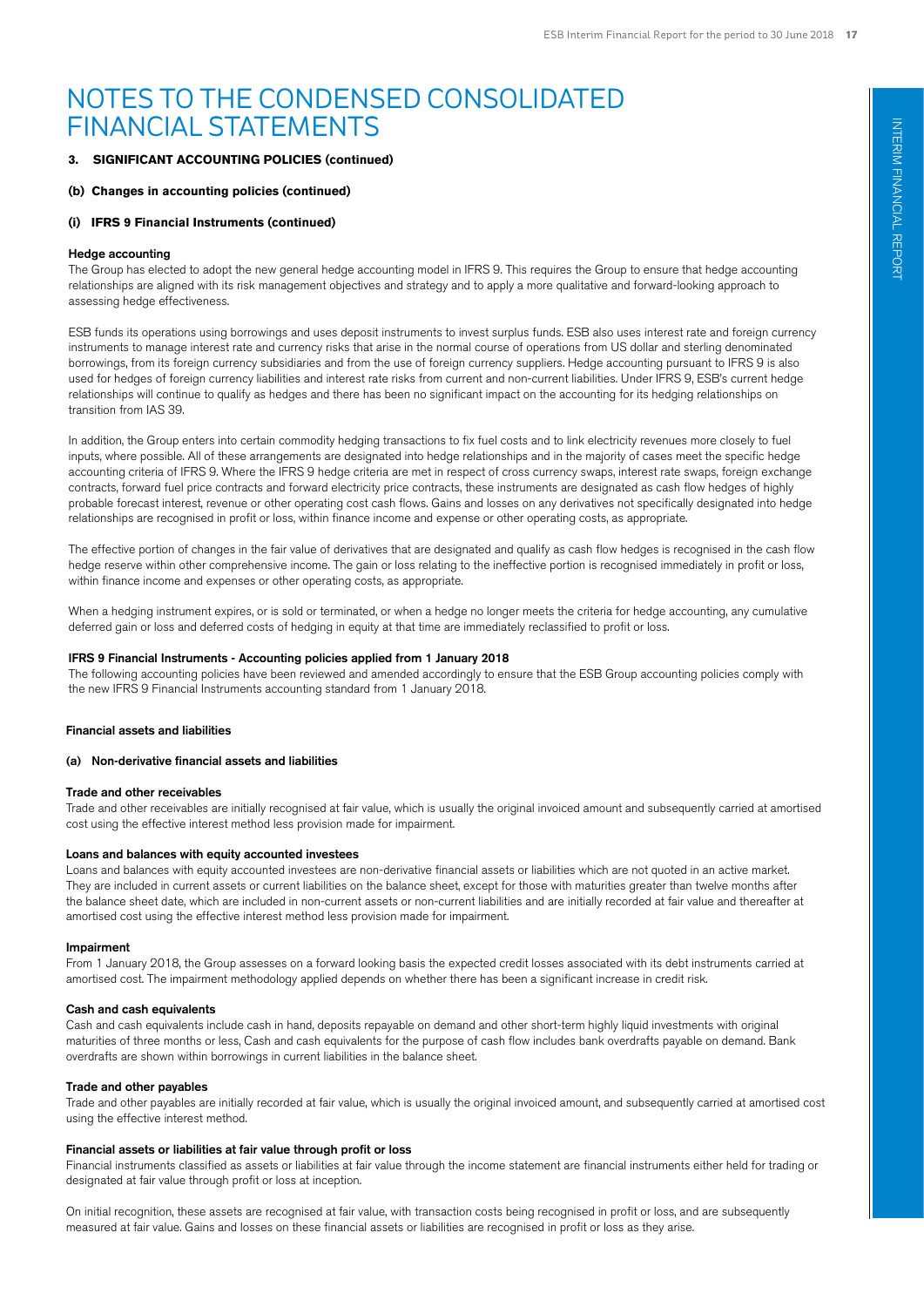### **3. Significant Accounting Policies (continued)**

#### **(b) Changes in accounting policies (continued)**

### **(i) IFRS 9 Financial Instruments (continued)**

Instruments held for trading are those that are acquired principally for the purpose of sale in the near term, are part of a portfolio of investments which are managed together and where short term profit taking occurs.

### **(b) Derivative financial instruments and other hedging instruments**

The Group uses derivative financial instruments to hedge its exposure to commodity price, foreign exchange and interest rate risk arising from operational, financing and investing activities. The principal derivatives used include interest rate swaps, inflation-linked interest rate swaps, currency swaps and forward foreign currency contracts. commodity contracts are also used to hedge the Group's exposures to the purchase of fuel and sale of electricity.

Within its regular course of business, the Group routinely enters into sale and purchase contracts for commodities, including gas and electricity. Where the contract was entered into and continues to be held for the purposes of receipt or delivery of the commodities in accordance with the Group's expected sale, purchase or usage requirements, the contracts are designated as own use contracts and are accounted for as executory contracts. These contracts are therefore not within the scope of IFRS 9 Financial Instruments.

Commodity contracts which are not designated as own use contracts are accounted for as trading derivatives and are recognised in the balance sheet at fair value. Where a hedge accounting relationship is designated and is proven to be effective, the changes in fair value will be recognised in accordance with IFRS 9 as cash flow hedges or fair value hedges.

Financial derivative instruments are used by the Group to hedge interest rate and currency exposures. All such derivatives are recognised at fair value and are re-measured to fair value at the balance sheet date. with the exception of the inflation linked interest rate swaps, the majority of other derivative financial instruments are designated as being held for hedging purposes.

The designation of the hedge relationship is established at the inception of the contract and procedures are applied to ensure the derivative is highly effective in achieving its objective and that the effectiveness of the hedge can be reliably measured. The treatment of gains and losses on subsequent re-measurement is dependent on the classification of the hedge and whether the hedge relationship is designated as either a fair value or cash flow hedge.

Derivatives that are not part of effective hedging relationships are treated as if held for trading, with all fair value movements being recorded through the income statement.

#### **- Cash flow hedges**

Where a derivative financial instrument is designated as a hedge of the variability in cash flows of a recognised liability, a firm commitment or a highly probable forecast transaction, the effective part of any gain or loss on the derivative financial instrument is recognised directly in other comprehensive income. When the firm commitment or forecasted transaction results in the recognition of a non-financial asset or liability, the cumulative gain or loss is removed from other comprehensive income and included in the initial measurement of that asset or liability. Otherwise the cumulative gain or loss is removed from other comprehensive income and recognised in the income statement at the same time as the hedged transaction. Gain or loss relating to the ineffective portion is recognised in the income statement immediately.

When a hedging instrument or hedge relationship is terminated but the hedged transaction is still expected to occur, the cumulative gain or loss at that point remains in other comprehensive income and is recognised in accordance with the above policy when the transaction occurs. If the hedged transaction is no longer probable, the cumulative unrealised gain or loss recognised in other comprehensive income is recognised in the income statement immediately.

#### **- Hedge of net investment in foreign entity**

Where a foreign currency liability hedges a net investment in a foreign operation, foreign exchange differences arising on translation of the liability are recognised directly in other comprehensive income, and taken to the translation reserve, with any ineffective portion recognised in the income statement immediately.

### **(c) Interest bearing borrowings**

Interest bearing borrowings are recognised initially at fair value less attributable transaction costs. Subsequent to initial recognition these borrowings are stated at amortised cost using the effective interest rate method. If a financial liability measured at amortised cost is modified without this resulting in derecognition, a gain or loss is recognised in profit or loss. The gain or loss is calculated as the difference between the original contractual cash flows and the modified cash flows discounted at the original effective interest rate.

### **(ii) IFRS 15 Revenue from Contracts with Customers**

### **(a) Impact of adoption**

IFRS 15 establishes a comprehensive framework for determining whether, how much and when revenue is recognised. It replaced IAS 18 Revenue, IAS 11 Construction Contracts, IFRIC 18 Transfer of Assets from Customers, IFRIC 13 Customer Loyalty Programmes and related interpretations.

The Group has adopted IFRS 15 using the cumulative effect method, with the effect of initially applying this standard recognised at the date of application (i.e. 1 January 2018). The Group has opted to apply the practical expedient available on transition under the cumulative approach whereby IFRS 15 is only applied to contracts that are not completed as at the date of initial application (that is, the Group have ignored the effects of applying the revenue standard to contracts that were completed prior to adoption date).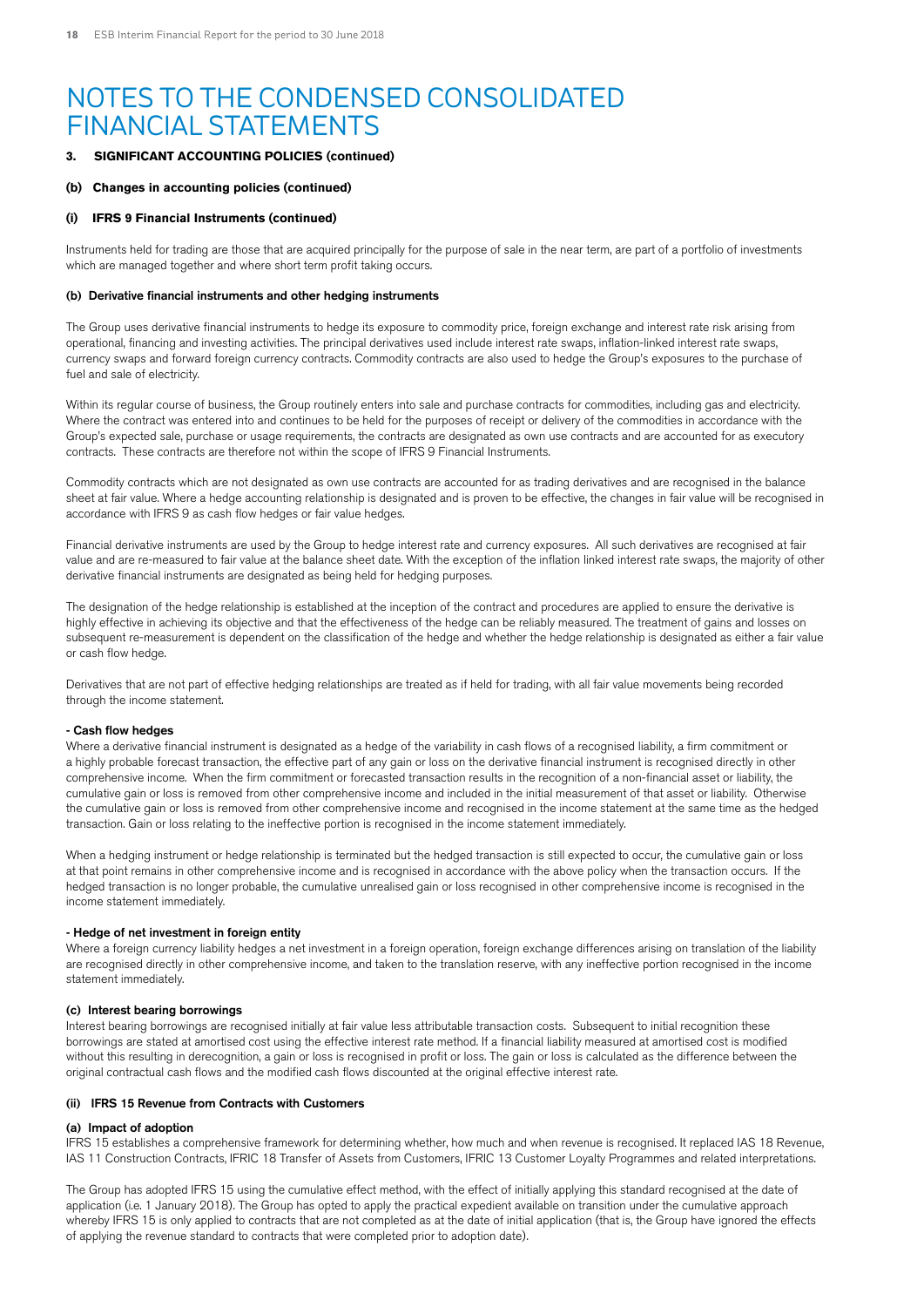### **3. Significant Accounting Policies (continued)**

### **(b) Changes in accounting policies (continued)**

### **(ii) IFRS 15 Revenue from Contracts with Customers (continued)**

### **(a) Impact of adoption (continued)**

Accordingly, the information presented for 2017 has not been restated – it is presented, as previously recorded, under IAS 18, IAS 11, IFRIC 18 and related interpretations.

The application of IFRS 15 has no material impact on revenue recognised in Group's condensed consolidated balance sheet as at 30 June 2018 and its condensed consolidated income statement and condensed consolidated statement of comprehensive income for the six months then ended. There was no material impact on the Group's condensed consolidated cash flow statement for the six month period ended 30 June 2018.

The details of the new significant accounting policies and the nature of the changes to previous accounting policies in relation to the Group's various goods and services are set out below. Under IFRS 15, revenue is recognised when a customer obtains control of the goods or services. Determining the timing of the transfer of control – at a point in time or over time – requires judgement.

The Group has applied IFRS 8 Operating Segments in these financial statements (see note 5). The Group's reportable segments to Chief Operating Decision-Maker (CODM) include Electric Ireland, ESB Networks, Generation and Wholesale Markets, NIE Networks and Other Segments. The nature of revenue contained within the reportable segments is set out below.

### **(b) Accounting policies**

Revenue principally comprises the sales values derived from the following:

- Electric Ireland revenues consist of sales to electricity and gas customers.
- Generation and Wholesale Markets revenue derives mainly from electricity generation.
- ESB Networks and NIE Networks earn Use of System income in the Republic of Ireland and Northern Ireland respectively.
- Revenue derived from the provision of engineering services.

### **Electric Ireland - Revenue from sales to electricity and gas customers**

Electric Ireland derives revenues primarily from sales to electricity and gas customers. This revenue is earned from both residential and business customers in the Republic of Ireland, Northern Ireland (NI) and Great Britain (GB). Revenue is recognised over time on consumption of gas and electricity. Electricity and gas revenue includes the value of units supplied to customers between the date of the last meter reading and the period end. This estimate is included in trade and other receivables in the balance sheet as retail electricity - unbilled initially, customers are billed every two months and subsequently recognised as retail electricity receivables – billed. Residential credit terms and debtor days in respect of retail electricity receivables are 14 days. Credit terms for business customers vary by contract.

The application of IFRS 15 has no material impact on the recognition of revenue in Electric Ireland.

### **ESB Networks - Revenue from Use of System charges to customers**

ESB Networks mainly recognises revenue from Use of System that comprises of Distribution Use of System (DUoS) revenue and Transmission Use of System (TUoS) revenue. ESB Networks operates in the Republic of Ireland and is a regulated business, earning its revenue from an allowed return on its Regulated Asset Base (RAB).

DUoS revenue is earned through charges to suppliers for the use of the ESB Networks distribution system. DUoS revenue is recognised over time in line with the use of the system by suppliers and any outstanding billed and unbilled usage for DUoS is included as a Use of System receivable on the balance sheet. DUoS revenue is invoiced on a bi-monthly basis. The credit terms for DUoS are 10 business days and there are currently 39 suppliers.

TUoS revenue is earned by maintaining the transmission assets to facilitate the effective operation by EirGrid. For this fixed price contract TUoS revenue is recognised over time on a straight line basis and a Use of System Receivable is recognised on the balance sheet. TUoS revenue is invoiced to EirGrid over 12 monthly instalments with each invoice due 36 business days after month end.

The application of IFRS 15 has no material impact on the recognition of revenue in ESB Networks.

### **NIE Networks - Revenue from Use of System charges to customers**

NIE Networks derives its revenue principally through charges for use of the distribution system (DUoS) levied on electricity suppliers and Transmission Service Charges (TSC) (mainly for use of the transmission system) levied on System Operator for Northern Ireland (SONI).

DUoS revenue is recognised in line with the use of the system by suppliers and any outstanding billed and unbilled usage for DUoS is included within Use of System receivables at the balance sheet date. The credit terms for DUoS are 10 business days and there are currently 9 suppliers.

TSC revenue is earned by maintaining the transmission assets to facilitate the effective operation by SONI. For this fixed price contract, TSC revenue is recognised over time on a straight line basis and a use of system receivables is recognised at the balance sheet date.

TSC revenue is invoiced to SONI over 12 monthly instalments with each invoice due 10 business days after month end. The application of IFRS 15 has no material impact on the recognition of revenue in NIE Networks.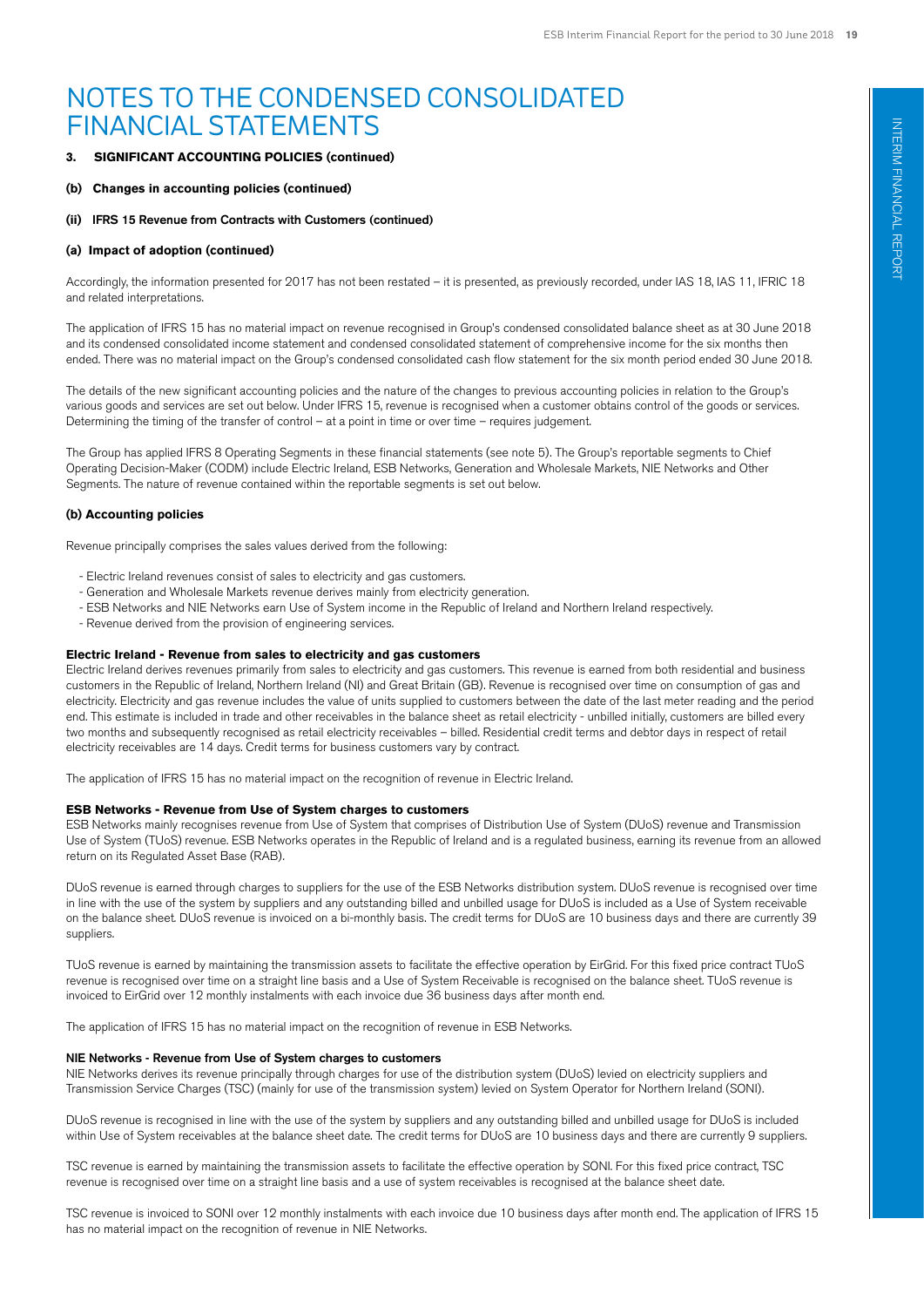### **3. Significant Accounting Policies (continued)**

- **(b) Changes in accounting policies (continued)**
- **(ii) IFRS 15 Revenue from Contracts with Customers (continued)**
- **(b) Accounting policies (continued)**

### **Generation & Wholesale Markets - Revenue from Power Generation**

#### **Republic of Ireland**

The Group operates power stations and wind farms and revenue earned derives mainly from the generation of electricity from such assets. The Single Electricity Market (SEM) is the single wholesale market (pool) for electricity in the Republic of Ireland (ROI) and Northern Ireland (NI). It is a mandatory gross pool, so all generators are required to sell and suppliers are required to buy power through the pool. The pool sets the spot price for electricity, known as the System Marginal Price (SMP) every half hour. Generators also receive separate payments for the provision of stable generation capacity through the capacity payment mechanism. Price volatility in the pool is managed by generators and suppliers who enter into fixed financial contracts (contracts for differences). Refer to policy on hedge accounting.

Revenue in respect of the SEM pool and capacity payment mechanism is recognised over a point in time when performance obligations to deliver power are satisfied. A SEM pool receivable is recognised on the balance sheet and generally settled daily or monthly depending on the type of SEM revenue.

### **Great Britain**

British Electricity Trading and Transmission Arrangements (BETTA) is the wholesale electricity market operating in Great Britain (GB). Unlike the SEM, trading can take place between generators and suppliers either bilaterally or through exchanges. Both physical and financial contracts can be struck to manage price volatility, for timescales ranging from several years ahead to on-the-day trading markets. The British Government operates a capacity remuneration scheme and under the scheme, generators are awarded capacity contracts (based on the outcome of an auction) that enable them to receive payments for the provision of generation capacity while also receiving penalties for non-delivery during scarcity events.

Revenue derived from Great Britain is through the sale of power to individual UK counterparties and is recognised over time as performance obligations to deliver power are satisfied. Revenue relating to the GB market is recognised as other electricity receivables on the balance sheet and settled daily or monthly depending on the terms of the individual contract.

The application of IFRS 15 has no material impact on the recognition of revenue in Generation and Wholesale Electricity Markets.

#### **Other Segments - Other revenue**

Revenue comprises income derived from the provision of electrical, mechanical, civil, environmental, engineering and consultancy services and represents the fair value of services and works delivered to customers in the accounting period.

Services are deemed to have been delivered to customers when, and to the extent that, the entity has met its performance obligations under its contracts. Revenue is recognised over time in accordance with the input method in the income statement in line with the contract terms in proportion to the stage of completion, based on total costs of the contract. Billed revenue is recognised as a non-electricity trade receivable and settled in 30 business days. Unbilled revenue is recognised in other receivables.

The application of IFRS 15 has no material impact on the recognition of revenue in Other Segments.

### **4. Going Concern**

The Group's performance, business model, strategy and principal risks and uncertainties and how these are managed and mitigated are set out in the strategy and performance section of the 2017 consolidated financial statements.

The funding and liquidity management of the Group is described in note 16 and the amount of cash and cash equivalents that the Group had on hand at 30 June 2018 was €231.6 million.

Note 20 in the condensed consolidated financial statements includes an overview of financial risk management, details of the Group's financial instruments and hedging activities and its exposure to credit risk and liquidity risk.

The Group has considerable financial resources and the Board believes that the Group is well placed to manage its risks successfully. After making appropriate enquiries the Board is satisfied that ESB has adequate resources to continue in operational existence for at least twelve months from the date of approval of the condensed consolidated financial statements. Accordingly, the condensed consolidated financial statements are prepared on the going concern basis of accounting.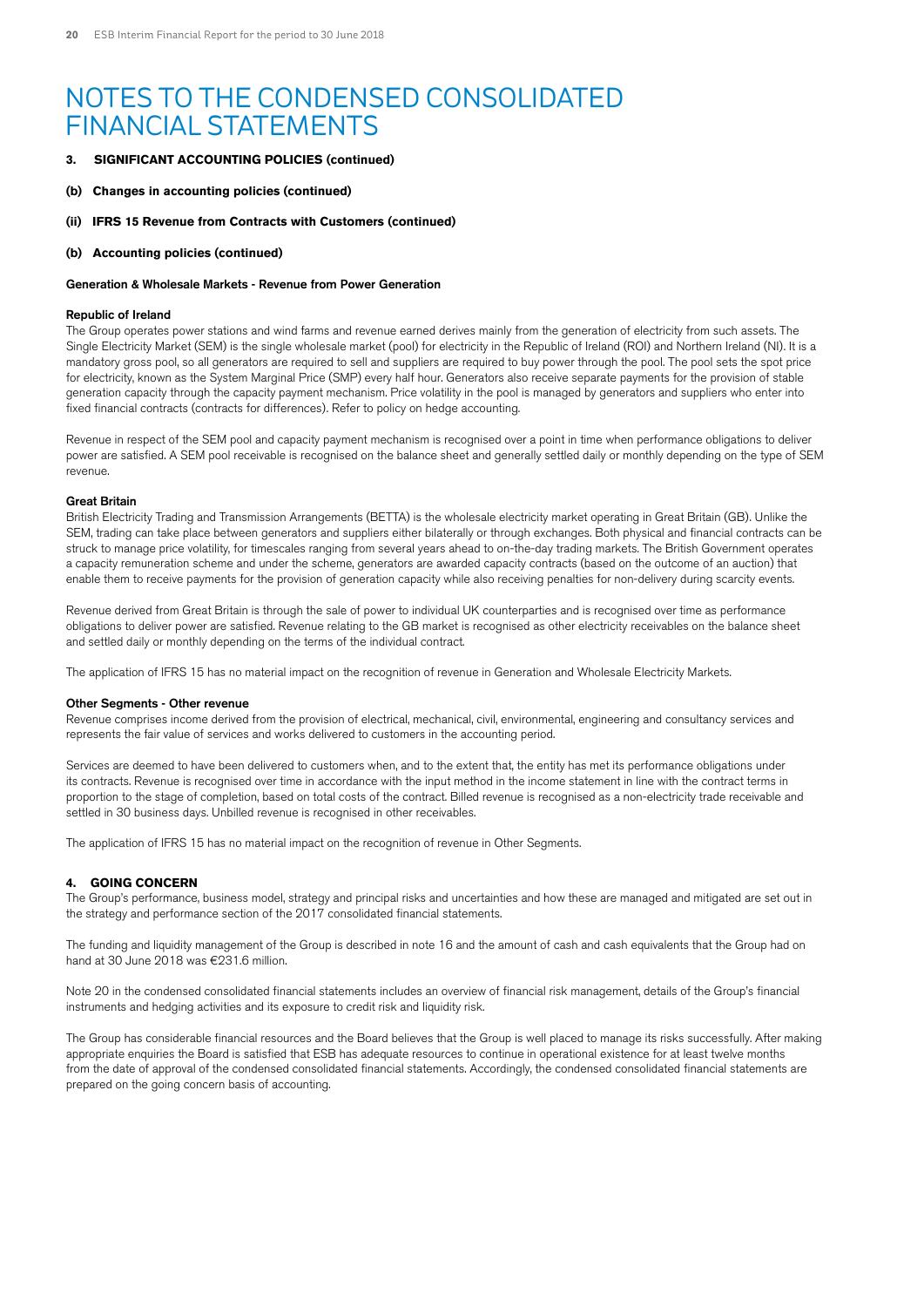### **5. SEGMENT REPORTING**

The Group has applied IFRS 8 Operating Segments, and has made the appropriate disclosures in these condensed consolidated financial statements.

### **(a) Income statement**

| Segment revenue - 2018 |          |                 | Generation      |                       |                 |                          |              |
|------------------------|----------|-----------------|-----------------|-----------------------|-----------------|--------------------------|--------------|
|                        |          |                 | and             |                       |                 | Consolidation            |              |
|                        | Electric | <b>ESB</b>      | Wholesale       | <b>NIE</b>            | Other           | and                      |              |
|                        | Ireland  | <b>Networks</b> | <b>Markets</b>  | Networks <sup>1</sup> | Segments        | eliminations             | <b>Total</b> |
|                        | € '000   | $000 \neq$      | $\epsilon$ '000 | $\epsilon$ '000       | $\epsilon$ '000 | $000 \rightarrow$        | € '000       |
| External revenues      | 915,319  | 366,672         | 312,398         | 136.304               | 31.777          | $\overline{\phantom{0}}$ | 1,762,470    |
| Inter-segment revenue  | 2.463    | 189,158         | 472.511         | 15,163                | 118.266         | (797.561)                |              |
| Revenue                | 917.782  | 555,830         | 784.909         | 151,467               | 150.043         | (797,561)                | 1,762,470    |
|                        |          |                 |                 |                       |                 |                          |              |

All inter-segment revenues are eliminated upon consolidation and are reflected in the eliminations column above.

| (ii)  | Segment operating costs - 2018                      |           |           |           |                          |            |                          |               |
|-------|-----------------------------------------------------|-----------|-----------|-----------|--------------------------|------------|--------------------------|---------------|
|       | Depreciation and amortisation                       | (3.710)   | 196.294)  | (97.368)  | (63, 192)                | (10,681)   |                          | (371, 245)    |
|       | Other operating costs                               | (896,431) | (197,234) | (643,691) | (52,782)                 | (160, 138) | 797,561                  | (1, 152, 715) |
| (iii) | <b>Operating result - 2018</b>                      |           |           |           |                          |            |                          |               |
|       | Operating profit / (loss)                           | 17.641    | 180.744   | 43.869    | 35.493                   | (33,390)   | $\overline{\phantom{0}}$ | 244.357       |
|       | Net finance cost                                    | (40)      | (1,213)   | (21.796)  | (23.981)                 | (16,583)   | $\overline{\phantom{0}}$ | (63, 613)     |
|       | Share of equity accounted investees profit / (loss) |           |           | (395)     | $\overline{\phantom{a}}$ | (7,576)    |                          | (7, 971)      |
|       | Profit / (loss) before taxation                     | 17.601    | 179.531   | 21.678    | 11.512                   | (57,549)   | $\overline{\phantom{0}}$ | 172.773       |

### **(i) Segment revenue - 2017**

| Revenue               | 867.979                 | 531,856               | 749,055              | 133.749         | 141,649         | (745, 495)                   | 1,678,793       |
|-----------------------|-------------------------|-----------------------|----------------------|-----------------|-----------------|------------------------------|-----------------|
| Inter-segment revenue | 2,309                   | 198,307               | 427.271              | 8.365           | 109,243         | (745.495)                    | -               |
| External revenues     | 865,670                 | 333.549               | 321.784              | 125.384         | 32.406          | $\qquad \qquad \blacksquare$ | 1.678.793       |
|                       | $000 \text{ } \infty$   | $\epsilon$ '000       | $\epsilon$ '000      | $\epsilon$ '000 | $\epsilon$ '000 | $\epsilon$ '000              | $\epsilon$ '000 |
|                       | $I$ reland <sup>2</sup> | Networks <sup>2</sup> | Markets <sup>2</sup> | Networks'       | <b>Segments</b> | eliminations                 | Total           |
|                       | Electric                | <b>ESB</b>            | Wholesale            | <b>NIE</b>      | Other           | and                          |                 |
|                       |                         |                       | Generation<br>and    |                 |                 | Consolidation                |                 |

All inter-segment revenues are eliminated upon consolidation and are reflected in the eliminations column above.

### **(ii) Segment operating costs - 2017**

|       | Depreciation and amortisation<br>Other operating costs | (2.625)<br>(819, 813) | (193.607)<br>(181,751) | (114,897)<br>(547, 487) | (68.416)<br>(45.997)     | (15, 421)<br>(149.625) | $\overline{\phantom{0}}$<br>745.495 | (394,966)<br>(999, 178) |
|-------|--------------------------------------------------------|-----------------------|------------------------|-------------------------|--------------------------|------------------------|-------------------------------------|-------------------------|
| (iii) | <b>Operating result - 2017</b>                         |                       |                        |                         |                          |                        |                                     |                         |
|       | Operating profit / (loss)                              | 45.542                | 180.446                | 87.324                  | 19.336                   | (35,938)               | $\overline{\phantom{0}}$            | 296.710                 |
|       | Net finance cost                                       | (46)                  | (72)                   | (21,316)                | (24.185)                 | (39,836)               | $\overline{\phantom{0}}$            | (85, 455)               |
|       | Share of equity accounted investees' profit / (loss)   |                       | ۰                      | 2.473                   | $\overline{\phantom{a}}$ | (8,567)                | $\overline{\phantom{0}}$            | (6,094)                 |
|       | Profit / (loss) before taxation                        | 45.496                | 180.374                | 68,481                  | (4,849)                  | (84, 341)              |                                     | 205,161                 |

 $^1$  NIE Networks segment includes depreciation on fair value uplift recognised on the acquisition of NIE Networks.

<sup>2</sup> As part of IFRS 15 project it was noted that PSO revenue had been inconsistently categorised at a segment level between internal and external revenue and costs and these amounts have restated to ensure consistency of presentation.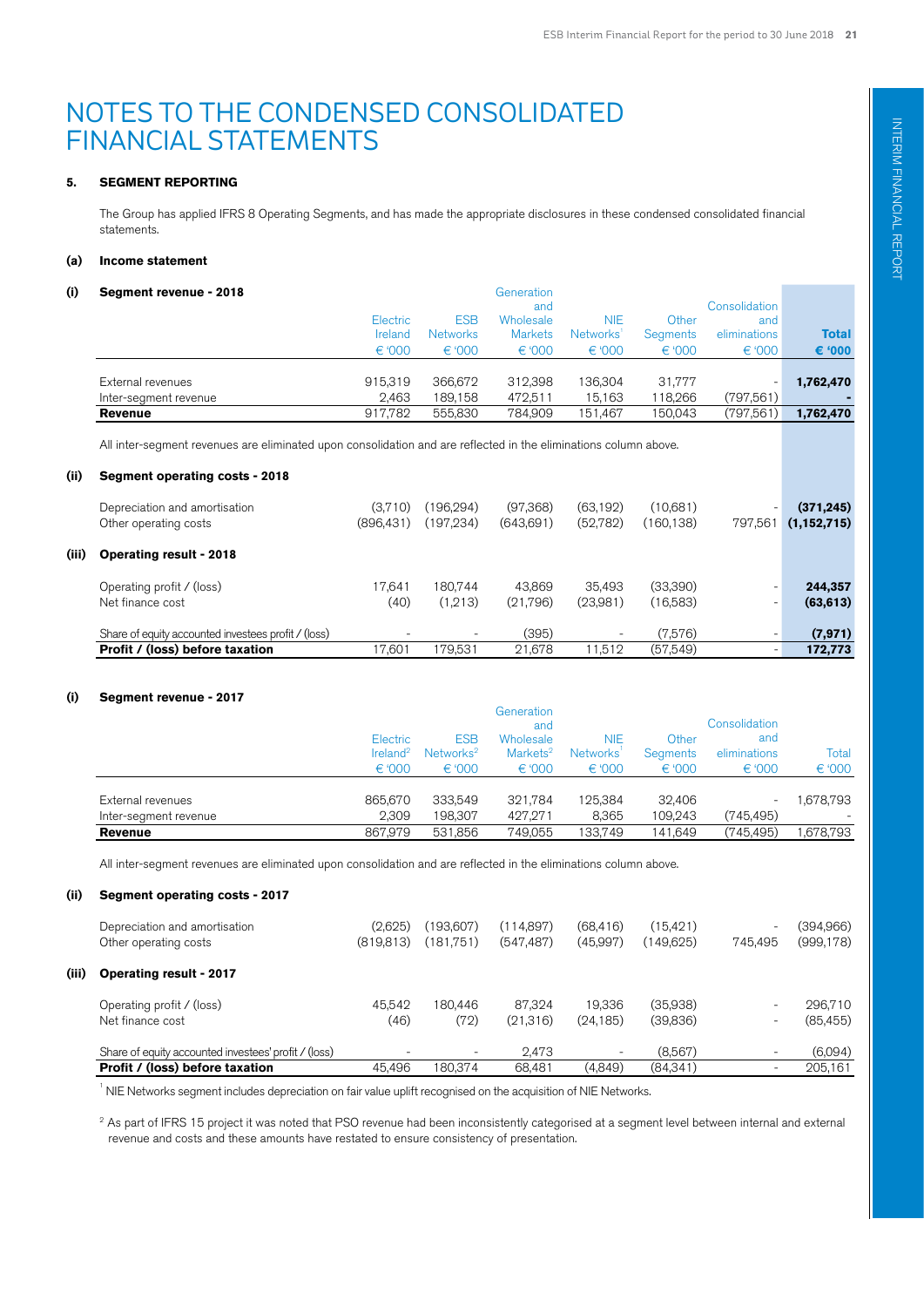### **5. SEGMENT REPORTING (continued)**

| (b) Other disclosures                                    | <b>June 2018</b><br>$600 \div 3$ | June 2017<br>€ '000 |
|----------------------------------------------------------|----------------------------------|---------------------|
| Additions to non-current assets (excluding acquisitions) |                                  |                     |
| Electric Ireland                                         | 5.285                            | 4,354               |
| <b>ESB Networks</b>                                      | 209,723                          | 141,378             |
| Generation and Wholesale Markets                         | 193.593                          | 48.969              |
| <b>NIE Networks</b>                                      | 55,980                           | 65.252              |
| <b>Other Segments</b>                                    | 34.762                           | 42,990              |
| Total                                                    | 499,343                          | 302,943             |

Additions to non-current assets includes investments in property, plant and equipment, intangible assets (excluding emission allowances), financial assets and equity accounted investees.

### **6. Revenue from Contracts with Customers**

IFRS 15 requires disclosure to reflect the nature, timing, amount and uncertainty of its revenue within its disclosure requirements. ESB has determined that the analysis using existing segments and the nature of revenues is adequate for its circumstances.

|                                                     |                          |                          | Generation      |                 |                 |                          |              |
|-----------------------------------------------------|--------------------------|--------------------------|-----------------|-----------------|-----------------|--------------------------|--------------|
|                                                     |                          |                          | and             |                 |                 | Consolidation            |              |
|                                                     | Electric                 | <b>ESB</b>               | Wholesale       | <b>NIE</b>      | Other           | and                      |              |
|                                                     | Ireland                  | <b>Networks</b>          | <b>Markets</b>  | <b>Networks</b> | <b>Segments</b> | eliminations             | <b>Total</b> |
| 30 June 2018                                        | $\epsilon$ '000          | $\epsilon$ '000          | $\epsilon$ '000 | $\epsilon$ '000 | $\epsilon$ '000 | $\epsilon$ '000          | 6'000        |
|                                                     |                          |                          |                 |                 |                 |                          |              |
| <b>External revenues</b>                            |                          |                          |                 |                 |                 |                          |              |
| Revenue from Power Generation                       |                          | $\overline{\phantom{a}}$ | 312.398         |                 |                 | $\overline{\phantom{0}}$ | 312,398      |
| Revenue from Use of System charges to customers     | $\overline{\phantom{a}}$ | 366,672                  | -               | 136.304         |                 | -                        | 502,976      |
| Revenue from sales to electricity and gas customers | 915,319                  | $\overline{\phantom{0}}$ |                 |                 |                 | $\overline{\phantom{0}}$ | 915,319      |
| Other revenue                                       |                          |                          |                 |                 | 31.777          |                          | 31,777       |
| Revenue from contracts with customers               | 915.319                  | 366,672                  | 312.398         | 136.304         | 31.777          |                          | 1,762,470    |
| Inter-segment revenue                               | 2.463                    | 189.158                  | 472,511         | 15.163          | 118,266         | (797.561)                |              |
| <b>Total ESB Group revenue</b>                      | 917.782                  | 555,830                  | 784.909         | 151.467         | 150.043         | (797.561)                | 1,762,470    |

|                                                     |                          |                          | Generation               |                 |                 |                          |           |
|-----------------------------------------------------|--------------------------|--------------------------|--------------------------|-----------------|-----------------|--------------------------|-----------|
|                                                     |                          |                          | and                      |                 |                 | Consolidation            |           |
|                                                     | Electric                 | <b>ESB</b>               | Wholesale                | <b>NIE</b>      | Other           | and                      |           |
|                                                     | <b>Ireland</b>           | <b>Networks</b>          | <b>Markets</b>           | <b>Networks</b> | Segments        | eliminations             | Total     |
| 30 June 2017                                        | $000 \rightarrow$        | $\epsilon$ '000          | $\epsilon$ '000          | $\epsilon$ '000 | $\epsilon$ '000 | $\epsilon$ '000          | 6000      |
| <b>External revenues</b>                            |                          |                          |                          |                 |                 |                          |           |
| Revenue from Power Generation                       |                          | $\overline{\phantom{0}}$ | 321.784                  |                 |                 |                          | 321,784   |
| Revenue from Use of System charges to customers     | $\overline{\phantom{a}}$ | 333,549                  | $\overline{\phantom{0}}$ | 125,384         |                 | ٠                        | 458.933   |
| Revenue from sales to electricity and gas customers | 865,670                  | $\overline{\phantom{0}}$ |                          |                 |                 | -                        | 865,670   |
| Other revenue                                       |                          | $\overline{\phantom{0}}$ |                          |                 | 32,406          |                          | 32,406    |
| Revenue from contracts with customers               | 865,670                  | 333,549                  | 321.784                  | 125.384         | 32.406          | $\overline{\phantom{a}}$ | 1.678.793 |
| Inter-segment revenue                               | 2.309                    | 198,307                  | 427,271                  | 8,365           | 109,243         | (745, 495)               |           |
| <b>Total ESB Group revenue</b>                      | 867.979                  | 531.856                  | 749.055                  | 133.749         | 141.649         | (745.495)                | 1.678.793 |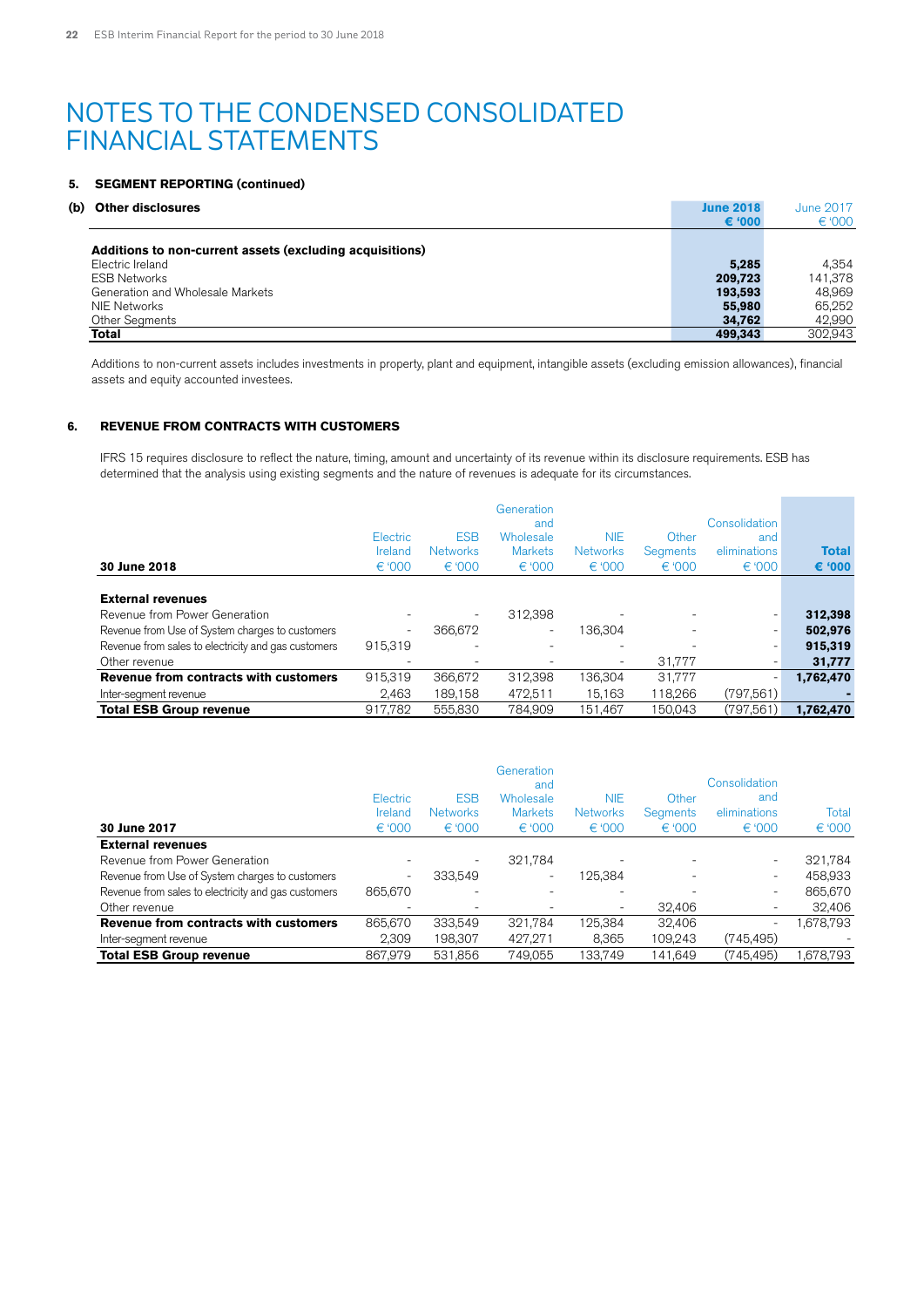### **7. OTHER OPERATING INCOME / (EXPENSES)**

|                                                                                        | <b>June 2018</b> | <b>June 2017</b> |
|----------------------------------------------------------------------------------------|------------------|------------------|
|                                                                                        | € '000           | € '000           |
|                                                                                        |                  |                  |
| Profit on disposal of property, plant and equipment and intangible assets              | 1,190            |                  |
| Profit on disposal of subsidiaries <sup>1</sup>                                        |                  | 3.018            |
| Amortisation of supply contributions                                                   | 17.640           | 18.665           |
| Fair value movements on assets held at fair value through profit and loss <sup>2</sup> | (12, 983)        | (15,559)         |
| Other operating income                                                                 |                  | 5,937            |
| Total                                                                                  | 5,847            | 12,061           |

1 The profit on disposal of subsidiaries in 2017 related to the sale of windfarm subsidiaries (30 June 2017: €3.0 million).

<sup>2</sup> These fair value movements relate to adjustments to the value of investments in renewables enterprises held by ESB Novusmodus Limited Partnership, a subsidiary, as detailed in note 12.

### **8. OPERATING COSTS**

|                                         | <b>June 2018</b> | June 2017       |
|-----------------------------------------|------------------|-----------------|
|                                         | $000^{\circ}$    | $\epsilon$ '000 |
|                                         |                  |                 |
| Employee costs (note 10)                | 252.819          | 233,462         |
| Fuel costs <sup>1</sup>                 | 437.771          | 371.616         |
| Other electricity related costs         | 152.488          | 136.956         |
| Operations and maintenance <sup>2</sup> | 309.637          | 257.144         |
| Depreciation and amortisation           | 371.245          | 394,966         |
| Total                                   | 1,523,960        | .394.144        |

1 Included in fuel costs is a credit of €6.6 million (30 June 2017: €6.4 million) relating to the fair valuing of fuel commodity swaps which have not been designated as accounting hedges.

<sup>2</sup> Included in operations and maintenance is the impairment of loans to equity accounted investees Tilbury Green Power Holdings Limited of €17.5 million (30 June 2017: €nil), Emerald Bridge Fibres DAC €1.4 million (30 June 2017: €nil).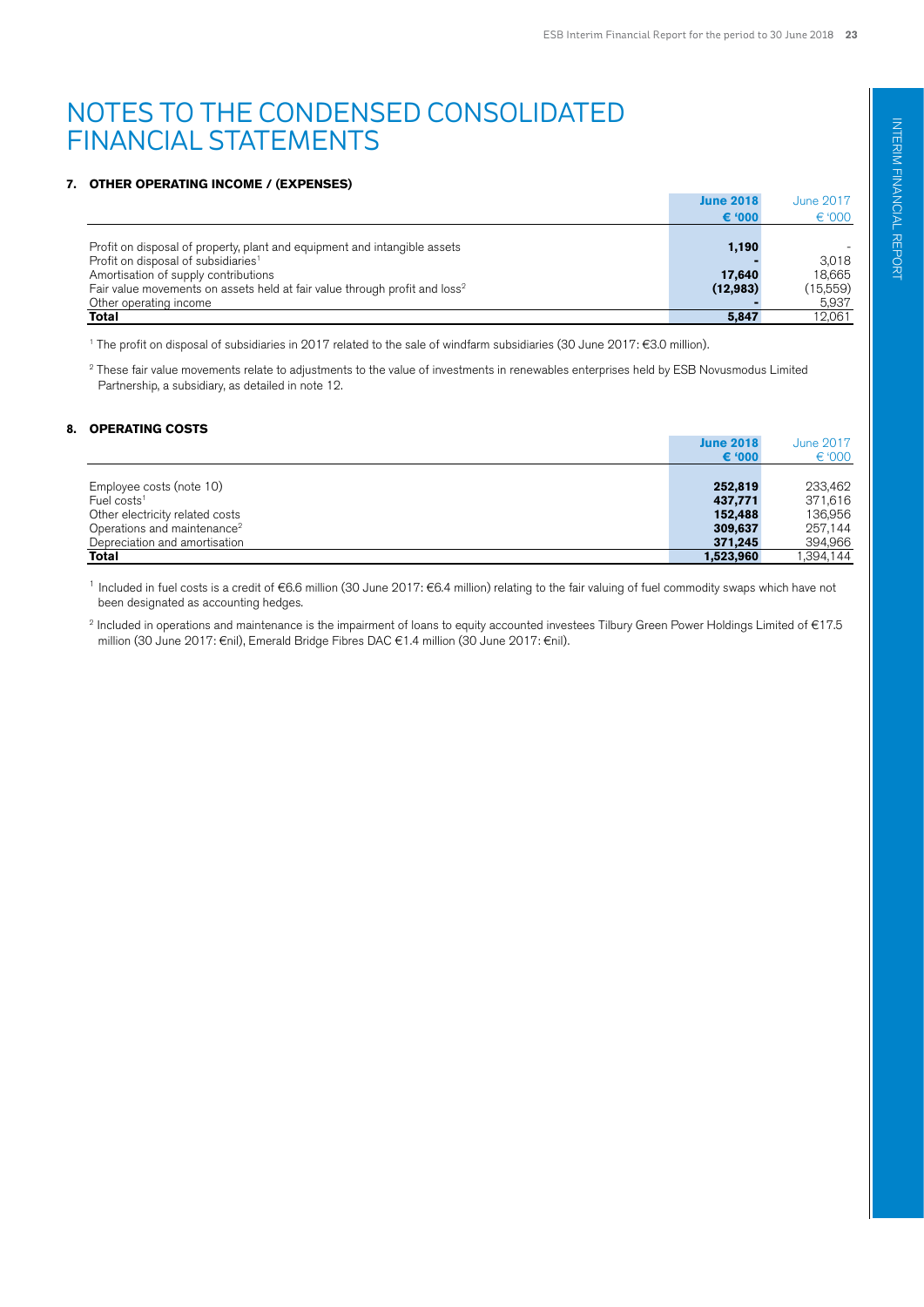### NOTES TO THE CONDENSED CONSOLIDATED FINANCIAL STATEMENTS

### **9. NET FINANCE COST AND OTHER FINANCING CHARGES**

|                                                                                      | <b>June 2018</b> | June 2017         |
|--------------------------------------------------------------------------------------|------------------|-------------------|
|                                                                                      | € '000           | $000 \rightarrow$ |
|                                                                                      |                  |                   |
| Interest payable on borrowings                                                       | 93,687           | 107,312           |
| Less capitalised interest                                                            | (13,081)         | (11,705)          |
| Net interest on borrowings                                                           | 80,606           | 95,607            |
| <b>Financing charges:</b>                                                            |                  |                   |
| - on NIE Networks pension scheme (note 18)                                           | 1,773            | 2,122             |
| - on ESB pension scheme (note 19)                                                    | 9,546            | 9,258             |
| - on employee related liabilities                                                    | 123              | 340               |
| - on asset retirement costs                                                          | 1,689            | 967               |
| - on other provisions                                                                | 91               | 277               |
| <b>Total financing charges</b>                                                       | 13,222           | 12,964            |
| Fair value (gains) / losses on financial instruments:                                |                  |                   |
| - currency / interest rate swaps: cash flow hedges, transfer from OCI                | 3,222            | 3,582             |
| - interest rate swaps and inflation linked swaps not qualifying for hedge accounting | (32, 111)        | (23,608)          |
| Fair value gains on financial instruments                                            | (28, 889)        | (20,026)          |
| <b>Finance cost</b>                                                                  | 64,939           | 88,545            |
| <b>Finance income</b>                                                                | (1,326)          | (3,090)           |
| <b>Net finance cost</b>                                                              | 63,613           | 85,455            |

The financing charges on provisions are calculated in accordance with the policy for discounting of future payment obligations as disclosed in the 2017 consolidated financial statements - see note 1 in the 2017 consolidated financial statements for further details.

In addition to the amounts transferred from other comprehensive income relating to interest rate swaps and foreign exchange contracts disclosed above, a gain of €14.3 million (30 June 2017: loss of €43.5 million) has been transferred from the cash flow hedge reserve to net finance cost and other financing charges during the period. However, these amounts are fully offset by movements in the translation of the underlying hedged foreign currency borrowings at the prevailing exchange rates.

Included in finance income is interest on borrowings receivable from Tilbury Green Power Holdings Limited of €3.2 million which has been impaired so that at 30 June 2018 €nil (30 June 2017: €2.9 million) is recognised within finance income.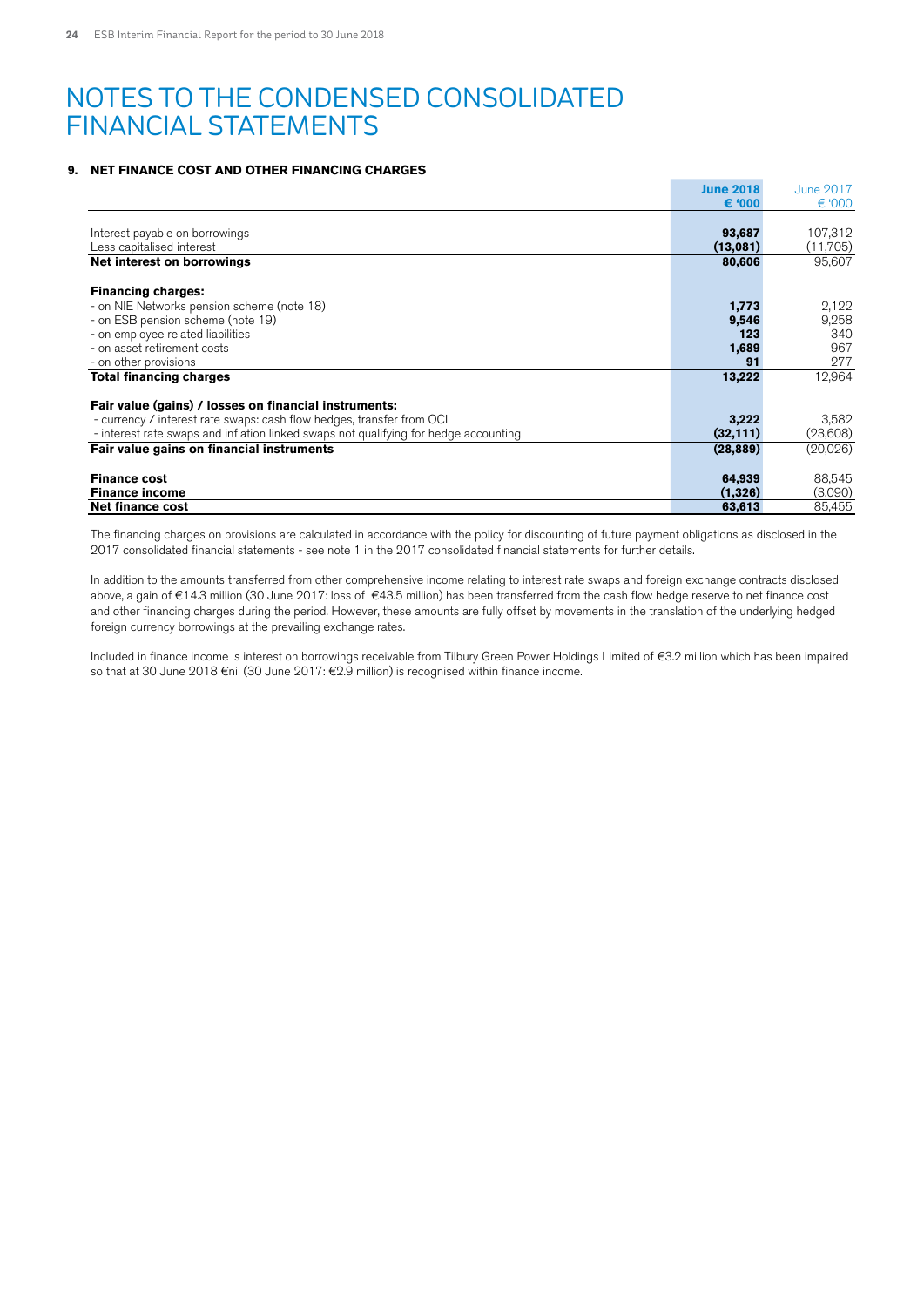### **10. EMPLOYEES**

|                                                              | <b>June 2018</b> | June 2017  |
|--------------------------------------------------------------|------------------|------------|
| <b>Employee costs in period</b>                              | $\epsilon$ '000  | $000 \neq$ |
|                                                              |                  |            |
| Current staff costs (excluding pension)                      |                  |            |
| Salaries                                                     | 252,789          | 245,534    |
| Overtime                                                     | 20,535           | 18,203     |
| Social welfare costs (PRSI and national insurance)           | 20,760           | 19,265     |
| Other payroll benefits <sup>1</sup>                          | 17,286           | 15,988     |
| <b>Payroll cost for employees</b>                            | 311,370          | 298,990    |
|                                                              |                  |            |
|                                                              |                  |            |
| Pension and other employee benefit costs                     |                  |            |
| Exit costs - NIE Network severance programme <sup>2</sup>    | 8,070            |            |
| Pensions charge - other schemes <sup>3</sup>                 | 24,188           | 23,527     |
| NIE Networks pension scheme charge <sup>4</sup>              | 5,011            | 5,742      |
|                                                              | 37,269           | 29,269     |
|                                                              |                  |            |
| Capitalised payroll                                          | (95, 820)        | (94,797)   |
| Total employee related costs charged to the income statement | 252.819          | 233,462    |

<sup>1</sup> These benefits primarily include travel and subsistence allowances.

2 Included in NIE Networks severance programme costs are pension curtailment costs of €4.0 million (30 June 2017: €nil).

<sup>3</sup> The pension charge for other schemes include contributions to the ESB Defined Contribution Scheme, the ESB Defined Benefit Pension Scheme, the Options section of the NIE Networks Pension Scheme (NIE Networks Scheme) and the stakeholder pension scheme for Great Britain (GB) employees (FMUK Pension Scheme). For further details of the Group pension arrangements see note 21 and 22 of the 2017 consolidated financial statements.

4 The NIE Networks pension scheme charge relates solely to the Focus section of the NIE Networks scheme.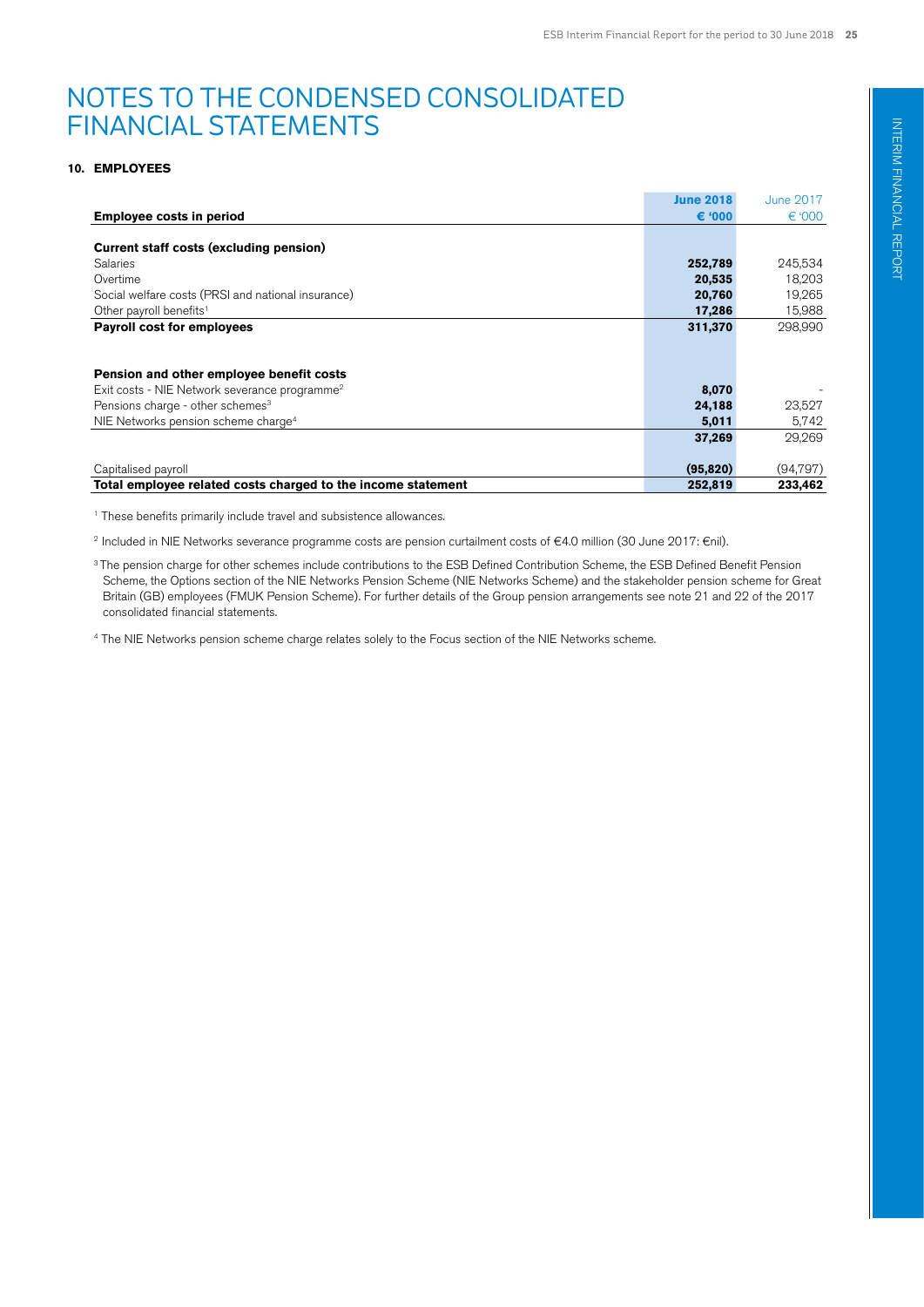### **11. PROPERTY, PLANT & EQUIPMENT**

|                                            | Land and  | Plant and  | Total assets in | Assets under             |              |
|--------------------------------------------|-----------|------------|-----------------|--------------------------|--------------|
|                                            | buildings | machinery  | commission      | construction             | <b>Total</b> |
|                                            | € '000    | € '000     | € '000          | € '000                   | € '000       |
|                                            |           |            |                 |                          |              |
| Cost                                       |           |            |                 |                          |              |
| <b>Balance at 1 January 2017</b>           | 1,281,679 | 17,457,867 | 18,739,546      | 1,094,544                | 19,834,090   |
|                                            |           |            |                 |                          |              |
| Additions                                  | 33        | 203,936    | 203,969         | 73,090                   | 277,059      |
| Retirements / disposals                    | (40)      | (4,048)    | (4,088)         | (9,302)                  | (13, 390)    |
| Transfers out of assets under construction | 5,329     | 158,498    | 163,827         | (163,827)                |              |
| Transfers to intangible assets             |           |            |                 | (4,456)                  | (4, 456)     |
| Translation differences                    | (216)     | (112, 442) | (112,658)       | (2,987)                  | (115, 645)   |
| Balance at 30 June 2017                    | 1,286,785 | 17,703,811 | 18,990,596      | 987,062                  | 19,977,658   |
| <b>Balance at 1 January 2018</b>           | 1,314,445 | 18,192,791 | 19,507,236      | 880,552                  | 20,387,788   |
| Additions                                  |           | 146,740    | 146,740         | 176,771                  | 323,511      |
| Retirements / disposals                    | (58)      | (11,683)   | (11,741)        | (5,457)                  |              |
|                                            |           |            |                 |                          | (17, 198)    |
| Transfers out of assets under construction | 15,457    | 81,120     | 96,577          | (96, 577)                |              |
| Transfers to intangible assets             |           | (3,083)    | (3,083)         |                          | (3,083)      |
| Other transfers                            | (81, 839) | 81,839     |                 |                          |              |
| Translation differences                    | 21        | 6,116      | 6,137           |                          | 6,137        |
| Balance at 30 June 2018                    | 1,248,026 | 18,493,840 | 19,741,866      | 955,289                  | 20,697,155   |
| <b>Depreciation</b>                        |           |            |                 |                          |              |
| <b>Balance at 1 January 2017</b>           | 710,147   | 8,685,381  | 9,395,528       |                          | 9,395,528    |
|                                            |           |            |                 |                          |              |
| Charge for the period                      | 16,963    | 354,570    | 371,533         |                          | 371,533      |
| Retirements / disposals                    | (36)      | (3,994)    | (4,030)         | $\overline{\phantom{a}}$ | (4,030)      |
| Translation differences                    | (57)      | (46, 448)  | (46,505)        | $\bar{a}$                | (46, 505)    |
| Balance at 30 June 2017                    | 727,017   | 8,989,509  | 9,716,526       | $\overline{a}$           | 9,716,526    |
|                                            |           |            |                 |                          |              |
| <b>Balance at 1 January 2018</b>           | 769,351   | 9,613,457  | 10,382,808      |                          | 10,382,808   |
| Charge for the period                      | 14,679    | 337,486    | 352,165         |                          | 352,165      |
| Retirements / disposals                    | (58)      | (10, 323)  | (10, 381)       |                          | (10, 381)    |
| Transfers to intangible assets             |           | (360)      | (360)           |                          | (360)        |
| Other transfers                            | (39,653)  | 39,653     |                 |                          |              |
| Translation differences                    |           | 1,869      | 1,869           | $\sim$                   | 1,869        |
| Balance at 30 June 2018                    | 744,319   | 9,981,782  | 10,726,101      | $\overline{\phantom{a}}$ | 10,726,101   |
|                                            |           |            |                 |                          |              |
| Net book value at 30 June 2018             | 503,707   | 8,512,058  | 9,015,765       | 955,289                  | 9,971,054    |
| Net book value at 31 December 2017         | 545,094   | 8,579,334  | 9,124,428       | 880,552                  | 10,004,980   |
| Net book value at 30 June 2017             | 559,768   | 8,714,302  | 9,274,070       | 987,062                  | 10,261,132   |

During the period the Group capitalised interest of €13.1 million (30 June 2017: €11.7 million) in assets under construction, using an effective interest rate of 3.5% (30 June 2017: 4.1%).

The carrying value of non-depreciable assets (land) at 30 June 2018 is €91.9 million (31 December 2017: €91.9 million).

Property, plant and equipment with a net book value of €nil at 30 June 2018 is included above at a cost of €4,324.1 million (31 December 2017: €4,087.9 million).

Retirements / disposals in 2018 and 2017 primarily relate to the retirement of assets that have been fully depreciated.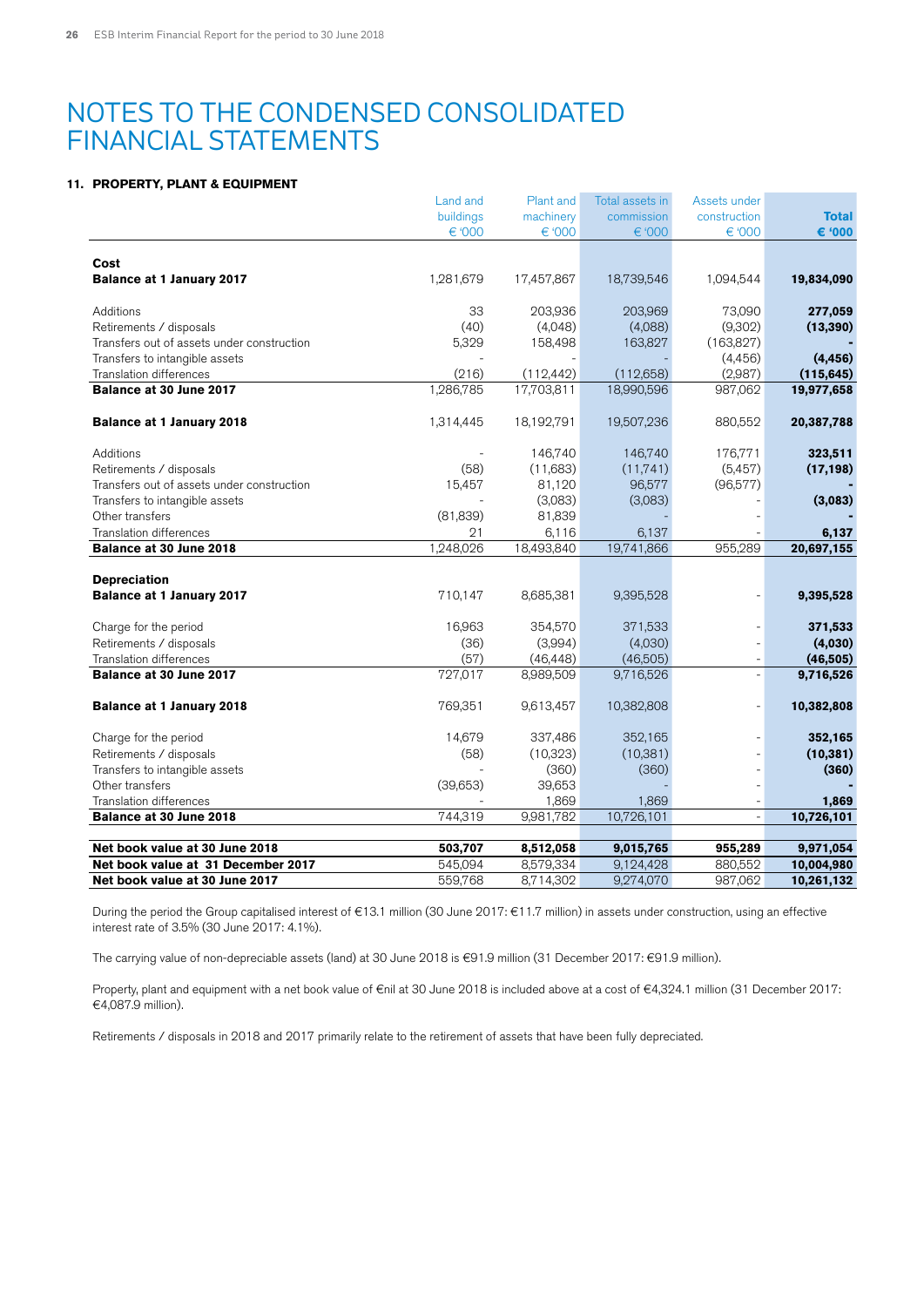### **12. FINANCIAL ASSET INVESTMENTS**

|                                                             | Equity      | Financial assets at |              |
|-------------------------------------------------------------|-------------|---------------------|--------------|
|                                                             | accounted   | fair value through  |              |
|                                                             | investments | profit or loss      | <b>Total</b> |
|                                                             | € '000      | $\epsilon$ '000     | € '000       |
| <b>Balance at 1 January 2017</b>                            | 80,990      | 56,502              | 137,492      |
| Additions                                                   |             | 1,661               | 1,661        |
| Transfer to other payables                                  | 800         |                     | 800          |
| Share of loss                                               | (6,094)     |                     | (6,094)      |
| Share of fair value movement on cash flow hedges            | (354)       |                     | (354)        |
| Fair value movement – transfer to income statement (note 7) |             | (15,559)            | (15, 559)    |
| Translation differences                                     | 208         |                     | 209          |
| Balance at 30 June 2017                                     | 75,550      | 42,605              | 118,155      |
| <b>Balance at 1 January 2018</b>                            | 68,334      | 22,165              | 90,499       |
| Additions                                                   | 126,829     | 1,275               | 128,104      |
| Share of loss                                               | (7, 971)    |                     | (7, 971)     |
| Share of fair value movement on cash flow hedges            | 1,588       |                     | 1,588        |
| Fair value movement – transfer to income statement (note 7) |             | (12,983)            | (12, 983)    |
| Translation differences                                     | (107)       |                     | (107)        |
| Balance at 30 June 2018                                     | 188,673     | 10,457              | 199,130      |

#### **Aldeburgh Offshore**

In March 2018 the Group acquired 50% of the issued share capital of Aldeburgh Offshore Wind Holdings Limited (AOWHL). The Group also acquired 50% of the loan notes issued by Aldeburgh Offshore Wind Investments Limited (AOWIL) a 100% owned subsidiary of AOWHL from Macquarie Corporate Holdings Pty Limited to become a 50% Joint Venture Partner with Sumitomo Corporation Europe Limited. The amount invested by ESB to date amounts to €154.0 million of which €126.8 million was advanced as equity and €27.2 million as shareholder loans (note 22).

AOWHL has a 25% stake in the Galloper Wind Farm project. The Galloper project is a 353MW development located in the Outer Thames estuary, 30km off the coast of Suffolk, England. The 50% investment in AOWHL indirectly provides ESB with a 12.5% stake in the Galloper Offshore Wind Farm.

AOWHL is legally separated from the parties and the legal form and the contractual arrangement do not give the parties direct rights to the assets and liabilities of the vehicle. Having assessed the investment in AOWHL/AOWIL ESB have concluded that they have joint control under IFRS 10 and IFRS 11. Accordingly, ESB's 50% investment in AOWHL/AOWIL is equity accounted in line with IAS 28.

Other than set out above there are no changes in the nature and scale of the financial asset investments described in the 2017 consolidated financial statements.

Please refer to note 22 for further information regarding transactions with equity accounted investees.

### **13. INVENTORIES**

|                               | <b>June</b><br>2018 | <b>December</b><br>2017 |
|-------------------------------|---------------------|-------------------------|
|                               | $000^{\circ}$       | € '000                  |
|                               |                     |                         |
| Materials                     | 43,469              | 50,319                  |
| Fuel                          | 46,948              | 58,821                  |
| Construction work in progress | 23,385              | 12,845                  |
| <b>Total</b>                  | 113,802             | 121,985                 |

Inventories consumed during the period to 30 June 2018 totalled €70.2 million (30 June 2017: €76.3 million). Provision for impairments recognised during the period was €3.1 million (30 June 2017: €nil).

Construction work in progress includes property assets which are being constructed for resale and stated at the lower of cost and net realisable value.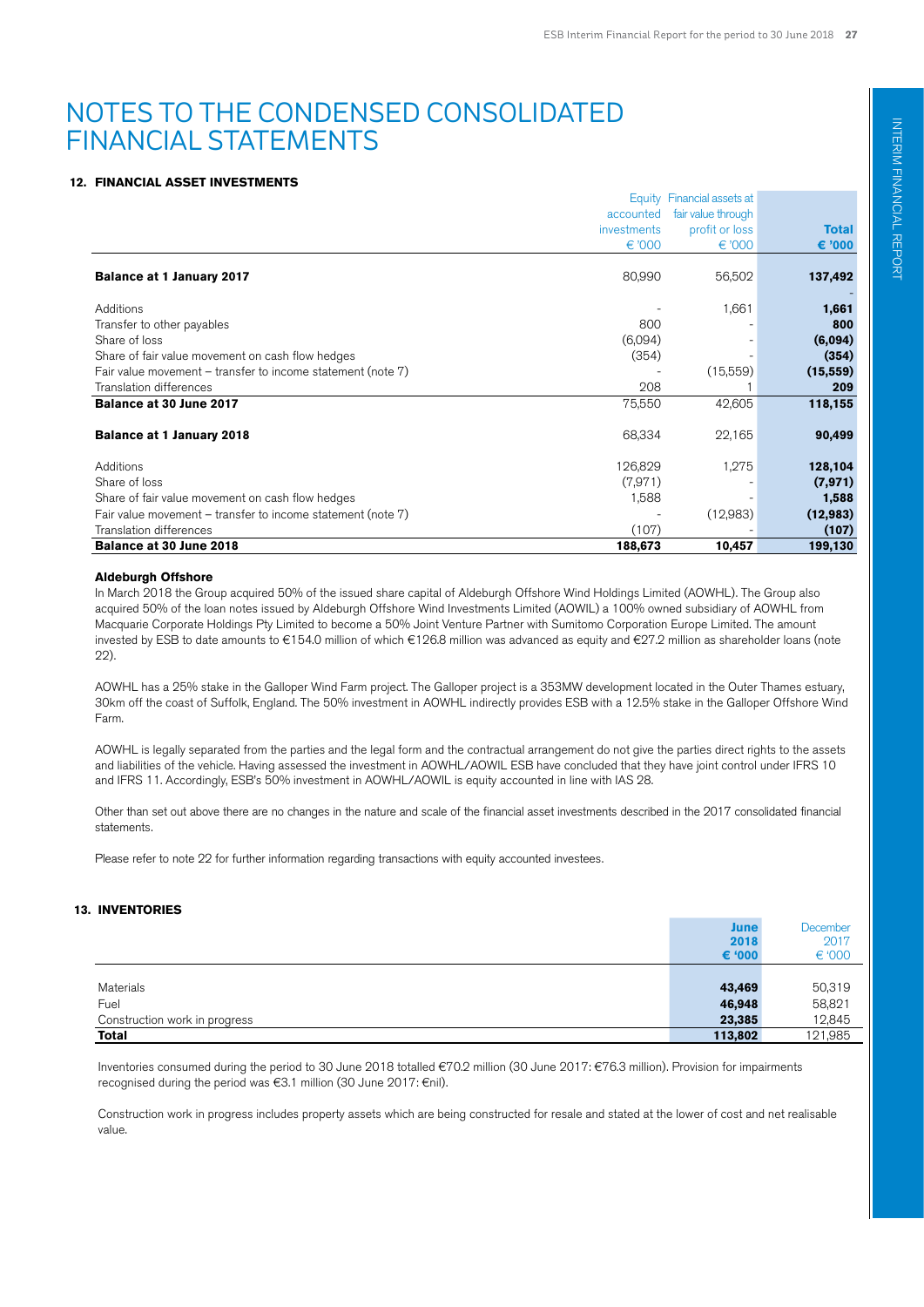### **14. CHANGES IN EQUITY**

### **(i) Non-controlling interest**

Non-controlling interests at 31 December 2017 and 30 June 2018 relate to the minority shareholdings in Crockahenny Wind Farm DAC, Mountain Lodge Power DAC, Airvolution Energy Limited and wind farms associated with Coriolis Energy Limited.

### **(ii) Dividends June**

| <b>Dividends</b>                                                              | <b>June</b>     | June       |
|-------------------------------------------------------------------------------|-----------------|------------|
|                                                                               | 2018            | 2017       |
|                                                                               | $\epsilon$ '000 | $000 \neq$ |
|                                                                               |                 |            |
| Dividends on capital stock:                                                   |                 |            |
| Total dividend paid 0.23 (30 June 2017: 3.04) cents per unit of capital stock | 4.573           | 60.230     |

Total dividends paid during the period includes a final dividend of €4.6 million (0.23 cent per unit of stock) in respect of 2017.

Total dividends paid during the period ended 30 June 2017 included a final dividend of €60.2 million (3.04 cent per unit of stock) in respect of 2016.

### **15. TAXATION**

|                                                   | <b>June</b>     | June            |
|---------------------------------------------------|-----------------|-----------------|
|                                                   | 2018            | 2017            |
| Income tax expense                                | $\epsilon$ '000 | $\epsilon$ '000 |
|                                                   |                 |                 |
| <b>Current tax expense</b>                        |                 |                 |
| Current tax                                       | 30,948          | 7,963           |
| Prior year under / (over) provision               | 2,173           | (109)           |
|                                                   | 33,121          | 7,854           |
| Deferred tax expense                              |                 |                 |
| Origination and reversal of temporary differences | 81              | 23,030          |
| Prior year (over) / under provision               | (1, 152)        | 871             |
|                                                   | (1,071)         | 23,901          |
|                                                   |                 |                 |
| <b>Total</b>                                      | 32,050          | 31,755          |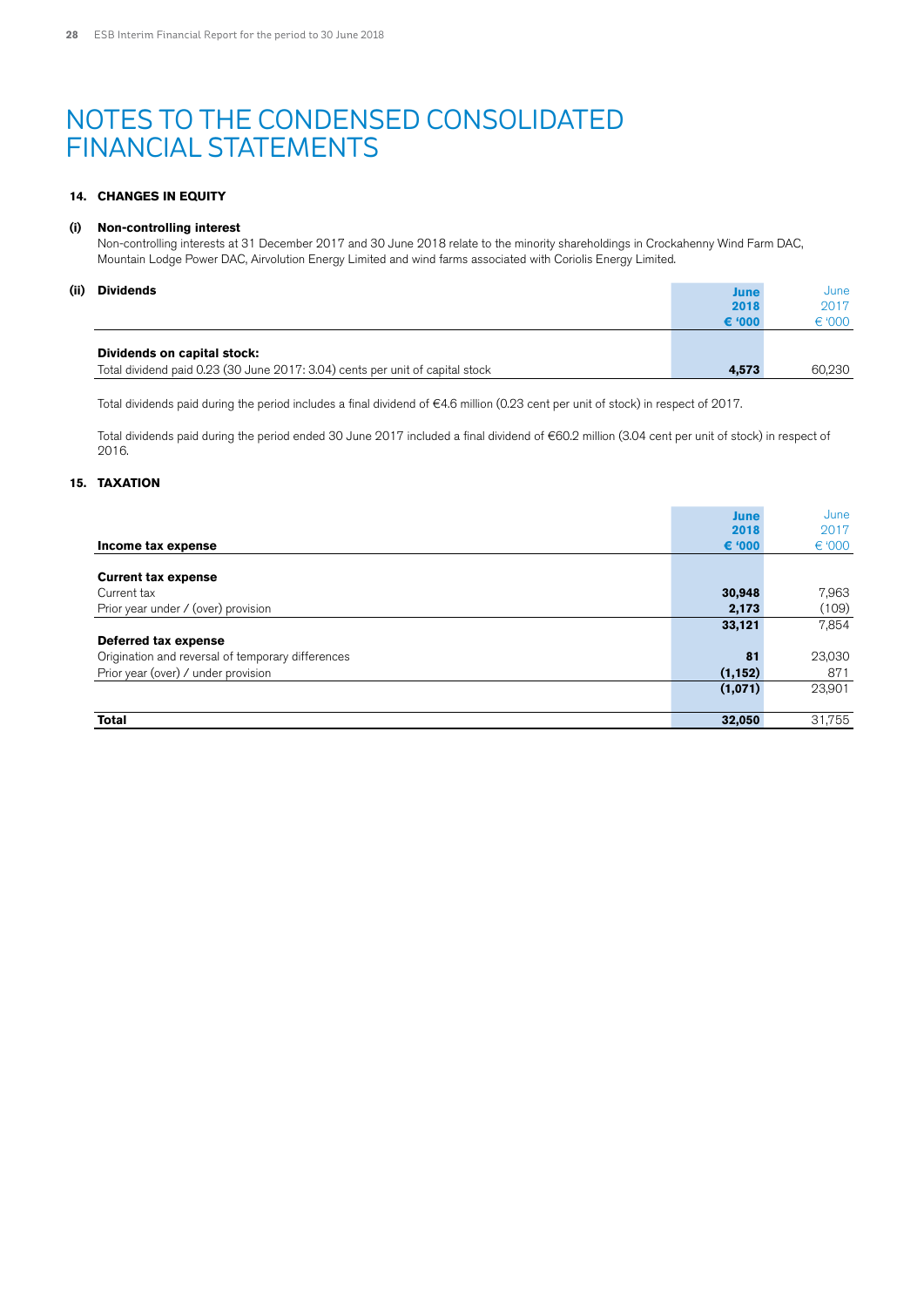### Notes to the Condensed Consolidated FINANCIAL STATEMENTS

### **16. BORROWINGS AND OTHER DEBT**

|                                             |                |              | <b>June</b>  | December  |
|---------------------------------------------|----------------|--------------|--------------|-----------|
|                                             | Recourse       | Non-recourse | 2018         | 2017      |
|                                             | borrowings     | borrowings   | <b>Total</b> | Total     |
|                                             | € '000         | € '000       | € '000       | € '000    |
|                                             |                |              |              |           |
| <b>Current borrowings</b>                   |                |              |              |           |
| - Repayable by instalments                  | 72,207         | 22,130       | 94,337       | 96,759    |
| - Repayable other than by instalments       | 326.202        | 198,269      | 524,471      | 291,314   |
| <b>Total current borrowings</b>             | 398,409        | 220,399      | 618,808      | 388,073   |
| <b>Non-current borrowings</b>               |                |              |              |           |
| - Repayable by instalments                  |                |              |              |           |
| Between one and two years                   | 83,860         | 46,270       | 130,130      | 119,636   |
|                                             | 230,778        | 265,191      | 495,969      | 442,256   |
| Between two and five years                  |                |              |              |           |
| After five years                            | 288,077        | 97,899       | 385,976      | 500,984   |
|                                             | 602,715        | 409,360      | 1,012,075    | 1,062,876 |
| - Repayable other than by instalments       |                |              |              |           |
| Between one and two years                   | 522,776        |              | 522,776      | 432,485   |
| Between two and five years                  | 299,731        |              | 299,731      | 349,259   |
| After five years                            | 1,882,818      | 449.452      | 2,332,270    | 2,525,085 |
|                                             | 2,705,325      | 449,452      | 3,154,777    | 3,306,830 |
|                                             |                |              |              |           |
| <b>Total non-current borrowings</b>         | 3,308,040      | 858,812      | 4,166,852    | 4,369,706 |
|                                             |                |              |              |           |
| <b>Total borrowings outstanding</b>         | 3,706,449      | 1,079,211    | 4,785,660    | 4,757,779 |
|                                             |                |              |              |           |
|                                             |                |              |              |           |
|                                             |                |              | <b>June</b>  | December  |
|                                             |                |              | 2018         | 2017      |
| <b>Current borrowings by facility</b>       |                |              | € '000       | € '000    |
|                                             | Ref            |              |              |           |
| Non-recourse long-term project finance debt | $\mathbf{2}$   |              | 22,130       | 18,094    |
| Non-recourse NIE Networks Eurobonds         | 3              |              | 198,269      | 199,609   |
| Long-term bank borrowings                   | $\overline{4}$ |              | 70,558       | 78,665    |
| Private placement borrowings                | 5              |              | 327,851      | 91.705    |
|                                             |                |              | 618,808      | 388,073   |
|                                             |                |              |              |           |
|                                             |                |              |              |           |
|                                             |                |              | <b>June</b>  | December  |
|                                             |                |              | 2018         | 2017      |
| Non-current borrowings by facility          |                |              | € '000       | € '000    |
|                                             | Ref            |              |              |           |
| <b>ESB Eurobonds</b>                        |                |              | 2,407,277    | 2,334,037 |
| Non-recourse long-term project finance debt | $\mathbf{2}$   |              | 409,360      | 426,582   |
| Non-recourse NIE Networks Eurobonds         | 3              |              | 449,452      | 448,842   |
| Long-term bank borrowings                   | $\overline{4}$ |              | 598,507      | 636,294   |
| Private placement borrowings                | 5              |              | 302,256      | 523,950   |
|                                             |                |              | 4,166,852    | 4,369,705 |
|                                             |                |              |              |           |

With the exception of borrowings relating to non-recourse project finance debt, which is secured against specific assets, none of the borrowings are secured against the Group assets.

ESB was rated A- from Standard & Poor's (outlook stable) and A3 (equivalent to A-) from Moody's (outlook stable) at 30 June 2018.

### **1. ESB Eurobonds**

The table below provides details of ESB Eurobonds included in borrowings at 30 June 2018:

| <b>Issuer</b>   | Value                         | <b>Issue Date</b> | <b>Tenor</b> | <b>Coupon</b> |
|-----------------|-------------------------------|-------------------|--------------|---------------|
| ESB Finance DAC | Stg \$275.0 million           | March 2010        | 10 years     | 6.500%        |
| ESB Finance DAC | Euro €215.2 million           | November 2012     | 7 years      | 4.375%        |
| ESB Finance DAC | Euro €300.0 million           | November 2013     | 10 years     | 3.494%        |
| ESB Finance DAC | Euro €500.0 million           | June 2015         | 12 years     | 2.125%        |
| ESB Finance DAC | Euro $\epsilon$ 600.0 million | June 2016         | 15 years     | 1.875%        |
| ESB Finance DAC | Euro €500.0 million           | January 2017      | 12 years     | 1.750%        |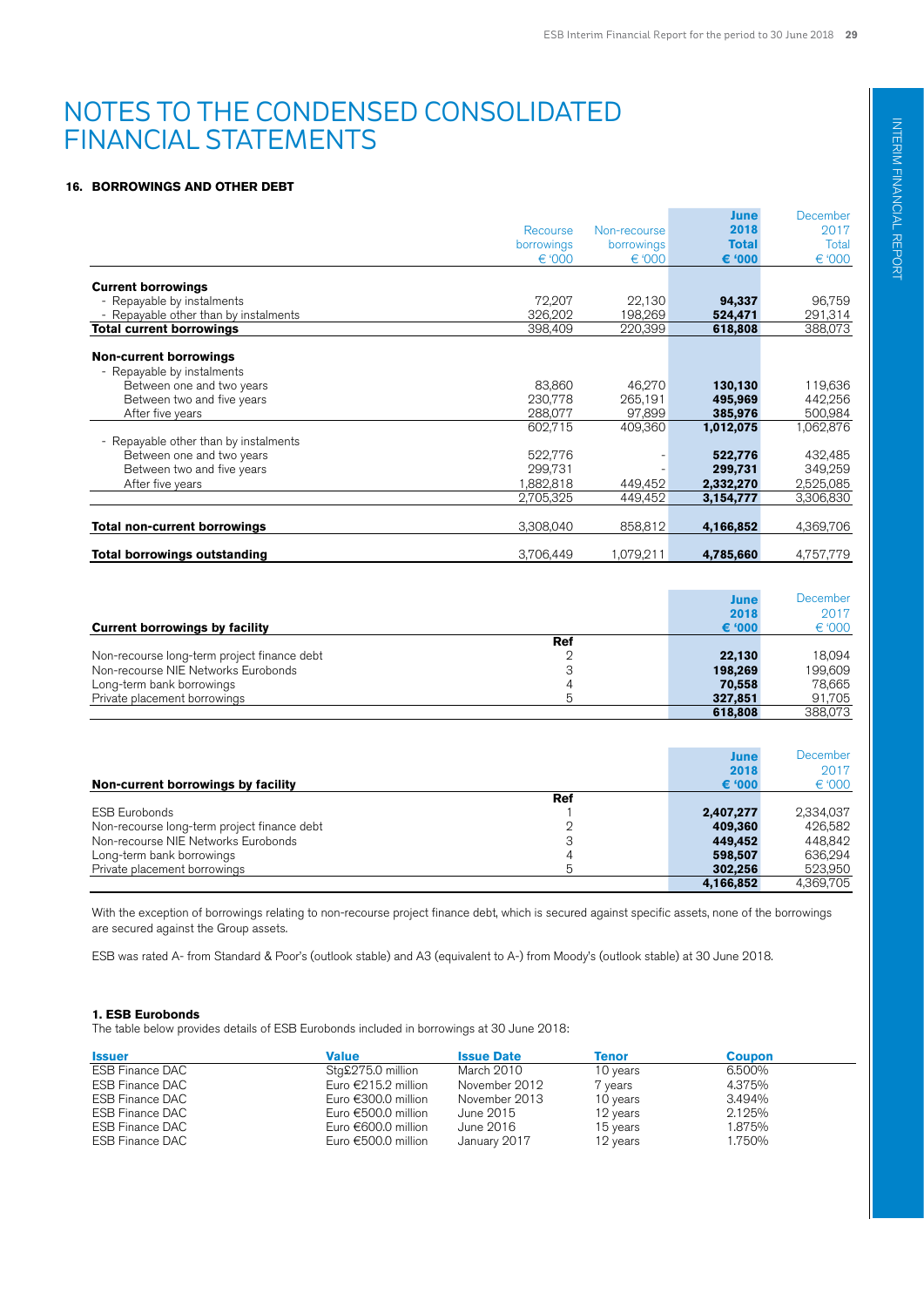### **16. BORROWINGS AND OTHER DEBT (continued)**

#### **2. Non-recourse long-term project finance debt**

In September 2012 Carrington Power Limited (CPL), a 100% owned subsidiary of ESB, completed the financial close of an 885MW Combined Cycle Gas Turbine power plant in Carrington, near Manchester. Finance was structured on a 70:30 debt / equity basis, with the debt of Stg£523.0 million being provided by a syndicate of banks by way of non-recourse project finance, incorporating export credit support from the Swiss Export Credit Agency, SERV. Stg£383.0 million (31 December 2017: Stg£396.0 million) debt was drawn at the period end. The remainder of this debt is in relation to a wind farm in Great Britain (GB).

### **3. Non-recourse NIE Networks Eurobonds**

As part of the acquisition of NIE Networks, a Eurobond of Stg£175.0 million was also acquired at fair value at the acquisition date. This facility had a 6.875% fixed coupon rate and was repaid in September 2018.

In June 2011, NIE Finance PLC, a subsidiary company of Northern Ireland Electricity Networks Limited issued a Stg\$400.0 million 15 year sterling bond with a fixed coupon of 6.375%.

On 20th of September 2018 NIE Finance PLC priced a 7 year £350 million bond with a fixed coupon of 2.5% for settlement on 27th Septmeber 2018.

### **4. Long-term bank borrowings**

After adjusting for the impact of interest rate swaps, long-term bank borrowings include €110.9 million (31 December 2017: €35.2 million) of floating rate debt borrowed on a bilateral basis, while the remainder is fixed interest rate or inflation linked debt.

A €1.44 billion revolving credit facility with a syndicate of 14 banks to draw down bank finance as required up to February 2022 is available to the Group. This facility is undrawn at 30 June 2018.

The facility signed in December 2013 with the European Investment Bank (EIB) to support renewable connections to the electricity network in the southwest of Ireland was increased by a further €100.0 million in October 2014, bringing the total value of the facility up to €200.0 million dependent on the completion of certain specified capital expenditure. At 30 June 2018, €100.0 million (31 December 2017: €100.0 million) of the EIB facility has been drawn down.

### **5. Private placement borrowings**

The first private placement senior unsecured notes were issued, to a range of institutional investors, in December 2003. These fixed rate notes were issued in US dollars and sterling and at 30 June 2018 comprise US\$370.0 million, maturing on dates between 2018 and 2023, and Stg£20.0 million, maturing on dates between 2018 and 2023.

The second private placement senior unsecured notes were issued in June 2009. These notes were issued in US dollars, sterling and euro and at 30 June 2018 comprise US\$226.0 million, maturing in 2019, Stg£50.0 million maturing in 2021 and €40.0 million maturing in 2019.

The private placement debt and certain other facilities have conditions which require ESB to maintain certain interest cover and asset covenants. At 30 June 2018 ESB is fully in compliance with all the covenant requirements associated with the private placement debt and other facilities.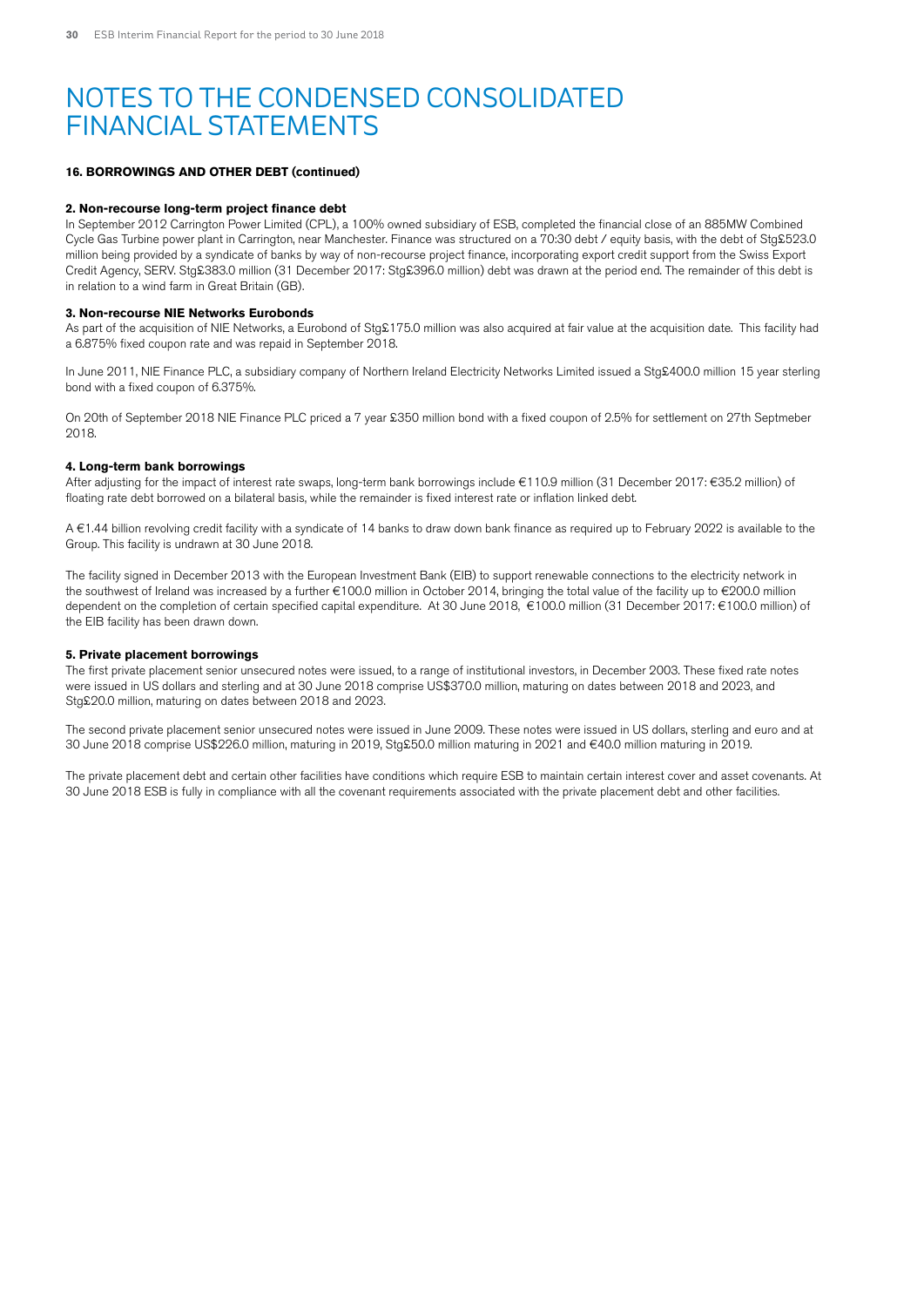### **17. DERIVATIVE FINANCIAL INSTRUMENTS**

#### **(a) Fair value by class of derivative financial instrument**

Derivative financial instruments are carried at fair value. The fair value of a financial instrument is the price that would be received to sell an asset or paid to transfer a liability in an orderly transaction between market participants at the measurement date. The method used to calculate the fair value of the Group's financial instruments is discounted cash flow analysis, using a zero-coupon discount rate and reflecting counterparty credit risk. This method enables the Group to discount the cash flows at a rate equal to the prevailing market rate of interest taking into account maturity and credit margin.

The fair values of financial instruments, grouped by class of instrument, are as follows:

|                                      | <b>June 2018</b>                         |                                        |                                                      |                                              |                        |
|--------------------------------------|------------------------------------------|----------------------------------------|------------------------------------------------------|----------------------------------------------|------------------------|
|                                      | Non-current<br>assets<br>$\epsilon$ '000 | Current<br>assets<br>$000 \rightarrow$ | Non-current<br><b>liabilities</b><br>$\epsilon$ '000 | <b>Current</b><br>liabilities<br>$6000 \div$ | <b>Total</b><br>€ '000 |
| Interest rate swaps                  | 5,229                                    | $\overline{a}$                         | (23.444)                                             | (11, 137)                                    | (29, 352)              |
| Inflation linked interest rate swaps |                                          |                                        | (524.944)                                            | (85, 154)                                    | (610, 098)             |
| Currency swaps                       | $\overline{\phantom{0}}$                 | 30,806                                 | (33, 245)                                            | (3,305)                                      | (5,744)                |
| Foreign exchange contracts           | 8,003                                    | 3.706                                  | (431)                                                | (2,467)                                      | 8,811                  |
| Forward fuel price contracts         | 6,955                                    | 119.717                                | (4,599)                                              | (59,986)                                     | 62,087                 |
| Forward electricity price contracts  | 3,210                                    | 41.147                                 | $\overline{\phantom{a}}$                             | (4,373)                                      | 39,983                 |
|                                      | 23,397                                   | 195.376                                | (586,663)                                            | (166, 422)                                   | (534, 312)             |

|                                      | December 2017                            |                                 |                                                      |                                           |                          |
|--------------------------------------|------------------------------------------|---------------------------------|------------------------------------------------------|-------------------------------------------|--------------------------|
|                                      | Non-current<br>assets<br>$\epsilon$ '000 | Current<br>assets<br>$000 \neq$ | Non-current<br><b>liabilities</b><br>$\epsilon$ '000 | Current<br>liabilities<br>$\epsilon$ '000 | Total<br>$\epsilon$ '000 |
|                                      |                                          |                                 |                                                      |                                           |                          |
| Interest rate swaps                  | 10,296                                   |                                 | (31,699)                                             | (8,021)                                   | (29, 424)                |
| Inflation linked interest rate swaps |                                          | -                               | (563,571)                                            | (89,605)                                  | (653, 176)               |
| Currency swaps                       | 24,066                                   | 10                              | (37,508)                                             | (5,749)                                   | (19, 181)                |
| Foreign exchange contracts           | 8.472                                    | 5,799                           | (180)                                                | (2,030)                                   | 12,061                   |
| Forward fuel price contracts         | 2.860                                    | 57,608                          | (4,867)                                              | (31, 123)                                 | 24,478                   |
| Forward electricity price contracts  | 39,383                                   | 53,950                          | $\overline{\phantom{0}}$                             |                                           | 93,333                   |
|                                      | 85,077                                   | 117.367                         | (637,825)                                            | (136,528)                                 | (571,909)                |

With the exception of inflation linked interest rate swaps, the majority of the derivative balances shown in the tables above are designated as cash flow hedges of interest rate, currency or commodity risk arising from highly probable forecast interest, revenue, or other operating cost cash flows.

When interpreting the positive and negative fair values of derivative financial instruments, it should be noted that they are matched with underlying transactions with offsetting risks.

### **(i) Interest rate swaps**

The Group has executed interest rate swaps of Stg£734.5 million in connection with certain of its borrowings, including project finance debt secured by Carrington Power Limited and West Durham Wind Farm Limited, fixed rate borrowings held by the Parent and ESB Finance DAC and debt held in other wind farm assets within the Group. These have all been classified as cash flow hedges.

For interest rate swaps, the fair value takes into account the fixed, floating and market rates prevailing at the balance sheet date. As interest rate swaps are marked to market at 30 June 2018, their carrying value is equal to their fair value.

### **(ii) Inflation linked interest rate swaps**

Inflation linked interest rate swaps with a fair value on acquisition of €272.5 million were acquired in December 2010 as part of the purchase of the NIE Networks business. The inflation linked interest rate swaps did not qualify for hedge accounting under IAS 39 on acquisition of the NIE Networks business. The fair value of the inflation linked interest rate swaps is affected by relative movements in interest rates and in market expectations of future retail price index (RPI) movements in the United Kingdom (UK).

Arising from movements in forward interest rates, UK RPI forward prices, foreign currency exchange rates and payments during the year, fair value of the liability reduced by €43.1 million on these swaps in the period ended 30 June 2018 (30 June 2017: fair value decrease of €51.2 million). Positive fair value movements in the underlying swaps of €36.0 million (30 June 2017: €25.0 million), reflected in finance costs in the income statement (note 9) and payments of €8.3 million (30 June 2017: €8.2 million) arising under the swaps during the period offset by negative translation movements of €1.2 million (30 June 2017: positive translation movement of €18.0 million) during the period on translation of the swaps from sterling to euro are reflected in the OCI.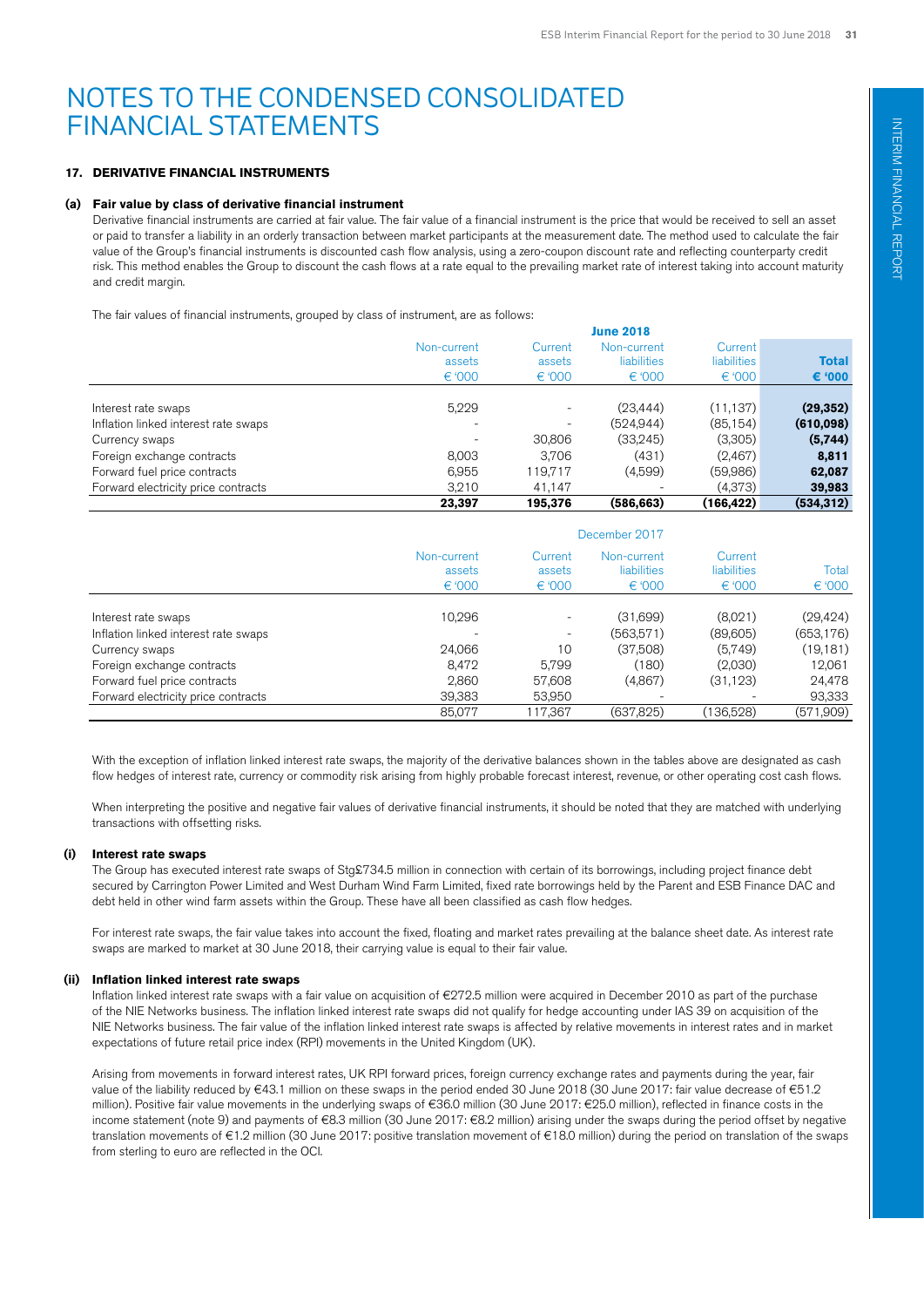#### **17. Derivative Financial Instruments (continued)**

#### **(a) Fair value by class of derivative financial instrument (continued)**

#### **(iii) Currency swaps**

The fair value of currency swaps is affected by movements in foreign exchange and interest rates. ESB's currency swaps are primarily classified as cash flow hedges and relate mainly to the cross currency swaps entered into in connection with the private placement debt, which is described in note 16. These cross currency swaps were entered into in order to swap US dollar and sterling interest and principal repayments on the underlying debt to euro, thereby hedging the risk on these payments over the periods to maturity from 2010 to 2023.

Ineffectiveness under IFRS 9 (previously IAS 39) arose on the currency swaps during the period resulting in the recognition of a credit of €0.1 million (30 June 2017: charge €0.2 million) within finance costs in the income statement. Separately included in the income statement for the period ended 30 June 2018 is of a gain of €14.3 million (30 June 2017: loss of €43.5 million) arising on cross currency swaps which is fully offset by movements in the translation of the underlying hedged foreign currency borrowings at the prevailing exchange rates (see note 9).

In addition to foreign currency forward contracts entered into in relation to the Group's borrowings, the Group has entered into foreign currency contracts in relation to energy costs, fuel purchase requirements (which are in US dollar and sterling) and in relation to power station projects (including Carrington Power Limited). These contracts have maturities extending until 2022. Total negative fair value movements of €3.2 million (30 June 2017: positive movements of €6.3 million) were recognised during the period in relation to these foreign exchange contracts, of which a negative fair value movement of €0.1 million (30 June 2017: positive movements of €2.3 million) was recognised through OCI and a negative fair value movement of €3.1 million (30 June 2017: positive movement of €4.0 million) was recognised in the income statement.

#### **Fair value hierarchy**

Further information on the methods of valuing financial instruments is included in note 20.

### **18. PENSION LIABILITIES**

### **Northern Ireland Electricity Networks (NIE Networks) Pension Scheme**

|                                                                | <b>June</b> | June            |
|----------------------------------------------------------------|-------------|-----------------|
|                                                                | 2018        | 2017            |
|                                                                | € '000      | $\epsilon$ '000 |
| Net deficit at 1 January                                       | (143, 056)  | (170,543)       |
| Movements during the period:                                   |             |                 |
| Actuarial gains / (losses) recognised in OCI during the period | 85,045      | (5,260)         |
| Charge to the income statement - current service cost          | (5,011)     | (5,742)         |
| Charge to the income statement - curtailment cost              | (3,983)     |                 |
| Pension contributions paid                                     | 17,265      | 14.034          |
| Charged to the income statement: net pension scheme interest   | (1,773)     | (2,122)         |
| Translation differences                                        | (833)       | 4.587           |
| Net deficit at 30 June                                         | (52, 346)   | (165,046)       |

#### **Pension liability**

The majority of the employees in NIE Networks are members of the NIE Networks Pension Scheme (the NIE Networks Scheme). This has two sections: Options, which is a money purchase arrangement whereby the employer generally matches the members' contributions up to a maximum of 7% of salary, and Focus which provides benefits based on pensionable salary at retirement or earlier exit from service. The assets of the NIE Networks Scheme are held under trust and invested by the Trustees on the advice of professional investment managers.

The actuarial gains for the period arise due to an increase in the discount rate used to value the scheme liabilities to 2.80% at 30 June 2018, from 2.50% at 31 December 2017, in addition to revised mortality assumptions following the latest scheme valuation, offset by a reduced return on plan assets and an experience adjustment based on the final 2017 actuarial valuation.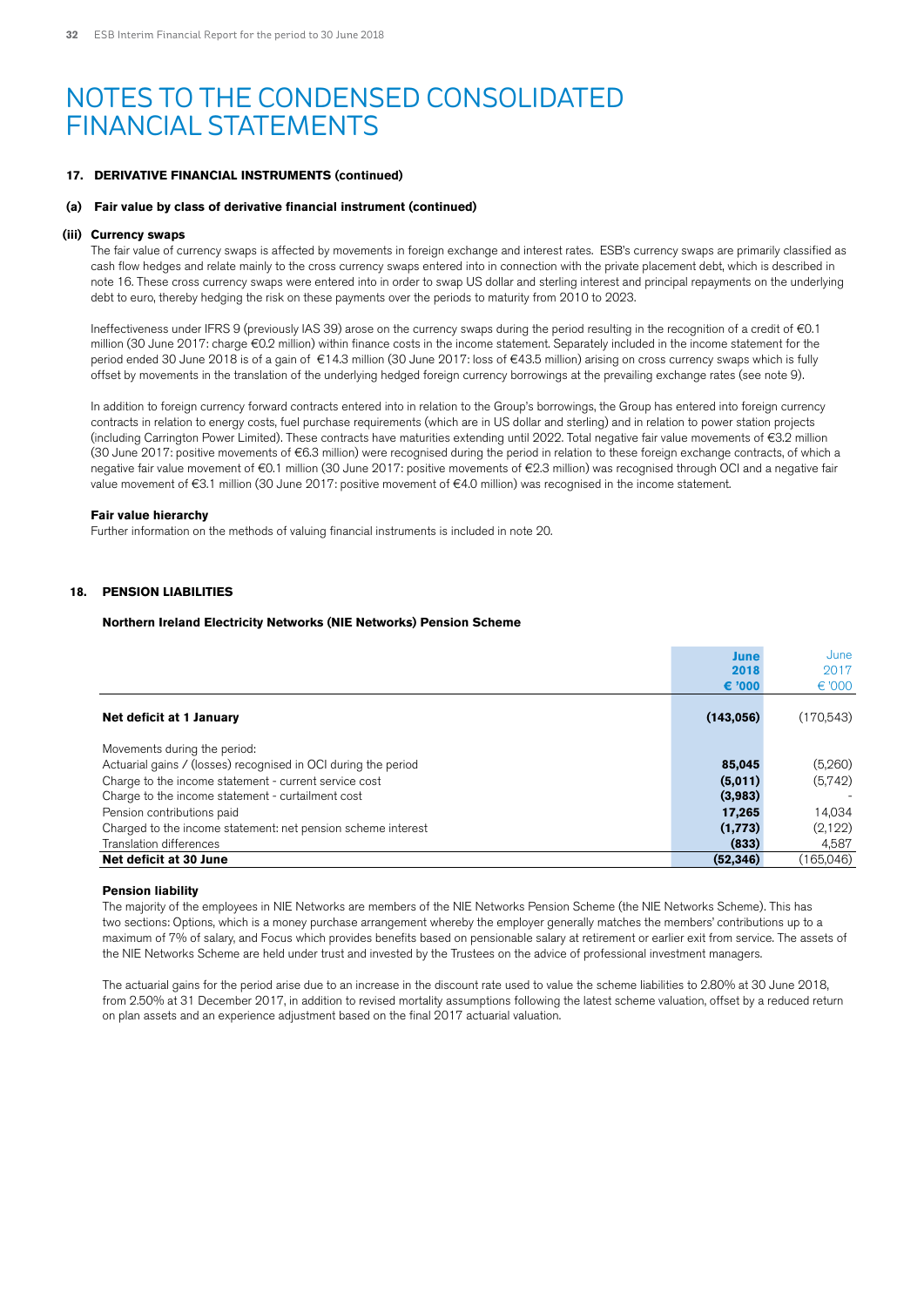### **19. LIABILITY - ESB PENSION SCHEME**

|                                  | Liability -        |
|----------------------------------|--------------------|
|                                  | <b>ESB pension</b> |
|                                  | scheme             |
|                                  | 6'000              |
| <b>Balance at 1 January 2017</b> | 524,812            |
| Movements during the period:     |                    |
| Utilised during the period       | (146, 290)         |
| Financing charge                 | 9,258              |
| Balance at 30 June 2017          | 387,780            |
| <b>Balance at 1 January 2018</b> | 394,320            |
| Movements during the period:     |                    |
| Utilised during the period       | (6, 195)           |
| Financing charge                 | 9,546              |
| Balance at 30 June 2018          | 397,671            |
|                                  |                    |
| <b>Analysed as follows:</b>      |                    |
| Non-current liabilities          | 103,541            |
| Current liabilities              | 294,130            |
| <b>Total</b>                     | 397,671            |

### **Liability - ESB pension scheme**.

During 2010 the Group reached agreement with the ESB Group of Unions to amend pension arrangements within the ESB statutory body and this is explained in note 21 of the 2017 consolidated financial statements.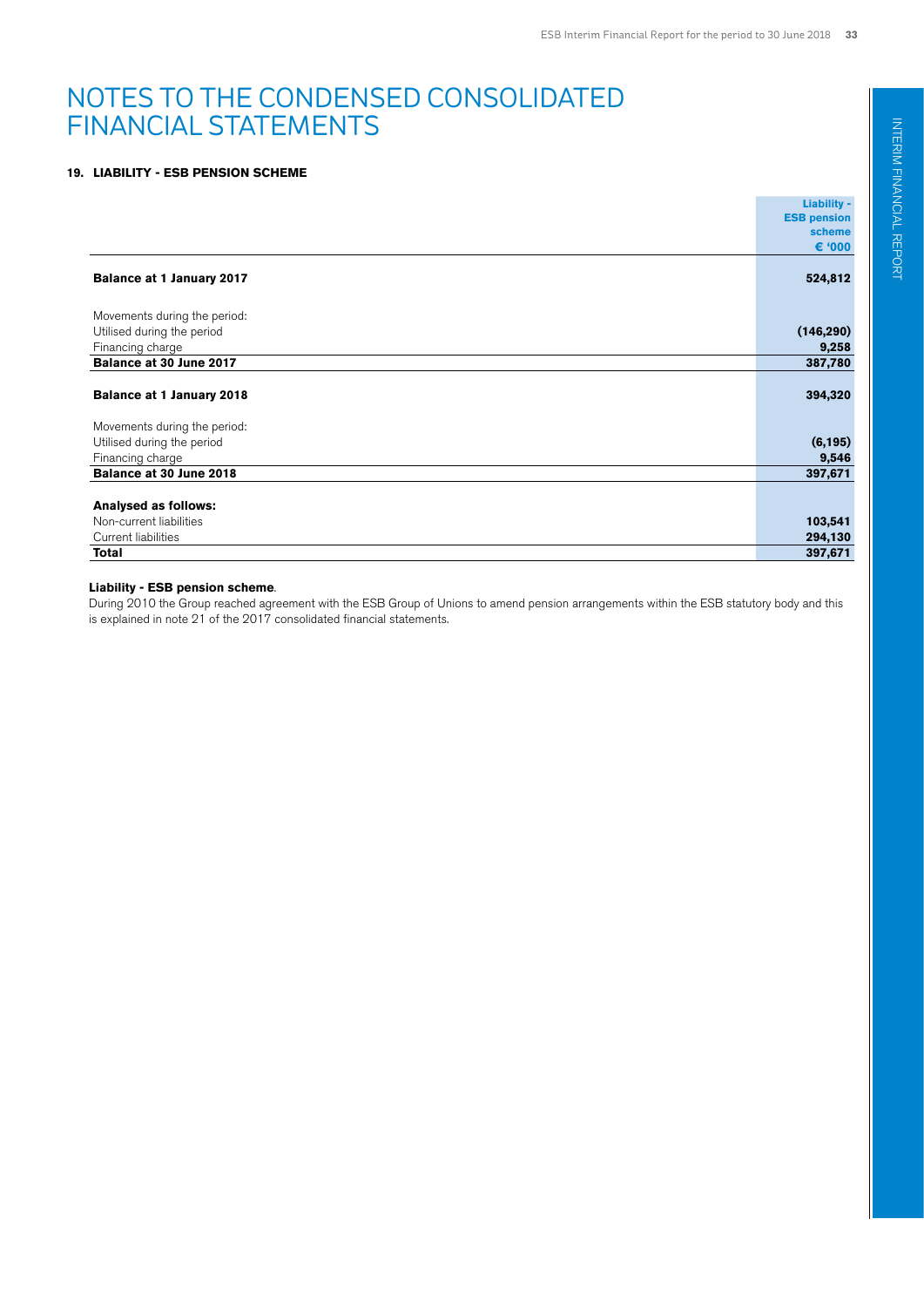### **20. FINANCIAL RISK MANAGEMENT AND FAIR VALUE**

### **(a) Overview of financial risk management**

#### **Risk environment**

The main financial risks faced by the Group relate to foreign exchange (particularly movements in the value of the euro relative to sterling and the US dollar) and commodity (electricity and fuel) price movements. Liquidity risk, and exposure to interest rate volatility, are key long-term financial risks also. Policies to protect the Group from these risks and other risk areas, such as credit risk are regularly reviewed, revised and approved by the Board as appropriate. During 2017 the Board reviewed and approved the Group's interest rate and funding policy. Group Treasury is responsible for the day-to-day treasury activities of the Group. The Finance and Investment Committee is regularly updated on key treasury matters, risk and associated mitigants.

Commodity price risk is managed by the front and middle office functions of the relevant business units: ESB Trading (within Generation and Wholesale Markets) and Electric Ireland. This is done in the context of an overall Group risk management framework. These activities are reviewed regularly by Group Internal Audit and it is the responsibility of the Trading Risk Management Committees (overseen by the Group Trading Committee (GTC)) to ensure that internal audit findings and recommendations are adequately addressed. The Group Trading Risk Management function ensures that the Group's market, credit and operational risks (including new and emerging risks arising from I-SEM) are managed in a way designed to protect the Group from loss, while respecting the ring-fencing obligations in place between the business units.

Contracts entered into in order to hedge exposures arising from the production and sale of electricity may be divided into forward fuel price contracts, forward electricity price contracts and foreign exchange contracts. Financial instruments are derecognised on settlement.

#### **Risk reporting structure**

Through the Chief Executive, the Board has delegated to the GTC the broader responsibility of managing ESB's trading risk in a manner consistent with the Group's risk tolerances and business strategies. The GTC has established risk limits to manage and limit trading risk exposure at Group and business unit level. These limits are documented for each of the ESB businesses engaged in wholesale trading activities. Furthermore the Group Trading Risk Management Policy is applicable to each of these businesses.

In both Generation and Wholesale Markets and Electric Ireland, separate Trading Risk Management Committees meet on a monthly basis (or more frequently as required), and serve as the primary overseer of trading risk at individual ring-fenced entity level. These committees include the head of the Front Office function, the Trading Risk (Middle Office) Manager, a representative from Group Trading Risk Management, and the business unit Financial Controller. The Trading Risk Management Committees are responsible for formulating trading risk strategy in accordance with the Group Trading Risk Management Policy and ensuring compliance with same, trading risk limit management and for ensuring that an effective control framework is in place. The Trading Risk Management Committees report to the GTC.

The Middle Office function in each business unit maintains a separate reporting line to the Group Trading Risk Management function, which is responsible for ensuring that the Group's net exposure to movements in commodity or other price movements is adequately managed in accordance with Group Trading Risk Management Policy.

#### **Hedge accounting**

ESB funds its operations using borrowings and uses deposit instruments to invest surplus funds. ESB also uses interest rate and foreign currency instruments to manage interest rate and currency risks that arise in the normal course of operations from US dollar and sterling denominated borrowings, from its foreign currency subsidiaries and from the use of foreign currency suppliers. Hedge accounting pursuant to IFRS 9 is used both for hedges of foreign currency liabilities and interest rate risks from current and non-current liabilities.

In addition, the Group enters into certain commodity hedging transactions to fix fuel costs and to link electricity revenues more closely to fuel inputs, where possible. All of these arrangements are designated into hedge relationships and in the majority of cases meet the specific hedging accounting criteria of IFRS 9. Where the IFRS 9 hedge criteria are met in respect of cross currency swaps, interest rate swaps, foreign exchange contracts, forward fuel price contracts and forward electricity price contracts, these instruments are designated as cash flow hedges of highly probable forecast interest, revenue or other operating cost cash flows.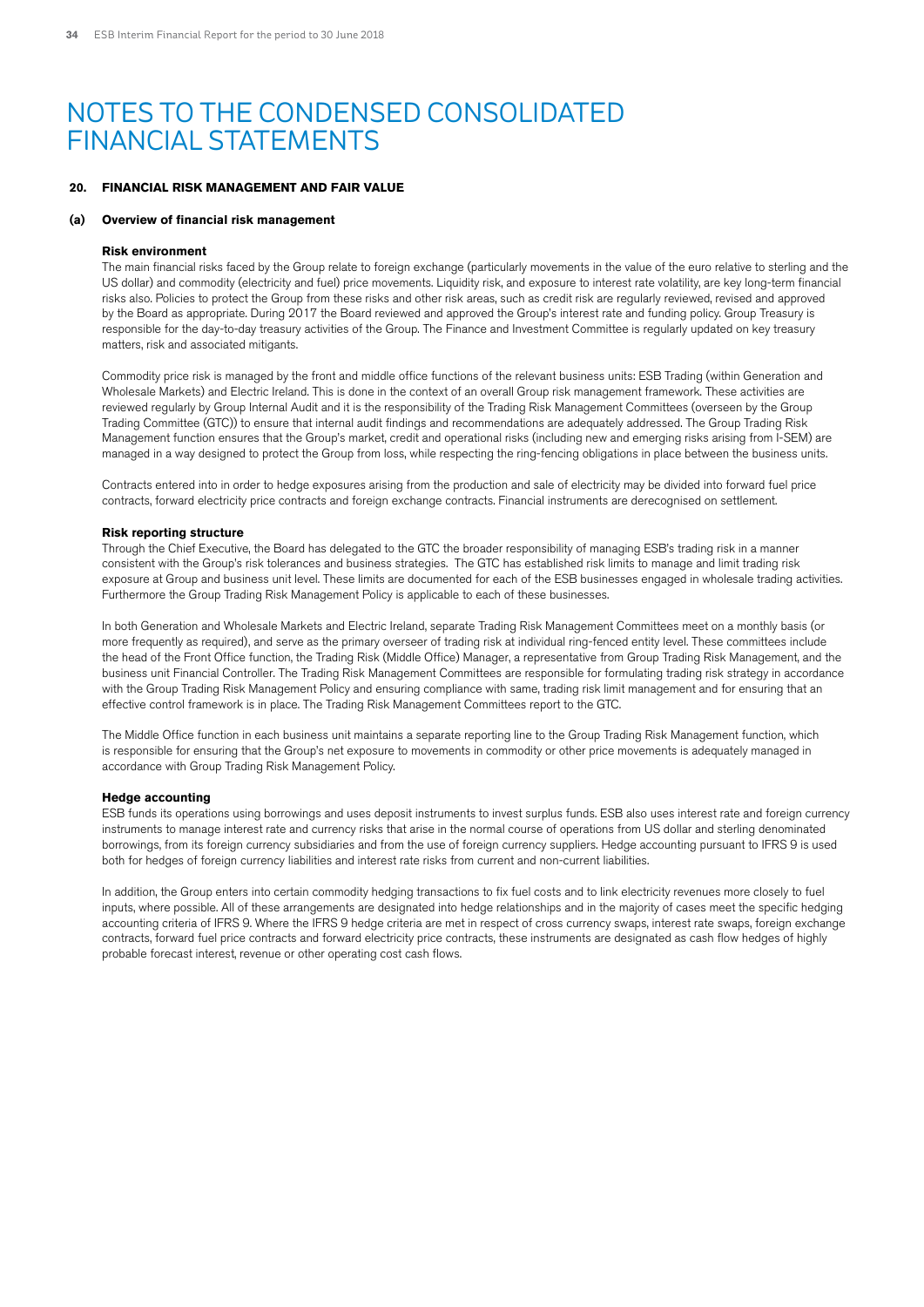# **01** Interim financial REPORT INTERIM FINANCIAL REPORT

### Notes to the Condensed Consolidated Financial Statements

### **20. FINANCIAL RISK MANAGEMENT AND FAIR VALUE (continued)**

### **(b) Fair value**

The fair values of financial assets and liabilities excluding derivatives together with the carrying amounts shown in the balance sheet are as follows:

|                                         | <b>June 2018</b> |                 | December 2017   |            |  |
|-----------------------------------------|------------------|-----------------|-----------------|------------|--|
|                                         | <b>Carrying</b>  | <b>Fair</b>     | Carrying        | Fair       |  |
|                                         | value            | value           | value           | value      |  |
|                                         | € '000           | $\epsilon$ '000 | $\epsilon$ '000 | € '000     |  |
|                                         |                  |                 |                 |            |  |
| Long-term debt                          | 4,166,852        | 4,628,761       | 4,369,705       | 5,615,889  |  |
| Short-term borrowings                   | 618,808          | 648.367         | 388,073         | 400.078    |  |
| <b>Total borrowings</b>                 | 4,785,660        | 5,277,128       | 4.757.778       | 6,015,967  |  |
| Current trade and other payables*       | 629,833          | 629,833         | 735.794         | 735.794    |  |
| Non-current trade and other receivables | (84.064)         | (86,598)        | (74.936)        | (79, 374)  |  |
| Current trade and other receivables**   | (667, 306)       | (667, 306)      | (744.613)       | (744, 613) |  |
| Cash and cash equivalents               | (231, 640)       | (231, 640)      | (380.405)       | (380,405)  |  |
| <b>Net liabilities</b>                  | 4,432,483        | (4.921.417)     | 4.293.618       | 5.547.369  |  |

\* VAT and employment taxes have been excluded as these are statutory liabilities.

\*\* Prepayments have been excluded as they are not classified as a financial asset.

Current trade and other receivables and trade and other payables are all due within one year, and current trade and other receivables have been provided for where impaired, their carrying value is considered to be materially in line with their fair value.

The fair value of non-current trade and other receivables is calculated based on the present value of future cash flows, discounted at the market rate interest rate or where applicable a specific interest rate has been applied.

ESB and NIE Networks Eurobonds are regarded as Level 1 fair values. The fair value of Eurobonds is derived from observation of the most recent traded values for these bonds in liquid markets at the balance sheet date. Other borrowings and debt are Level 2 fair values. The primary valuation technique used for borrowings and other debt classified as Level 2 fair values is discounting of the future associated cash flows using the zero coupon discount curve of the relevant currency.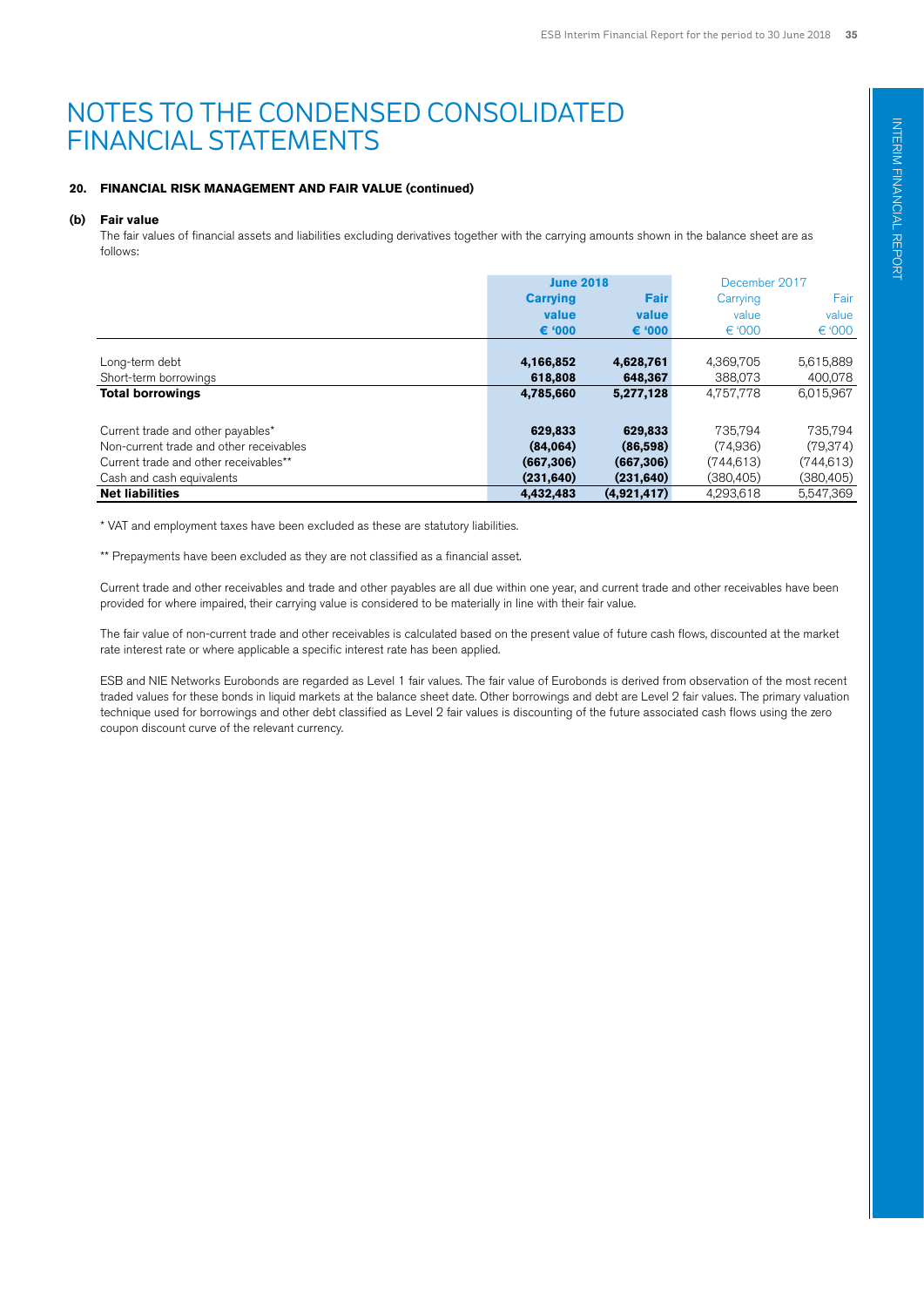### **20. FINANCIAL RISK MANAGEMENT AND FAIR VALUE (continued)**

### **(c) Fair value hierarchy**

The table below analyses financial assets and liabilities carried at fair value, by valuation method. The different levels relevant to financial assets and liabilities held by the Group have been defined as follows:

- Level 2: inputs, other than unadjusted quoted prices in active markets for identical assets and liabilities, that are observable for the asset or liability, either directly (i.e. as prices) or indirectly (i.e. derived from prices);

- Level 3: inputs for the asset or liability that are not based on observable market data (unobservable inputs).

|                                                       | Level 2    | Level 3                  | <b>Total</b>    |
|-------------------------------------------------------|------------|--------------------------|-----------------|
| <b>June 2018</b>                                      | € '000     | € '000                   | € '000          |
|                                                       |            |                          |                 |
| <b>ASSETS</b>                                         |            |                          |                 |
| Derivative financial instruments                      |            |                          |                 |
| - Interest rate swaps                                 | 5,229      |                          | 5,229           |
| - Currency swaps                                      | 30,806     |                          | 30,806          |
| - Foreign exchange contracts                          | 11,709     |                          | 11,709          |
| - Forward fuel price contracts                        | 93,217     | 33,455                   | 126,672         |
| - Forward electricity price contracts                 | 39         | 44,318                   | 44,357          |
| Financial assets at fair value through profit or loss |            | 10,457                   | 10,457          |
|                                                       | 141,000    | 88,230                   | 229,230         |
| <b>LIABILITIES</b>                                    |            |                          |                 |
| Derivative financial instruments                      |            |                          |                 |
| - Interest rate swaps                                 | (34,581)   |                          | (34,581)        |
| - Currency swaps                                      | (36,550)   |                          | (36, 550)       |
| - Foreign exchange contracts                          | (2,898)    |                          | (2,898)         |
| - Forward fuel price contracts                        | (64, 585)  |                          | (64, 585)       |
| - Forward electricity price contracts                 |            | (4,373)                  | (4, 373)        |
| - Inflation linked interest rate swaps                | (610,098)  |                          | (610, 098)      |
|                                                       | (748, 712) | (4, 373)                 | (753, 085)      |
|                                                       |            |                          |                 |
| Net (liability) / asset                               | (607,712)  | 83,857                   | (523, 855)      |
|                                                       |            |                          |                 |
|                                                       | Level 2    | Level <sub>3</sub>       | Total           |
| December 2017                                         | € '000     | € '000                   | $\epsilon$ '000 |
|                                                       |            |                          |                 |
| <b>ASSETS</b>                                         |            |                          |                 |
| Derivative financial instruments                      |            |                          |                 |
| - Interest rate swaps                                 | 10,296     |                          | 10,296          |
| - Currency swaps                                      | 24,076     |                          | 24,076          |
| - Foreign exchange contracts                          | 14,271     |                          | 14,271          |
| - Forward fuel price contracts                        | 56,847     | 3,621                    | 60,468          |
| - Forward electricity price contracts                 | 15         | 93,318                   | 93,333          |
| Financial assets at fair value through profit or loss |            | 22,165                   | 22,165          |
|                                                       | 105,505    | 119,104                  | 224,609         |
|                                                       |            |                          |                 |
| <b>LIABILITIES</b>                                    |            |                          |                 |
| Derivative financial instruments                      |            |                          |                 |
| - Interest rate swaps                                 | (39,720)   |                          | (39,720)        |
| - Currency swaps                                      | (43,257)   | $\overline{\phantom{a}}$ | (43,257)        |
| - Foreign exchange contracts                          | (2,210)    |                          | (2,210)         |
| - Forward fuel price contracts                        | (34, 192)  | (1,798)                  | (35,990)        |
| - Forward electricity price contracts                 |            |                          |                 |
| - Inflation linked interest rate swaps                | (653, 176) |                          | (653, 176)      |
|                                                       | (772,555)  | (1,798)                  | (774, 353)      |
|                                                       | (667,050)  | 117,306                  | (549,744)       |
| Net (liability) / asset                               |            |                          |                 |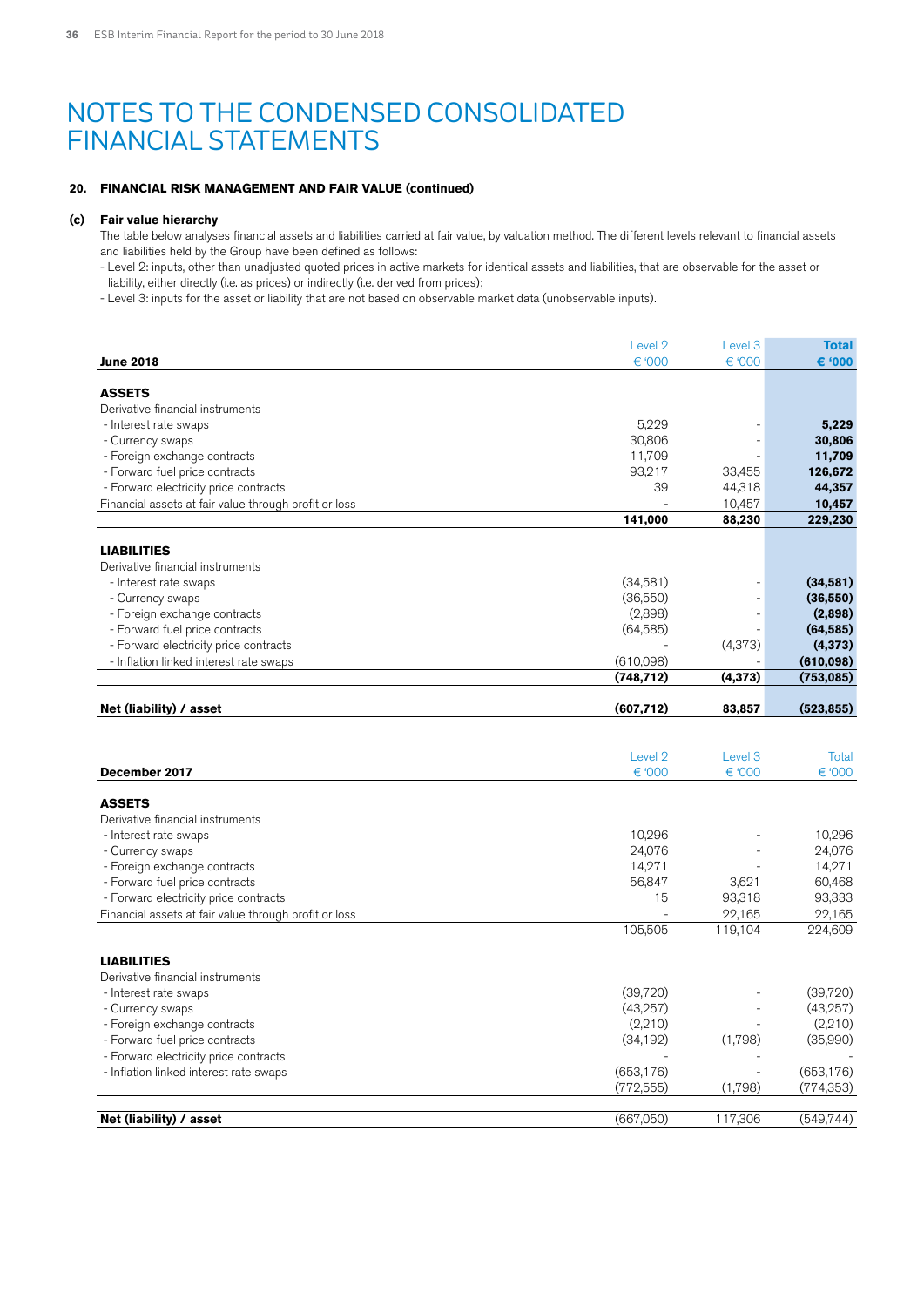### **20. FINANCIAL RISK MANAGEMENT AND FAIR VALUE (continued)**

### **(c) Fair value hierarchy (continued)**

### **Measurement of fair values - valuation techniques and significant unobservable inputs**

The following table shows the valuation techniques used in measuring Level 2 and Level 3 fair values, as well as the significant unobservable inputs used.

|                                                 |                                                                             | <b>Significant</b><br>unobservable | Inter relationship between significant                                           |
|-------------------------------------------------|-----------------------------------------------------------------------------|------------------------------------|----------------------------------------------------------------------------------|
|                                                 |                                                                             |                                    | unobservable inputs and fair value                                               |
| <b>Type</b><br>Currency swaps, foreign exchange | <b>Valuation techniques</b><br>Level 2 - Present valuation of future        | <b>inputs</b>                      | measurement                                                                      |
| contracts and interest rate swaps               | contracted foreign exchange cash flows                                      |                                    |                                                                                  |
|                                                 | using constructed zero-coupon discount                                      |                                    |                                                                                  |
|                                                 | curve.                                                                      |                                    |                                                                                  |
|                                                 |                                                                             |                                    |                                                                                  |
|                                                 | The zero-coupon curve is constructed                                        |                                    |                                                                                  |
|                                                 | using the interest yield curve of the                                       |                                    |                                                                                  |
|                                                 | relevant currency.                                                          |                                    |                                                                                  |
| Forward fuel and electricity price              | Level 2 - The fair value of forward fuel                                    | System marginal                    | The estimated fair value would increase                                          |
| contracts                                       | and electricity contracts is determined                                     | price (SMP)                        | / (decrease) if: SMP was lower /                                                 |
|                                                 | by reference to forward electricity, gas,                                   |                                    | (higher).                                                                        |
|                                                 | coal and carbon prices with the resulting                                   |                                    |                                                                                  |
|                                                 | value discounted to present values.                                         |                                    |                                                                                  |
|                                                 |                                                                             |                                    |                                                                                  |
|                                                 | Level 3 - The fair value of some specific                                   | Forward electricity,               | Generally a change in gas price is                                               |
|                                                 | forward fuel and electricity contracts                                      | carbon and gas                     | accompanied by a directionally similar                                           |
|                                                 | are determined by reference to forward                                      | inputs                             | change in SMP.                                                                   |
|                                                 | electricity prices and forward electricity,                                 |                                    |                                                                                  |
|                                                 | carbon and gas inputs which are                                             |                                    |                                                                                  |
|                                                 | unobservable.                                                               |                                    |                                                                                  |
| Inflation linked interest rate swaps            | Level 2 - Independent valuations are                                        |                                    |                                                                                  |
|                                                 | used and validated using the present                                        |                                    |                                                                                  |
|                                                 | valuation of expected cash flows using                                      |                                    |                                                                                  |
|                                                 | constructed zero-coupon discount curve.                                     |                                    |                                                                                  |
|                                                 |                                                                             |                                    |                                                                                  |
|                                                 | The zero-coupon curve is constructed                                        |                                    |                                                                                  |
|                                                 | using the interest rate yield curve of the                                  |                                    |                                                                                  |
|                                                 | relevant currency.                                                          |                                    |                                                                                  |
|                                                 |                                                                             |                                    |                                                                                  |
|                                                 | Future cash flows are estimated using                                       |                                    |                                                                                  |
|                                                 | expected RPI benchmark levels as well                                       |                                    |                                                                                  |
|                                                 | as expected LIBOR rate sets.                                                |                                    |                                                                                  |
| Financial assets at fair value through          | <b>Discounted cash flows:</b>                                               | Forecast annual                    | Novusmodus typically assess the                                                  |
| profit or loss                                  | Level 3 - The valuation model considers                                     | revenue growth                     | value of investments based on its                                                |
|                                                 | the present value of expected cash                                          | rate; Forecast                     | expectations of the proceeds which                                               |
|                                                 | flows.                                                                      | gross margin                       | could be realised in a disposal.                                                 |
|                                                 |                                                                             |                                    |                                                                                  |
|                                                 | The expected payment is determined<br>by considering the possible scenarios |                                    | This value will usually be driven by a<br>number of inputs including the ability |
|                                                 | of forecast revenue and gross margin,                                       |                                    | of the investee to grow its revenue and                                          |
|                                                 | future cash flows under each scenario                                       |                                    | associated margins leading to higher                                             |
|                                                 | and the probability of each scenario.                                       |                                    | EBITDA thus higher values.                                                       |
|                                                 |                                                                             |                                    |                                                                                  |
|                                                 | <b>Market comparison technique:</b>                                         |                                    |                                                                                  |
|                                                 | The valuation model is based on market                                      |                                    |                                                                                  |
|                                                 | multiples derived from quoted prices                                        |                                    |                                                                                  |
|                                                 | of companies to the investee and the                                        |                                    |                                                                                  |
|                                                 | expected gross margin of the investee.                                      |                                    |                                                                                  |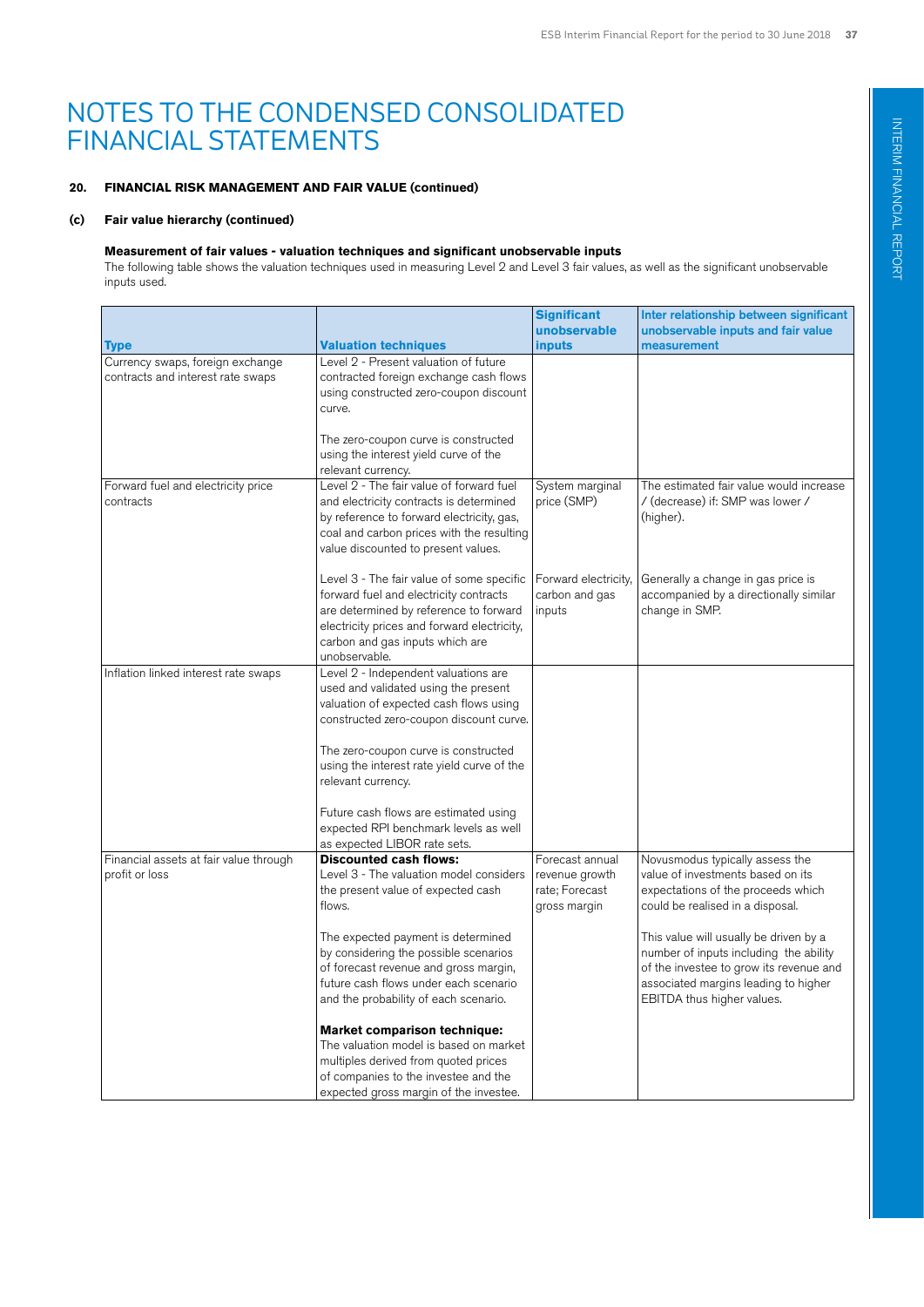### **20. FINANCIAL RISK MANAGEMENT AND FAIR VALUE (continued)**

### **(c) Fair value hierarchy (continued)**

The following tables shows a reconciliation from opening balances at 1 January 2018 to the period ended 30 June 2018 balances and the comparable period in 2017 for fair value measurements in Level 3 of the fair value hierarchy:

| (105)<br>(35,669)<br>(23,082)<br>(6, 287) |                                                                 |
|-------------------------------------------|-----------------------------------------------------------------|
|                                           | (15, 559)<br>(35, 774)<br>(29, 369)                             |
|                                           |                                                                 |
|                                           |                                                                 |
|                                           |                                                                 |
|                                           |                                                                 |
|                                           | 1,661                                                           |
| 140.253                                   | 220,579                                                         |
| $\epsilon$ '000                           | 600                                                             |
| contracts                                 | <b>Total</b>                                                    |
| Forward<br>electricity price              |                                                                 |
|                                           | Forward<br>fuel price<br>contracts<br>$\epsilon$ '000<br>24.394 |

|                                   | <b>Financial assets</b><br>at fair value<br>through profit<br>or loss<br>$\epsilon$ '000 | Forward<br>electricity price<br>contracts<br>$\epsilon$ '000 | Forward<br>fuel price<br>contracts<br>6000 | <b>Total</b><br>€ '000 |
|-----------------------------------|------------------------------------------------------------------------------------------|--------------------------------------------------------------|--------------------------------------------|------------------------|
|                                   |                                                                                          |                                                              |                                            |                        |
| Opening balance at 1 January 2018 | 22.165                                                                                   | 93,318                                                       | 1,823                                      | 117,306                |
| Additions                         | 1.275                                                                                    |                                                              |                                            | 1,275                  |
| Total gains / (losses):           |                                                                                          |                                                              |                                            |                        |
| - in profit or loss               | (12,983)                                                                                 |                                                              |                                            | (12, 983)              |
| - in OCI                          |                                                                                          | (32,370)                                                     | 30.441                                     | (1, 929)               |
| Settlements                       | -                                                                                        | (21,003)                                                     | 1,191                                      | (19, 812)              |
| Translation movements             |                                                                                          |                                                              |                                            |                        |
| Balance 30 June 2018 - net        | 10,457                                                                                   | 39.945                                                       | 33,455                                     | 83,857                 |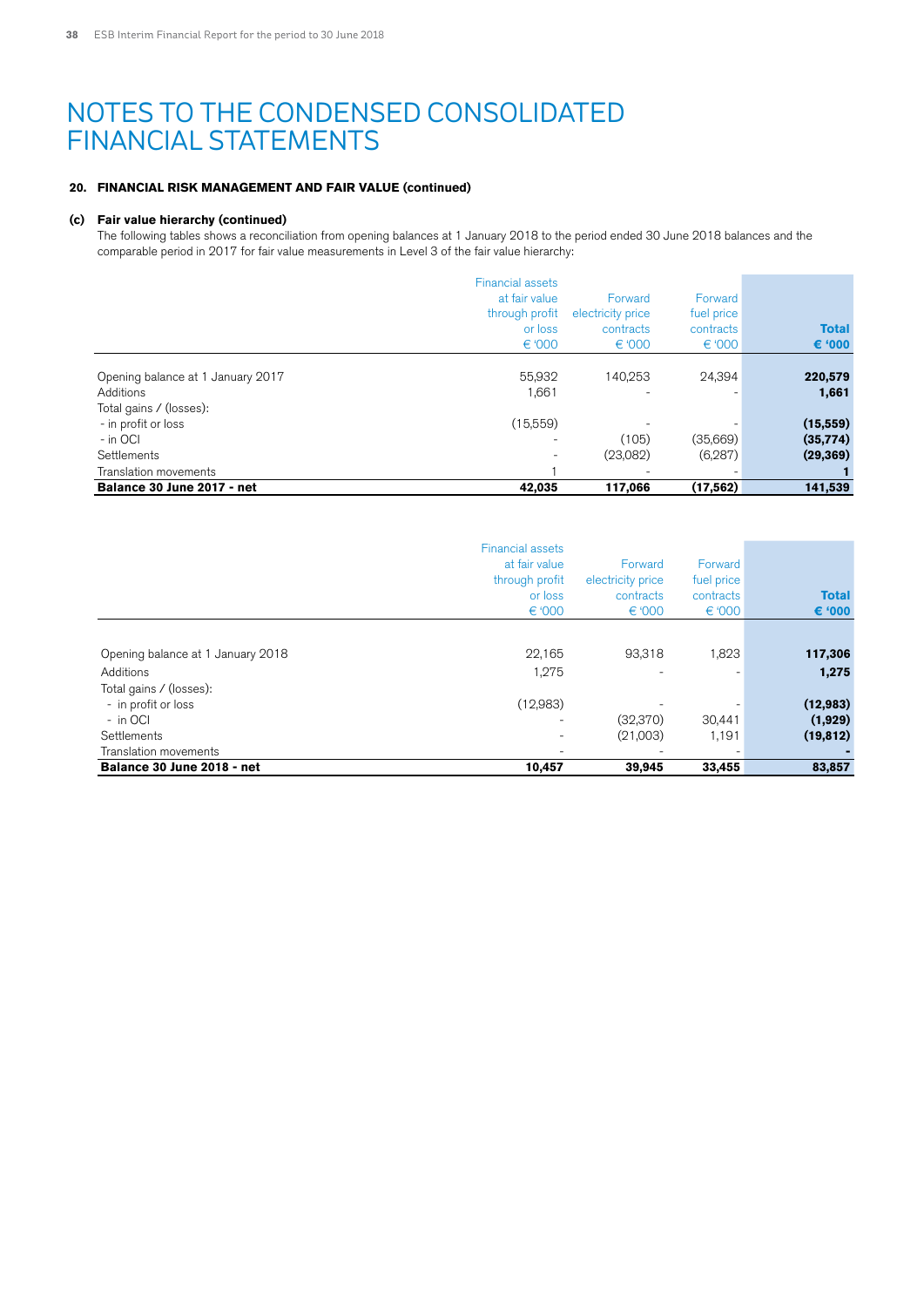### **21. COMMITMENTS AND CONTINGENCIES**

| (a) Capital commitments                              | <b>June 2018</b> | June 2017       |
|------------------------------------------------------|------------------|-----------------|
|                                                      | $\epsilon$ '000  | $\epsilon$ '000 |
|                                                      |                  |                 |
| Capital commitments contracted for during the period | 259.898          | 261,383         |

### **(b) Fuel contract commitments**

There are a number of long-term gas supply arrangements in place for different periods up to 2019. These arrangements provide for pricing changes in line with changes in inbuilt energy market indicators. Where appropriate, embedded derivatives have been separated and valued in accordance with IFRS 9.

### **(c) Other disclosures**

Following on from flooding in Cork in November 2009, Aviva as University College Cork's (UCC) insurer pursued a legal action against ESB in the High Court seeking recovery of €19.0 million for property damage. The High Court judgement found ESB liable for the damage by the flood but discounted the award to UCC by 40% to reflect UCC's contributory negligence.

Based on legal advices received, ESB appealed the decision to the Court of Appeal. On 20 March 2018 the Court of Appeal delivered its judgement which held that ESB is not liable for any damage caused to UCC's property by the flood.

In May 2018 UCC filed an Application for Leave to Appeal and Notice of Appeal of the judgement of the Court of Appeal in the Supreme Court. It is anticipated that the Supreme Court Appeal will be heard during 2019. The issue of the legal costs of the High Court and Court of Appeal cases are stayed pending the outcome of the Supreme Court appeal.

In addition to the UCC claim ESB has, since the judgement of the High Court in the UCC case, been served with 387 sets of proceedings relating to the flooding in Cork in November 2009. Details of amounts claimed in relation to these proceedings have not yet been received and therefore it is not possible to make a reliable estimate of their cost (should the Supreme Court not uphold the decision of the Court of Appeal) at this time. However, ESB does not anticipate that the total amount of damages awarded, if any, and related costs for all of the actions, including the Aviva / UCC action, would exceed its applicable insurance cover.

On the basis of the internal and external legal advice received, ESB believes that it is more probable than not that the Supreme Court will uphold the decision of the Court of Appeal and accordingly, no provision has been made for such claims in the condensed consolidated financial statements.

Other than as disclosed above, a number of other lawsuits, claims and disputes with third parties have arisen in the normal course of business. While any litigation or dispute has an element of uncertainty, the Board members believe that there were no contingent liabilities which would have a material adverse effect on the Group's financial position.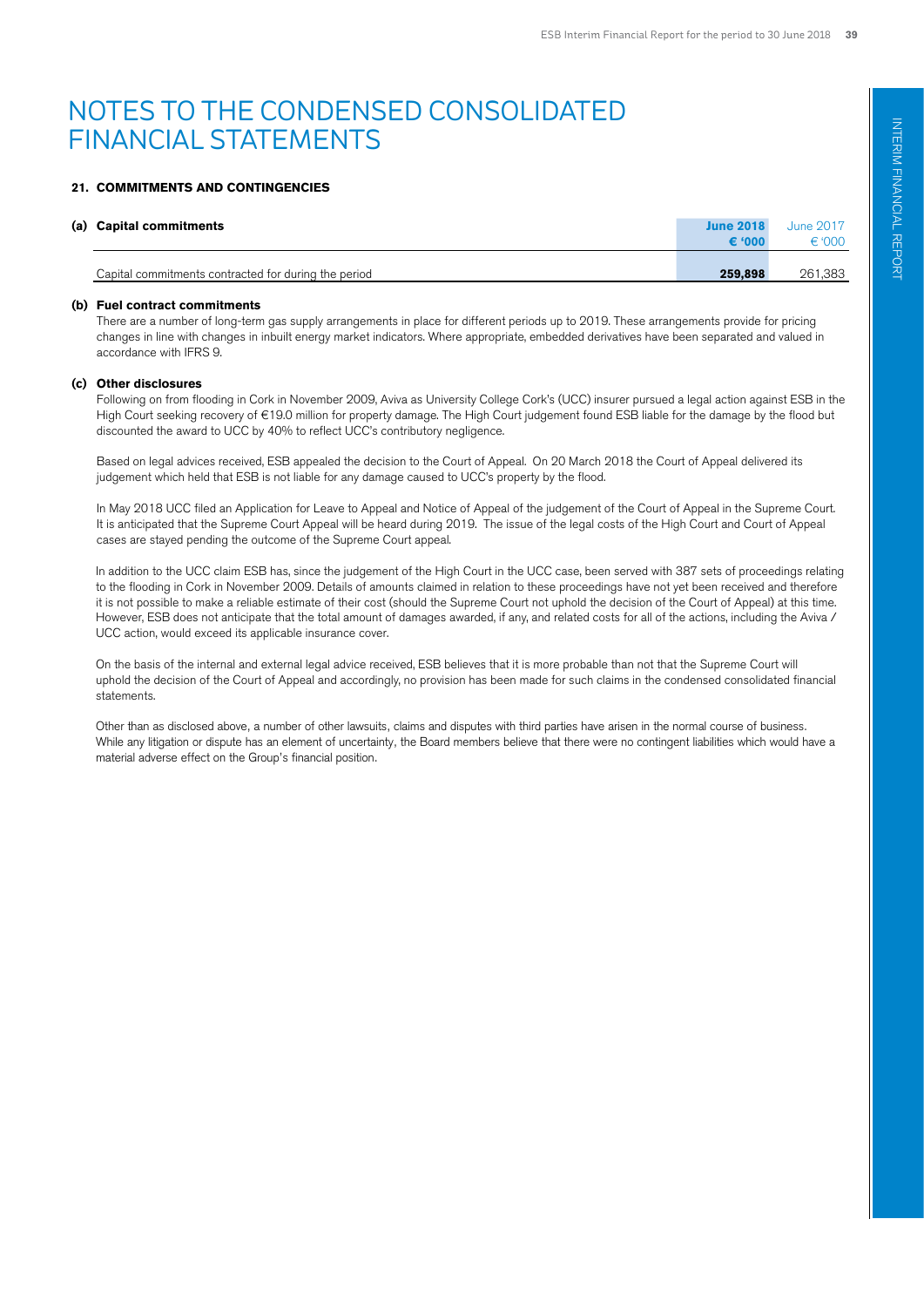#### **22. RELATED PARTY TRANSACTIONS**

### **Equity accounted investees**

|                                          | Sale of goods /<br>services <sup>1</sup> |                 | Purchase of goods /<br>services <sup>2</sup> |                          | Amounts owed (to) /<br>from as at<br>period / year end <sup>3</sup> |                 | Equity investment<br>during the<br>period / year |          |
|------------------------------------------|------------------------------------------|-----------------|----------------------------------------------|--------------------------|---------------------------------------------------------------------|-----------------|--------------------------------------------------|----------|
|                                          | € '000                                   | $\epsilon$ '000 | $\epsilon$ '000                              | $\epsilon$ '000          | € '000                                                              | $\epsilon$ '000 | $\epsilon$ '000                                  | € '000   |
|                                          | <b>June</b>                              | June            | <b>June</b>                                  | June                     | <b>June</b>                                                         | December        | <b>June</b>                                      | December |
|                                          | 2018                                     | 2017            | 2018                                         | 2017                     | 2018                                                                | 2017            | 2018                                             | 2017     |
|                                          |                                          |                 |                                              |                          |                                                                     |                 |                                                  |          |
| Raheenleagh Power DAC                    | 305                                      |                 | 5,344                                        | 4,961                    | 3,161                                                               | 3,769           |                                                  |          |
| Oweninny Power DAC                       | 775                                      | 760             |                                              | $\overline{\phantom{a}}$ | 12,538                                                              | 12,051          |                                                  |          |
| Castlepook Power DAC                     | 786                                      |                 | 3,090                                        | $\overline{\phantom{a}}$ | 5,676                                                               | 7,229           |                                                  |          |
| Emerald Bridge Fibres DAC                | 123                                      | 6               |                                              | 20                       | 165                                                                 | 1,433           |                                                  |          |
| Tilbury Green Power Holdings Limited     | 480                                      | 301             | 5,705                                        | 46                       | 34,620                                                              | 51,094          |                                                  |          |
| Kingspan ESB DAC                         | 12                                       | 83              |                                              | 360                      | 321                                                                 | 300             |                                                  |          |
| SIRO Limited                             | 2,147                                    | 6,444           | 1,586                                        | 2,000                    | 99,201                                                              | 67,142          |                                                  |          |
| Terra Solar Limited                      |                                          | 88              |                                              |                          |                                                                     |                 |                                                  |          |
| Aldeburgh Offshore Wind Holdings Limited |                                          |                 |                                              | $\overline{\phantom{a}}$ | 27,207                                                              |                 | 126,829                                          |          |
| <b>Total</b>                             | 4,628                                    | 7,682           | 15,725                                       | 7.387                    | 182.889                                                             | 143,018         | 126,829                                          |          |

1 ESB provided electricity sales, management and other professional services during the period to equity accounted investees as set out in the above table.

<sup>2</sup> ESB has purchased power and services in relation to telecoms and maintenance during the period from equity accounted investees as set out in the above table.

 $3$  Amounts owed (to) / from equity accounted investees include shareholders loans, interest on these loans and trade receivables and payables balances. Interest charged on borrowings relates to Tilbury Green Power Holdings Limited €nil in 2018 due to impairments (31 December 2017: €13.8 million) and Emerald Bridge Fibres DAC €nil (31 December 2017: €1.8 million)

During the period ended 30 June 2018, ESB has recognised impairments on the shareholders loans advanced to equity accounted investees to Tilbury Green Power Holdings Limited €20.7 million (31 December 2017: €nil) and Emerald Bridge Fibres DAC €1.4 million (31 December 2017: €nil). The amounts shown above are net of provisions. During the period ended 30 June 2018, ESB advanced amounts to equity accounted investees as shareholders loans totalling €59.5 million.

ESB has committed to provide capital funding to SIRO Limited of €85.0 million, of which €80.0 million has been advanced as a short-term shareholder loan as disclosed above.

### **Terms and conditions**

Sales to and purchases from equity accounted investees and associates are conducted in the ordinary course of business. The outstanding balances included in receivables and payables as at the balance sheet date in respect of transactions with equity accounted investees and associates are unsecured and settlement arises in cash. No guarantees have been either requested or provided in relation to related party receivables and payables.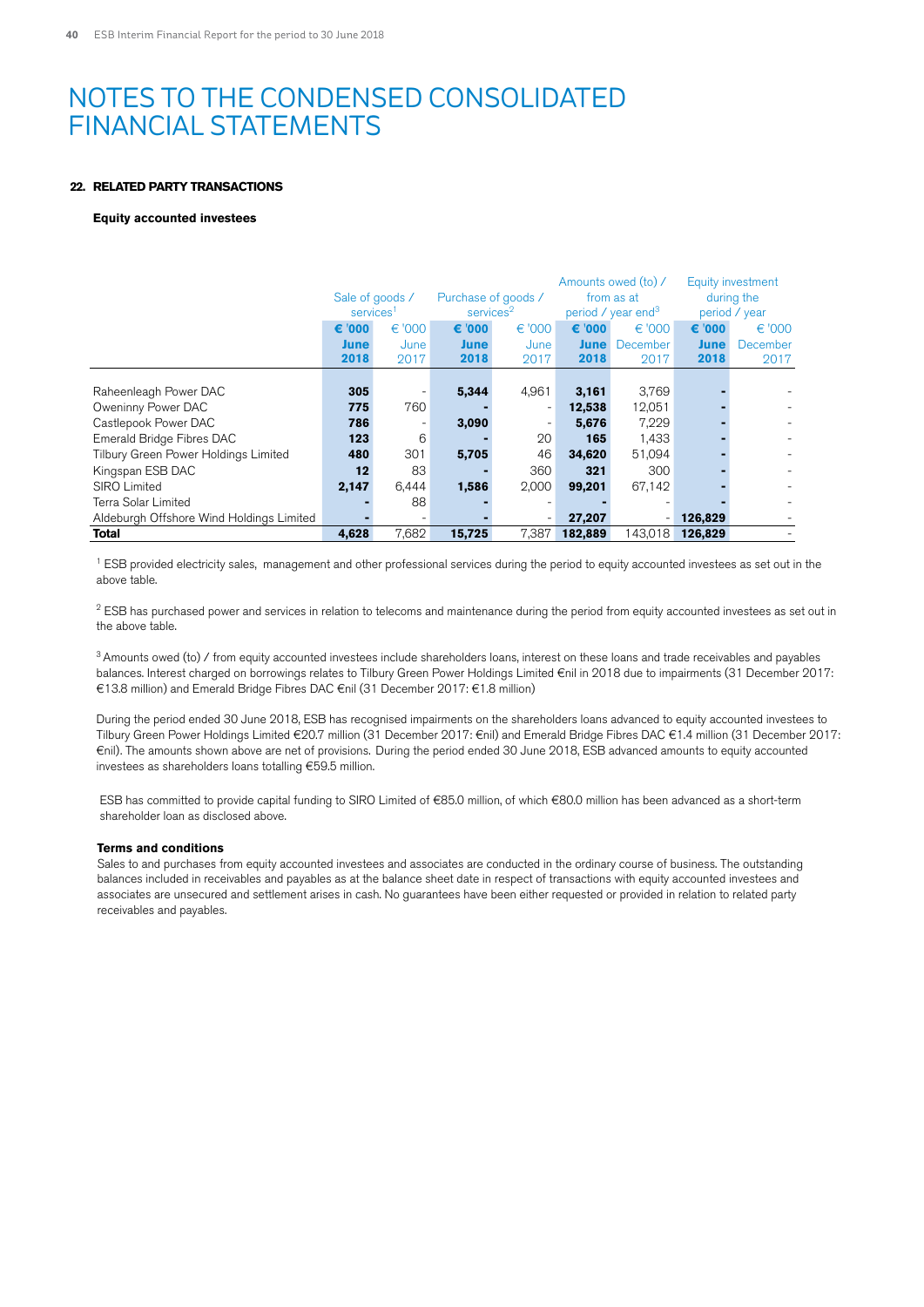### **23. ESTIMATES AND JUDGEMENTS**

Preparation of condensed consolidated financial statements requires a significant number of judgemental assumptions and estimates to be made. These impact on the income and expenses contained within the income statement and the carrying value of the assets and liabilities in the balance sheet. Such estimates and judgements are based on historical experience and other factors, including expectations of future events that are believed to be reasonable under the circumstances and are subject to continual re-evaluation.

Key judgements are described in note 29 of the 2017 consolidated financial statements. There has been no change to the nature of these during the period and they are still considered to be the most relevant judgements and estimates in preparing our financial statements.

### **24. ESB ESOP TRUSTEE LIMITED**

ESB ESOP Trustee Limited was incorporated by ESB during 2001, with a €1 investment, as Trustee to the ESB Employee Ownership Trust (ESOT) and the ESB Approved Profit Sharing Scheme (APSS). Under the terms of the creation of ESB ESOP Trustee Limited, ESB has no ability or rights to exert control over the assets or management of the Company. The Trustee Company is chaired by an independent professional Trustee with four directors representing ESB employees and two directors representing ESB. As such, severe restrictions which substantially hinder the exercise of the rights of ESB over the assets and management of the Company exist. In accordance with IFRS 10 Consolidated Financial Statements, the financial statements for ESB ESOP Trustee Limited are not consolidated with the results of the ESB Group.

During the year ended 31 December 2015, ESB entered into an agreement to support the acquisition of capital stock in future ESOP internal markets. As part of the agreement ESB committed to match the acquisitions made by the ESOP Trustees up to a value of €25.0 million. An ESOP provision of €2.4 million was recognised in the 2017 consolidated financial statements in relation to the capital stock repurchase by the ESOP Trustee. During 2017, ESB also commenced the repurchase of the ESOP capital stock and consequently a capital redemption reserve of  $\epsilon 4.7$ million representing the nominal amount of the share capital cancelled arose from the purchase and cancellation of the 4.7 million ESOP share capital for a consideration of €5.6 million. The repurchase reduced the ESOP repurchase provision by €5.6 million and at 31 December 2017, the ESOP repurchase provision recognised in other reserves amounted to €15.9 million. There has been no change to the ESOP repurchase provision in 2018.

#### **25. Events since the balance sheet date**

On 26 September 2018 the ESB Board approved an interim dividend of €30.0 million in respect of 2018.

### **26. APPROVAL OF CONDENSED CONSOLIDATED FINANCIAL STATEMENTS**

The Board approved the condensed consolidated financial statements on 26 September 2018.